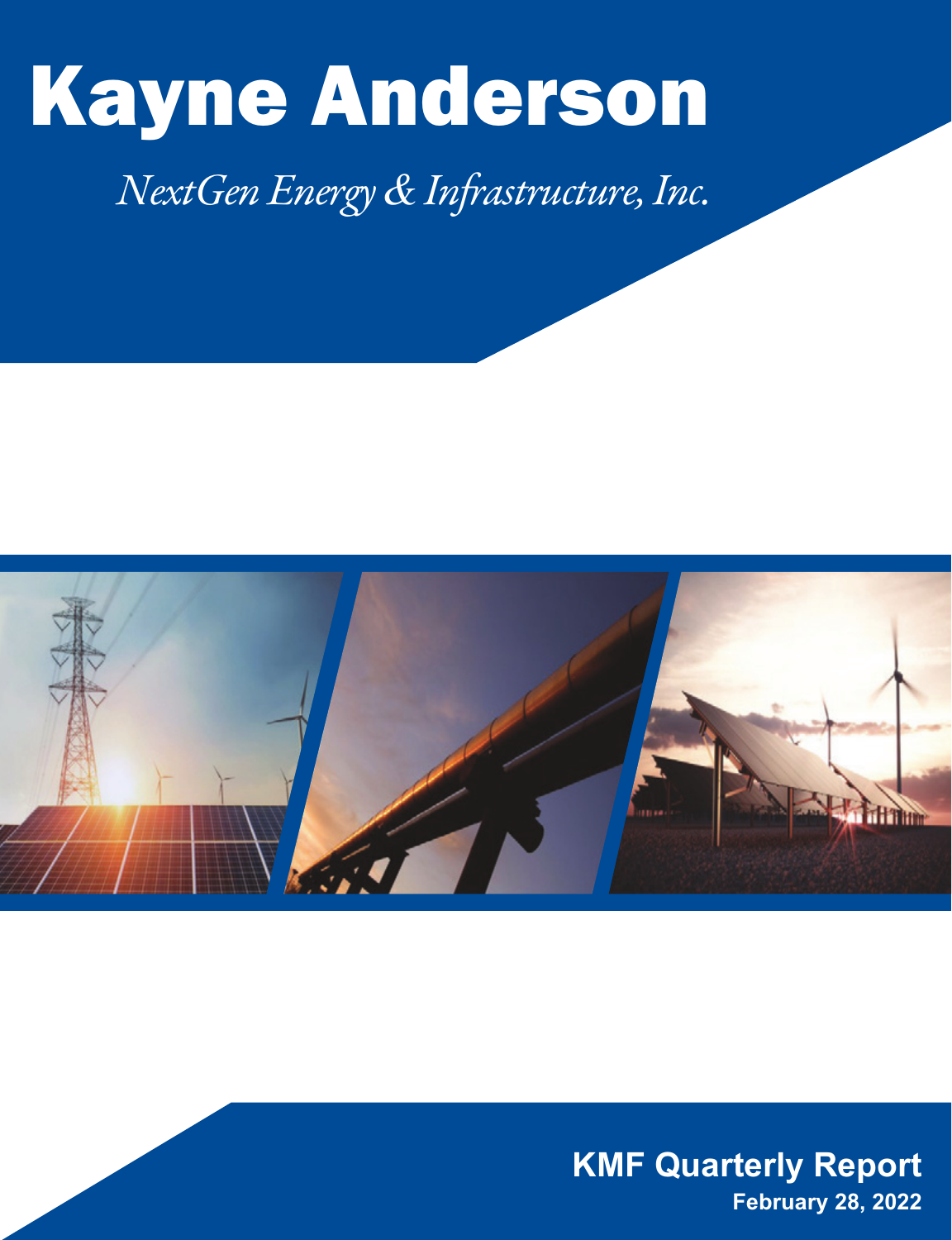#### **CONTENTS**

|                                                                                     | Page                       |
|-------------------------------------------------------------------------------------|----------------------------|
| Adoption of an Optional Delivery Method for Shareholder Reports (Rule 30e-3 Notice) | $\overline{\phantom{0}}$ 1 |
|                                                                                     | $\overline{2}$             |
|                                                                                     | $\overline{7}$             |
|                                                                                     | 11                         |
|                                                                                     | 15                         |
|                                                                                     | 16                         |
| Statement of Changes in Net Assets Applicable to Common Stockholders                | 17                         |
|                                                                                     | 18                         |
|                                                                                     | 19                         |
|                                                                                     | 23                         |
|                                                                                     | 42                         |
|                                                                                     | 44                         |

**CAUTIONARY NOTE REGARDING FORWARD-LOOKING STATEMENTS:** This report of Kayne Anderson NextGen Energy & Infrastructure, Inc. (the "Fund") contains "forward-looking statements" as defined under the U.S. federal securities laws. Generally, the words "believe," "expect," "intend," "estimate," "anticipate," "project," "will" and similar expressions identify forward-looking statements, which generally are not historical in nature. Forward-looking statements are subject to certain risks and uncertainties that could cause actual results to materially differ from the Fund's historical experience and its present expectations or projections indicated in any forward-looking statement. These risks include, but are not limited to, changes in economic and political conditions; regulatory and legal changes; energy industry risk; leverage risk; valuation risk; interest rate risk; tax risk; and other risks discussed in the Fund's filings with the Securities and Exchange Commission ("SEC"). You should not place undue reliance on forward-looking statements, which speak only as of the date they are made. The Fund undertakes no obligation to publicly update or revise any forward-looking statements made herein. There is no assurance that the Fund's investment objectives will be attained.

All investments in securities involve risks, including the possible loss of principal. The value of an investment in the Fund could be volatile, and you could suffer losses of some or a substantial portion of the amount invested. The Fund's concentration of investments in energy infrastructure companies subjects it to the risks of the energy sector, including the risks of declines in energy and commodity prices, decreases in energy demand, adverse weather conditions, natural or other disasters, changes in government regulation, and changes in tax laws. Leverage creates risks that may adversely affect return, including the likelihood of greater volatility of net asset value and market price of common shares and fluctuations in distribution rates, which increases a stockholder's risk of loss.

Performance data quoted in this report represent past performance and are for the stated time period only. Past performance is not a guarantee of future results. Current performance may be lower or higher than that shown based on market fluctuations from the end of the reported period.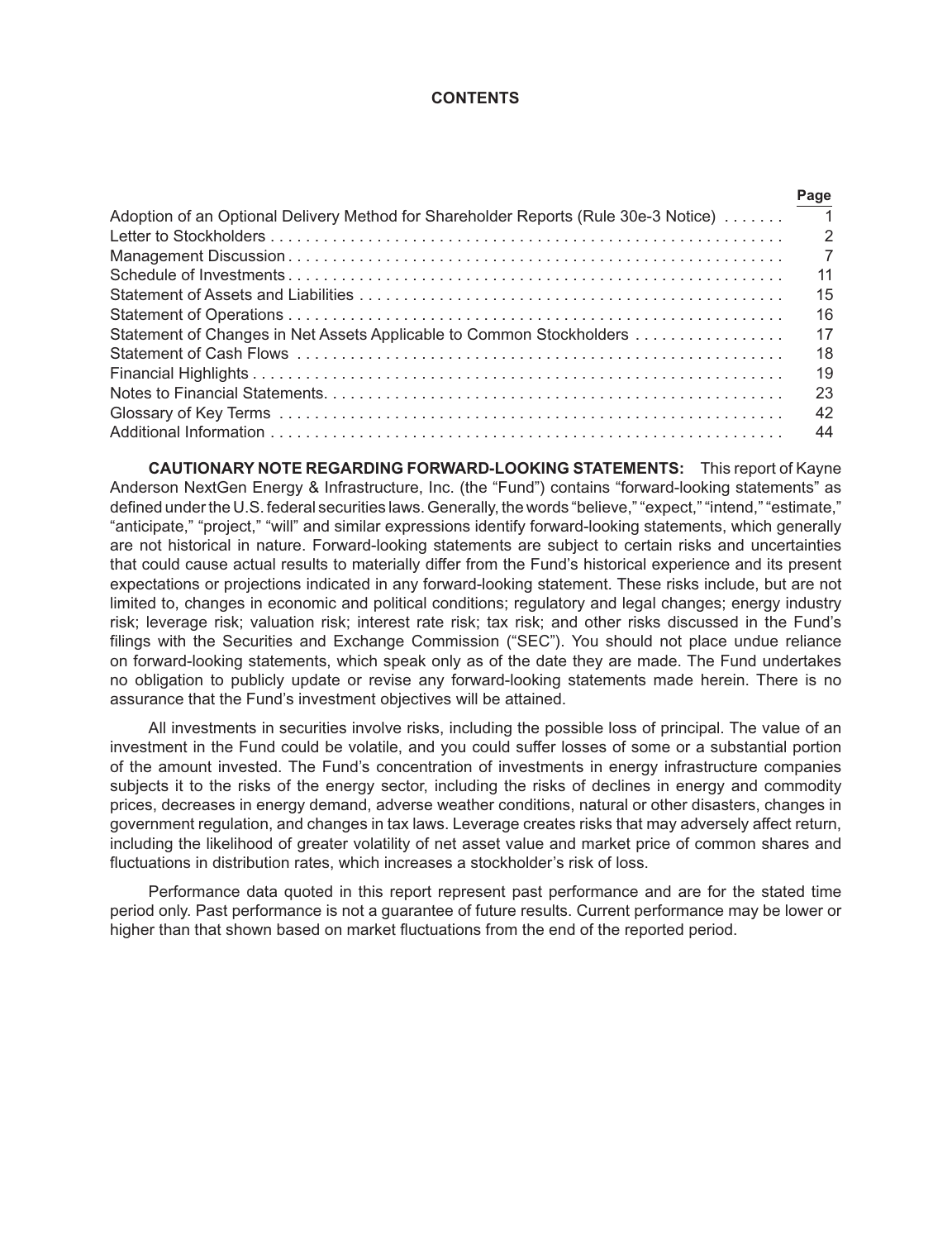# **KAYNE ANDERSON NEXTGEN ENERGY & INFRASTRUCTURE, INC. ADOPTION OF AN OPTIONAL DELIVERY METHOD FOR SHAREHOLDER REPORTS**

#### **Rule 30e-3 Notice**

Paper copies of Kayne Anderson NextGen Energy & Infrastructure, Inc.'s (the "Fund") annual and semi-annual shareholder reports are no longer being sent by mail, unless you specifically request paper copies of the reports. Instead, the reports will be made available on the Fund's website (*www.kaynefunds.com*), and you will be notified by mail each time a report is posted and provided with a website link to access the report.

You may elect to receive paper copies of shareholder reports and other communications from the Fund anytime by contacting your financial intermediary (such as a broker-dealer or bank) or, if you are a direct investor, by calling the Fund at 1-877-657-3863. Your election to receive reports in paper will apply to all funds held in your account if you invest through your financial intermediary or all funds held directly with KA Fund Advisors, LLC.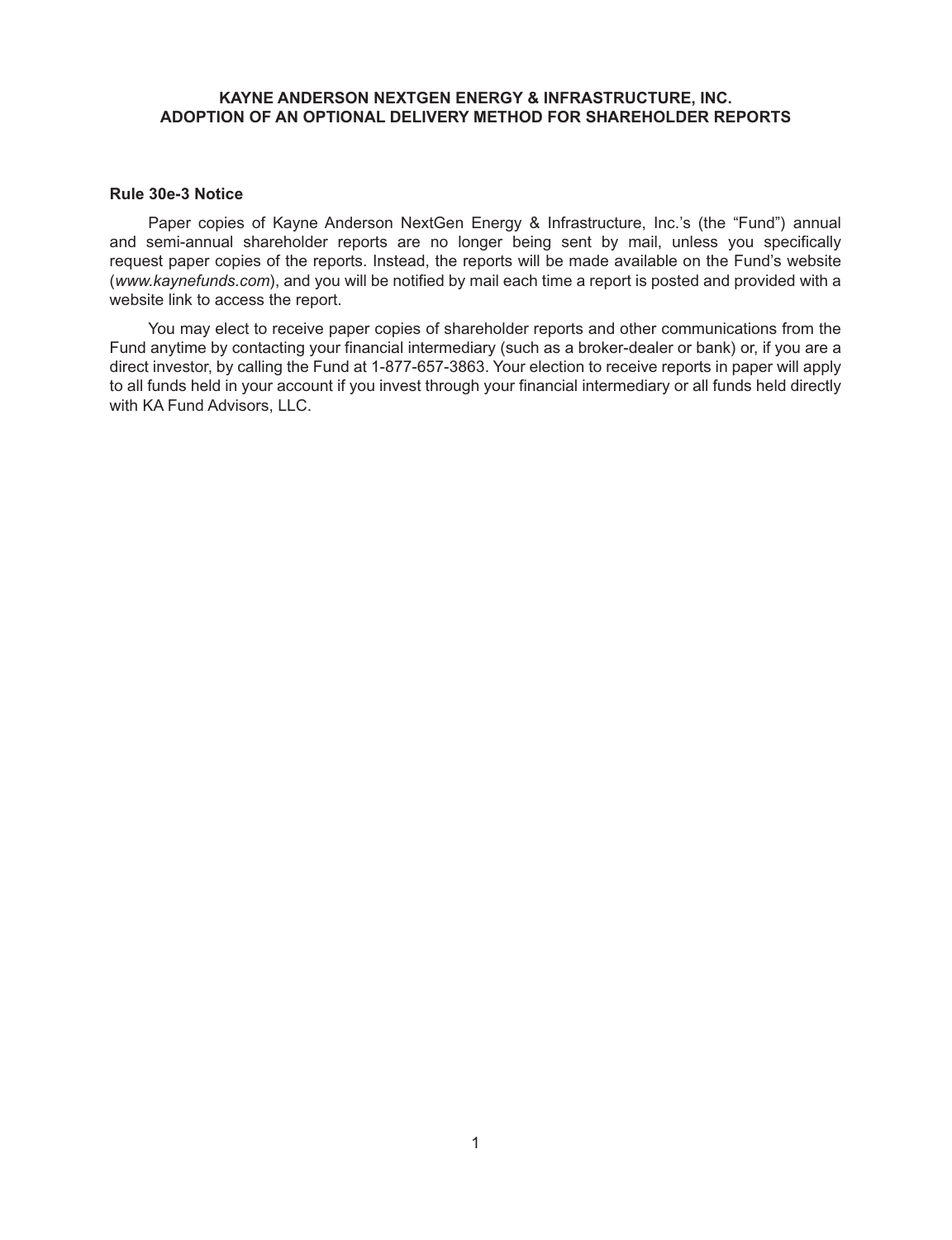April 7, 2022

Dear Fellow Stockholders:

It has been an eventful start to fiscal 2022. The global equity markets began the year grappling with concerns about inflation, rising interest rates, and the potential for a slower global recovery. Russia's invasion of Ukraine has added further uncertainty and amplified volatility in the financial markets. Energy markets, in particular, are a focal point as Western countries question their dependence on Russian energy-related commodities. The phrase "energy security" has suddenly become a hot topic among governments, business leaders, and investors as the tragedy unfolding in Ukraine highlights the inter-related nature of the global energy markets and the importance of abundant, reliable U.S. energy resources and the infrastructure that supports the transportation and export of these resources. Further, while we are big proponents of the Energy Transition, we have a pragmatic view of how long this transition will take (and how difficult it will be at times). Along those lines, we are also seeing increased recognition of our long-held view that traditional energy sources (like natural gas) are critical long-term complements to the acceleration in wind and solar energy development. While KMF's emphasis is on NextGen Companies participating in the Energy Transition, these same companies provide critical infrastructure supporting the energy security thesis. $^{(1)}$  In short, we believe the Fund is a unique and differentiated way to capitalize on both of these important trends.

In this letter, we discuss the energy infrastructure markets, KMF's portfolio positioning, and the Fund's strong year-to-date performance. In summary:

- KMF had an outstanding quarter generating a Net Asset Return of 12.6%, outperforming its benchmark index by 360 basis points (bps);<sup>(2)</sup>
- Over the past 12 months, KMF's Net Asset Return was 36.2%;
- We achieved these returns while maintaining conservative leverage levels with ample downside cushion given the overall equity market volatility; $(3)$  and
- On March 30<sup>th</sup>, KMF announced an increase in its quarterly distribution to \$0.16 per share (14%) increase) that will be paid on April 19th.

# **Market Conditions**

The S&P 500 declined 4.0% during KMF's fiscal first quarter (ended February 28<sup>th</sup>). Volatility was very high as the market assessed accelerating inflation, rising interest rates, a COVID-19 resurgence in Asia, and the Russian invasion late in the quarter.<sup>(4)</sup> Bond yields rose during the quarter, with the 10-year U.S. Treasury bond yield up 40 bps to 1.8%. Since quarter-end, yields have continued to trend much higher, with the 10-year Treasury bond currently yielding around 2.6% as inflationary pressures mount and markets are bracing for more aggressive Federal Reserve action to rein in inflation expectations. Central banks are now faced with the difficult task of "threading the needle" to navigate out of quantitative easing and raise interest rates to quell inflation while not moving so fast as to kill the economic recovery

Endnotes can be found on page 6.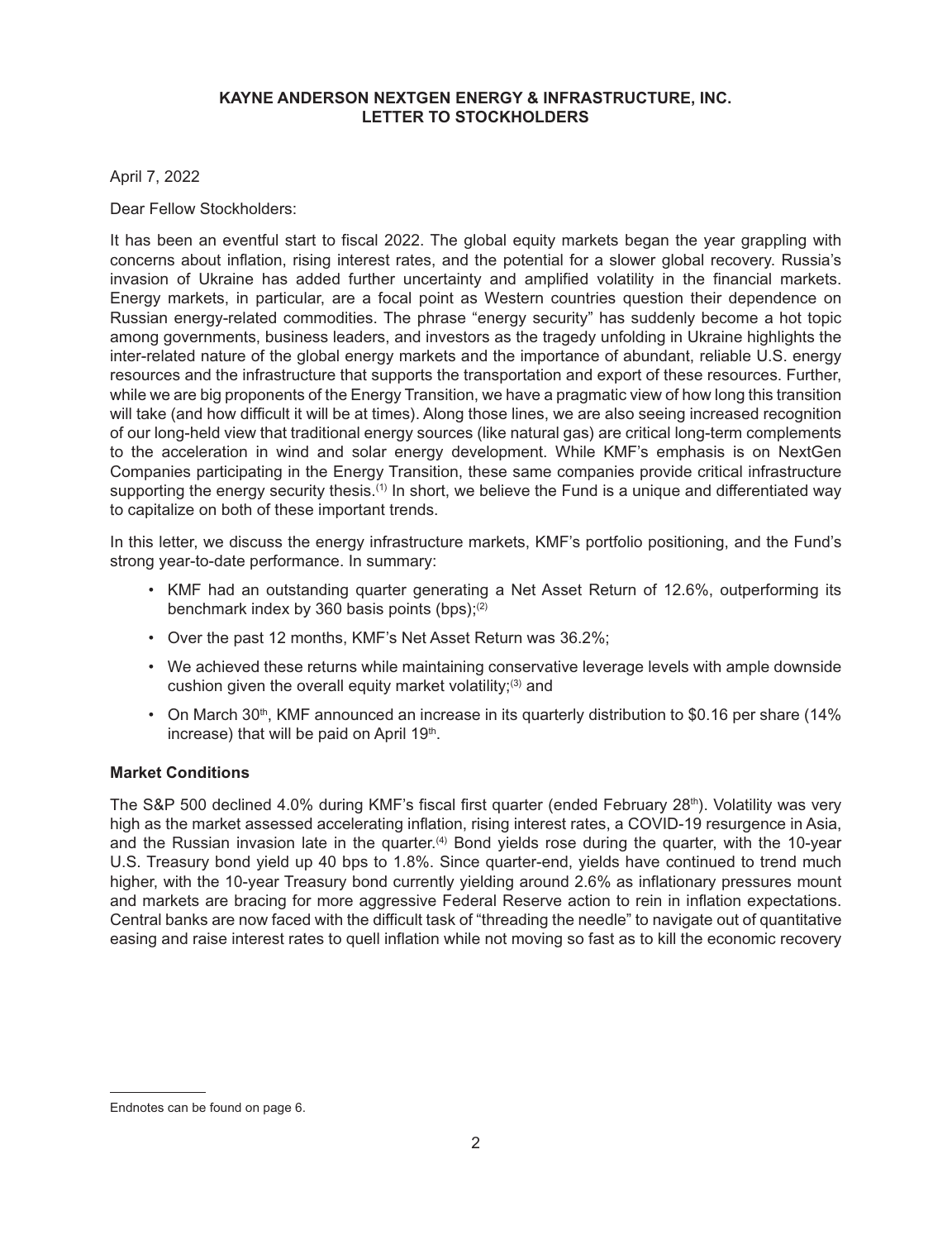and risk causing a recession. The impact of the war in Ukraine, including the disruption of commodity markets, only makes this task more difficult. Against this backdrop, uncertainty remains heightened, and we expect continued periods of above-average volatility in equity markets.

Energy commodity prices were strong during the fiscal quarter and traded much higher after the Russian invasion. WTI crude oil prices ended the quarter at an eight-year high of \$96 per barrel (up 45% during the quarter) and traded briefly over \$125 per barrel in early March. Global crude oil inventories were already tight, with minimal spare production capacity as demand continued to rebound. The potential disruption in supplies from Russia has proved to be a tipping point, sending prices much higher and provoking the U.S. and other allies to release record quantities of oil from strategic reserves. If we can avoid a global recession, we also believe oil prices will remain strong for quite some time due to minimal spare capacity and a higher risk premium reflected in prices.

Natural gas and LNG (liquified natural gas) have also garnered headlines, given that Russia represents roughly 40% of Europe's gas supply. U.S. natural gas prices were strong during the quarter, averaging \$4.40 per million British thermal unit (MMBtu), while prices in Europe averaged \$30 per MMBtu. European countries have announced ambitious plans to diversify away from Russian natural gas by accelerating investments in renewables and LNG import infrastructure. The need for additional LNG has highlighted the important role of U.S. supply. This year, the U.S. is expected to surpass Qatar and Australia as the world's largest exporter of LNG — a remarkable statistic considering that the first world scale LNG export facility in the U.S. was completed a mere six years ago.

The strategic importance of reliable U.S. energy supplies to Europe and Asia has never been more apparent. This has given rise to a global focus on the concept of energy security, and this theme is resonating with governments and investors alike. The importance of energy infrastructure in facilitating the transportation and delivery of U.S. oil, natural gas, LNG and natural gas liquids is an important part of this story, and we expect this to generate positive investor sentiment toward many of our portfolio companies. We also believe that the quest for energy security does not conflict with the Energy Transition. We have long held that oil, natural gas, LNG, and natural gas liquids will be part of the global mix for decades to come, complementing growing renewable energy sources and providing feedstock for plastic products that are fundamental to our modern lives.

While Ukraine and energy security have dominated the headlines since mid-February, there was intense focus earlier in the quarter on the President's Build Back Better ("BBB") proposal. Unfortunately, the failure of BBB to advance in Congress thus far during 2022 dampened investor sentiment a bit for some of our renewable infrastructure and utility holdings during the quarter. However, the long-term fundamentals for those businesses remain strong, and we believe there is broad political support for developing U.S. energy infrastructure across these sectors.

#### **Portfolio and Performance**

As has been the case for the last several quarters, returns across KMF's three energy infrastructure sectors — midstream, U.S. utilities, and renewable infrastructure — were mixed during the first fiscal quarter of 2022.

• Midstream energy had another outstanding quarter, with the Alerian Midstream Energy Total Return Index (AMNAX) up 17.1%, outperforming the S&P 500 by approximately 2,100 bps.

Endnotes can be found on page 6.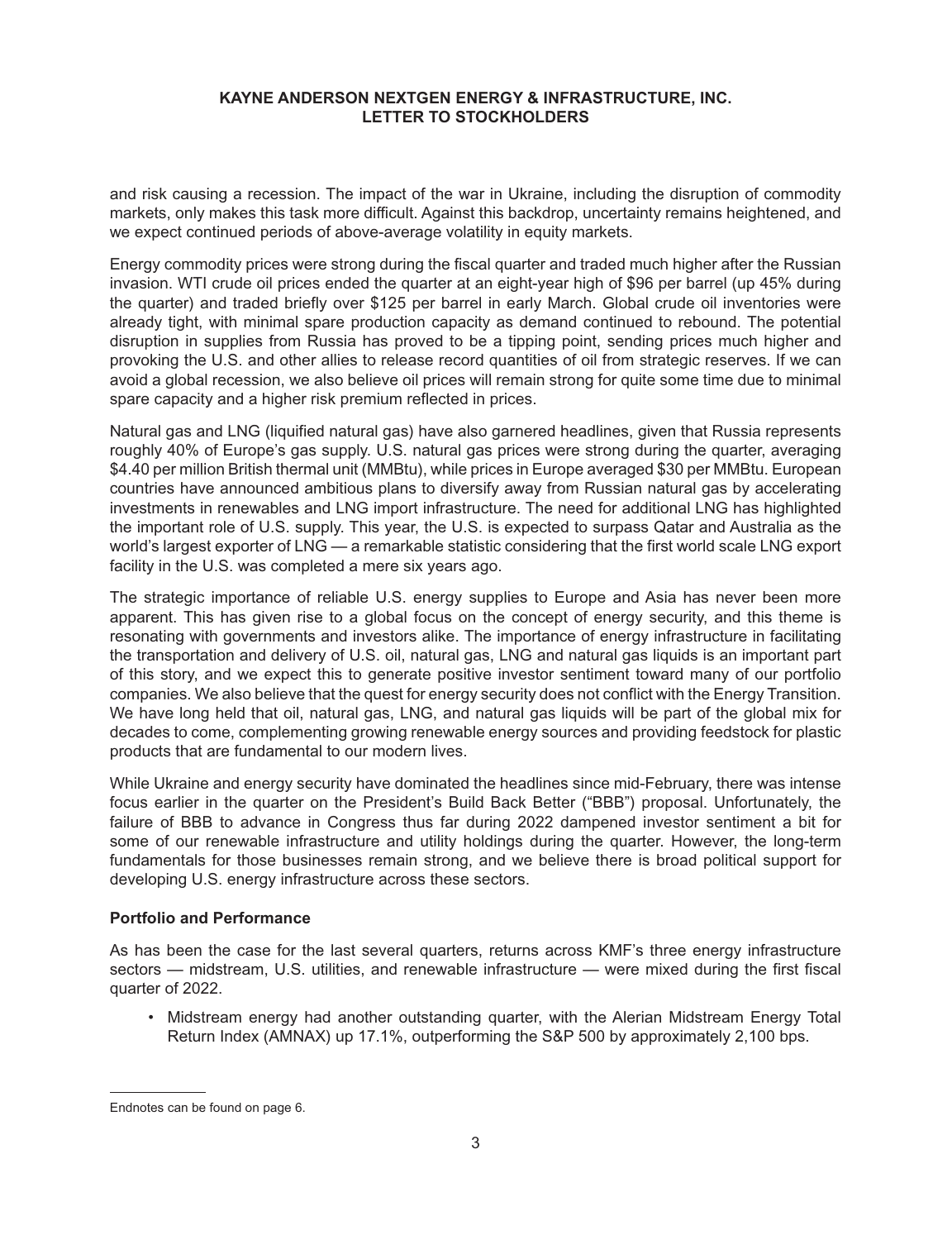- U.S. utilities were up slightly for the quarter, with the Utilities Select Sector SPDR Fund (XLU) returning 4.1%, or approximately 800 bps better than the S&P 500.
- Renewable infrastructure returns were near breakeven, at negative 0.5%.<sup>(5).</sup>

Over the last twelve months, the AMNAX returned 43%, which is approximately 2,700 bps greater than the S&P 500's return over the same time period. U.S. utilities have returned 20% over this period, and renewable infrastructure returns are roughly flat over the last year. While renewable infrastructure has lagged the midstream and utility sectors since mid-January 2021, one must also consider the exceptional returns it generated during fiscal 2019 and 2020. The diversity among these returns is not a surprise, as returns among our three primary sectors are not expected to be highly correlated. This portfolio diversification reduces KMF's overall risk without unduly sacrificing returns. Over the long term, we believe each sector's fundamental prospects are very favorable.

At the end of our first fiscal quarter, KMF's combined investments in NextGen companies, which includes substantially all of our investments in the renewable infrastructure, U.S. utilities, and natural gas & LNG infrastructure sectors, represents roughly 59% of the total portfolio. (1) This is down slightly (roughly 200 bps) from last quarter due primarily to the outperformance of midstream companies compared to U.S. utilities and renewable infrastructure during the period. As shown below, KMF's sector allocations are skewed toward midstream (including traditional midstream and natural gas & LNG infrastructure) compared to the weightings that make up KMF's Composite Energy Infrastructure Index benchmark. As a reminder, the benchmark index is a blend of midstream, U.S. utilities, and renewable infrastructure sectors, as measured by the AMNAX, XLU, and our renewable infrastructure composite, respectively.<sup>(6)</sup>

|                                  | Weightings as of 2/28/22 |                          |  |  |
|----------------------------------|--------------------------|--------------------------|--|--|
| <b>Sector Allocations</b>        | <b>KMF</b>               | Benchmark <sup>(6)</sup> |  |  |
| Midstream                        | 37%                      |                          |  |  |
| Natural Gas & LNG Infrastructure | 23%                      | 50%                      |  |  |
| Renewable Infrastructure         | 25%                      | 35%                      |  |  |
| U.S. Utilities $(7)$             | 11%                      | 15%                      |  |  |
| Other                            | 4%                       |                          |  |  |
| <b>Fiscal Q1 Total Returns</b>   | 12.6%                    | $9.0\%$                  |  |  |

KMF's NAV Return of 12.6% was 360 bps better than the 9.0% benchmark index return, primarily due to KMF's higher allocation to midstream, which outperformed the other sectors during the quarter. Notably, our holdings of natural gas & LNG infrastructure within the broader midstream category have generally increased relative to traditional midstream holdings, and we would expect this trend to continue over the longer term. KMF's strategy of focusing the majority of the Fund in NextGen infrastructure companies remains intact. The companies in our portfolio also provide significant exposure to the burgeoning energy security theme through their investments in renewable power generation, power transmission, and strategic midstream assets that link the production of oil, natural gas, and natural gas liquids to domestic customers and export markets. We believe Energy Transition and energy security are complementary trends, and KMF's exposure to infrastructure companies benefiting from both themes can provide investors with attractive long-term risk-adjusted returns.

Endnotes can be found on page 6.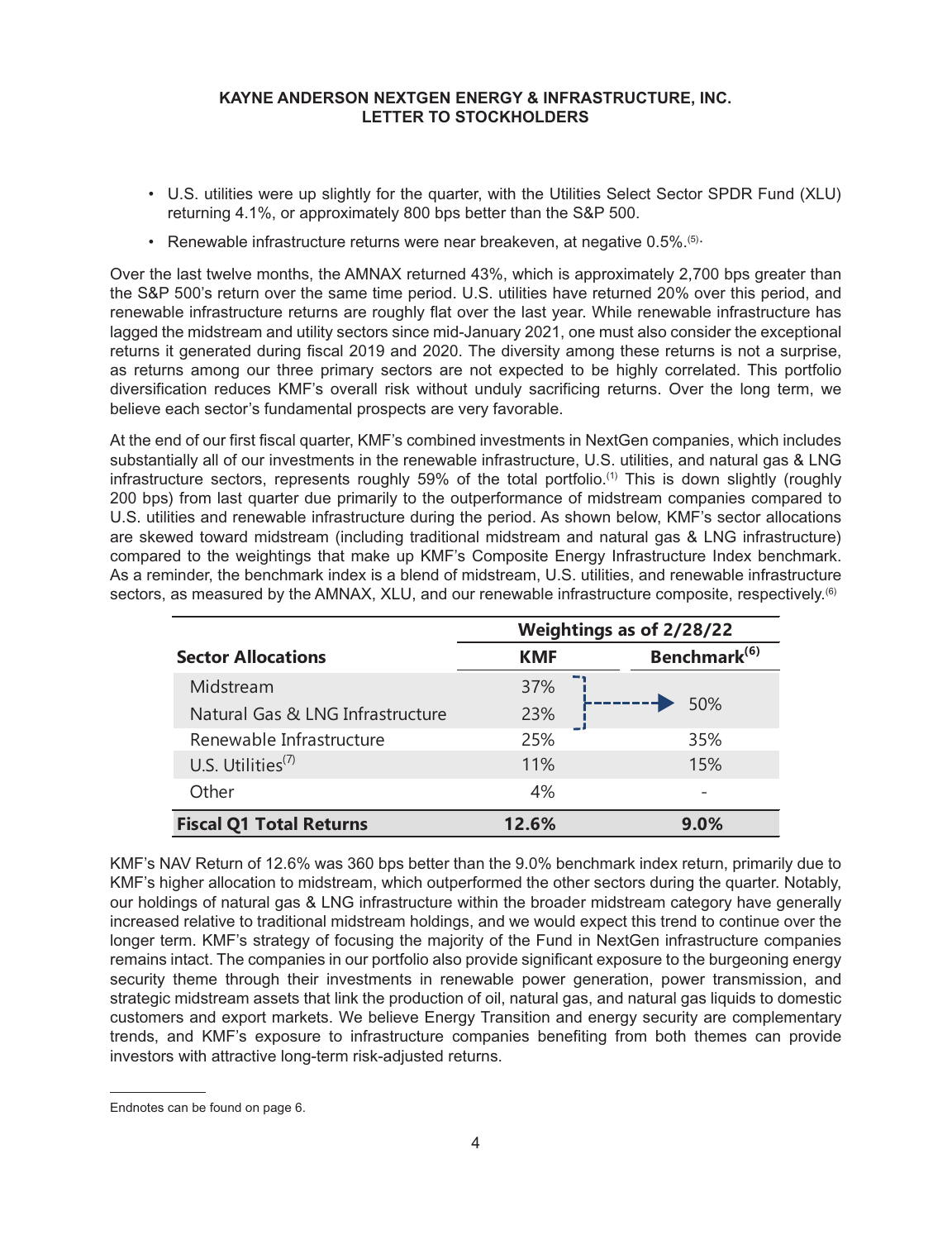KMF's Market Return was 8.8% for the quarter, or 380 bps less than NAV Return, as KMF's share price traded at a wider discount to NAV over the quarter.<sup>(8)</sup> We are disappointed in the stock price performance relative to NAV performance. While we will continue to assess all options to narrow the stock price to NAV discount, we will continue to focus on providing attractive risk-adjusted returns while maintaining conservative balance sheet leverage and ample liquidity in the portfolio. We expect that our consistent performance, along with a substantial return of cash to shareholders through quarterly distributions, will be recognized by the market over time.

# **Distribution**

Given KMF's strong performance over the last seven quarters and our outlook for the next 12 to 18 months, we announced a 14% increase in our quarterly distribution to \$0.16 per share.<sup>(9)</sup> Based on our current outlook, we believe this distribution level is sustainable and consistent with our distribution policy, which considers net distributable income as well as realized and unrealized gains from KMF's portfolio investments. While we are cognizant of the heightened risks in broader markets, we remain optimistic about the long-term outlook for energy infrastructure companies and their role in energy security and the Energy Transition over the next few years.

We encourage investors to visit our website at kaynefunds.com for more information about the Fund, including the podcasts posted within the "Insights" page that discuss performance and key industry trends. For more details on KMF's performance, please refer to the "Quarterly Performance" section of our website at kaynefunds.com/kmf. We appreciate your investment in KMF and look forward to providing future updates.

KA Fund Advisors, LLC

Endnotes can be found on page 6.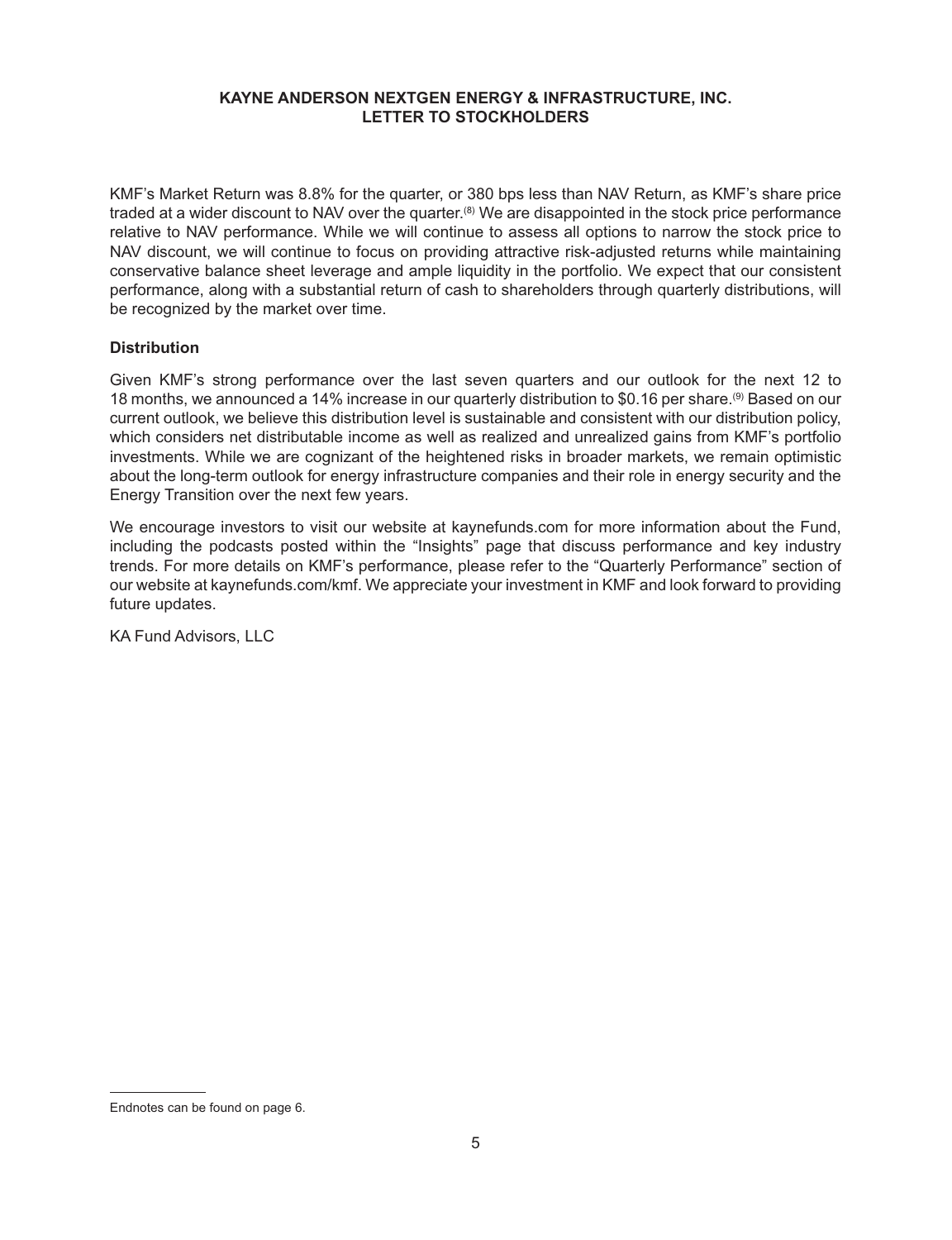- (1) We consider NextGen companies to be energy companies and infrastructure companies that are meaningfully participating in, or benefiting from, the Energy Transition. For these purposes, we include renewable infrastructure companies, natural gas & LNG infrastructure companies, and certain utility companies.
- (2) Net Asset Return is defined as the change in net asset value per share plus cash distributions paid during the period (assuming reinvestment through our dividend reinvestment plan).
- (3) Downside cushion reflects the decrease in total asset value that could be sustained while maintaining compliance with 1940 Act leverage levels and KMF's financial covenants.
- (4) Performance metrics in this letter represent total returns unless specifically noted otherwise.
- (5) Based on a composite total return for 38 domestic and international renewable infrastructure and utility companies (calculated on a market-cap weighted basis with individual constituents capped at a 10% weighting).
- (6) The sub-sector allocations for KMF's Composite Energy Infrastructure Index were established by Kayne Anderson at the beginning of fiscal 2022 and are expected to change on an annual basis based on the estimated sub-sector allocations of the Fund's assets during that year. The benchmark for the midstream sector is the Alerian Midstream Energy Total Return Index (AMNAX). The benchmark for the renewable infrastructure sector is the composite total return defined in footnote (5). The benchmark for the U.S. utilities sector is the Utilities Select Sector SPDR Fund (XLU), which is an ETF linked to the Utilities Select Sector Index (IXU), a sub-set of the S&P 500.
- (7) Includes TransAlta Corporation (TA CN). Excludes Engie (ENGI FP), which is reclassified as other, and Public Power Corp (PPC GA), which is reclassified as renewable infrastructure since it is included in the benchmark for the renewable infrastructure sector.
- (8) Market Return is defined as the change in share price plus cash distributions paid during the period (assuming reinvestment through our dividend reinvestment plan).
- (9) Distribution payable April 19, 2022.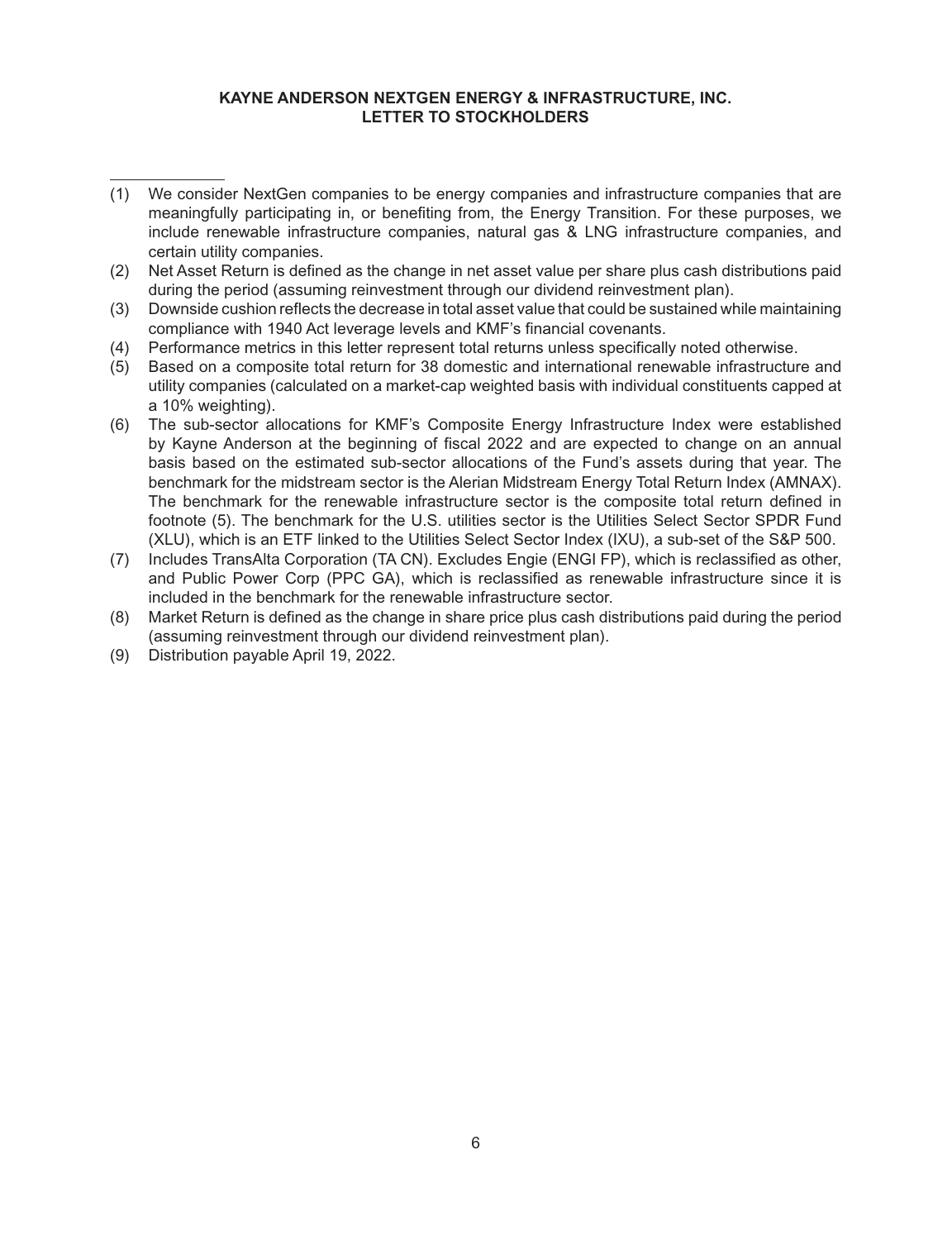#### **Fund Overview**

Kayne Anderson NextGen Energy & Infrastructure, Inc. (the "Fund" or "KMF") is a non-diversified, closed-end fund that commenced operations in November 2010. Our investment objective is to provide a high level of total return with an emphasis on making cash distributions to our stockholders. We seek to achieve that investment objective by investing at least 80% of our total assets in the securities of Energy Companies and Infrastructure Companies. We expect to invest the majority of our assets in securities of "NextGen" companies which we define as Energy Companies and Infrastructure Companies that are meaningfully participating in, or benefitting from, the Energy Transition. Please see the Glossary of Key Terms for a description of these investment categories and for the meaning of capitalized terms not otherwise defined herein.

As of February 28, 2022, we had total assets of \$617 million, net assets applicable to our common stockholders of \$459 million (net asset value of \$9.72 per share), and 47.2 million shares of common stock outstanding. As of February 28, 2022, we held \$607 million in equity investments and \$7 million in debt investments.

#### **Our Top Ten Portfolio Investments**

**Percent of** 

Listed below are our top ten portfolio investments by issuer as of February 28, 2022.

| <b>Holding</b>                                      | $Category^{(1)}$                                                  | <b>Amount</b><br>$($$ in millions) | ו שושטות טו<br>Long-Term<br><b>Investments</b> |
|-----------------------------------------------------|-------------------------------------------------------------------|------------------------------------|------------------------------------------------|
| 1. Targa Resources Corp.                            | Midstream Company                                                 | \$41.1                             | 6.7%                                           |
| 2. Enterprise Products Partners L.P. <sup>(2)</sup> | Midstream Company                                                 | 37.6                               | 6.1                                            |
| 3. The Williams Companies, Inc.                     | Natural Gas & LNG Infrastructure Company                          | 34.4                               | 5.6                                            |
| 4. Cheniere Energy, Inc.                            | Natural Gas & LNG Infrastructure Company                          | 34.4                               | 5.6                                            |
|                                                     | Midstream Company                                                 | 29.2                               | 4.8                                            |
| 6. Energy Transfer $LP$                             | Midstream Company                                                 | 26.7                               | 4.3                                            |
|                                                     | 7. TC Energy Corporation Natural Gas & LNG Infrastructure Company | 23.5                               | 3.8                                            |
| 8. Brookfield Renewable                             |                                                                   |                                    |                                                |
| Partners L.P. $(3)$                                 | Renewable Infrastructure Company                                  | 22.3                               | 3.6                                            |
| $9.$ DT Midstream, Inc. $\dots \dots \dots \dots$   | Natural Gas & LNG Infrastructure Company                          | 21.3                               | 3.5                                            |
| 10. Kinder Morgan, Inc                              | Natural Gas & LNG Infrastructure Company                          | 19.9                               | 3.2                                            |
|                                                     |                                                                   | \$290.4                            | 47.2%                                          |
|                                                     |                                                                   |                                    |                                                |

(1) See Glossary of Key Terms for definitions.

(2) Includes ownership of common and preferred units.

(3) Includes ownership of Brookfield Renewable Partners, L.P. ("BEP") and Brookfield Renewable Corporation ("BEPC").

#### **Results of Operations — For the Three Months Ended February 28, 2022**

*Investment Income.* Investment income totaled \$3.6 million for the quarter and consisted primarily of net dividends and distributions and interest income on our investments. We received \$6.5 million of dividends and distributions, of which \$2.9 million was treated as return of capital and \$0.1 million was treated as distributions in excess of cost basis. Interest income was \$0.1 million.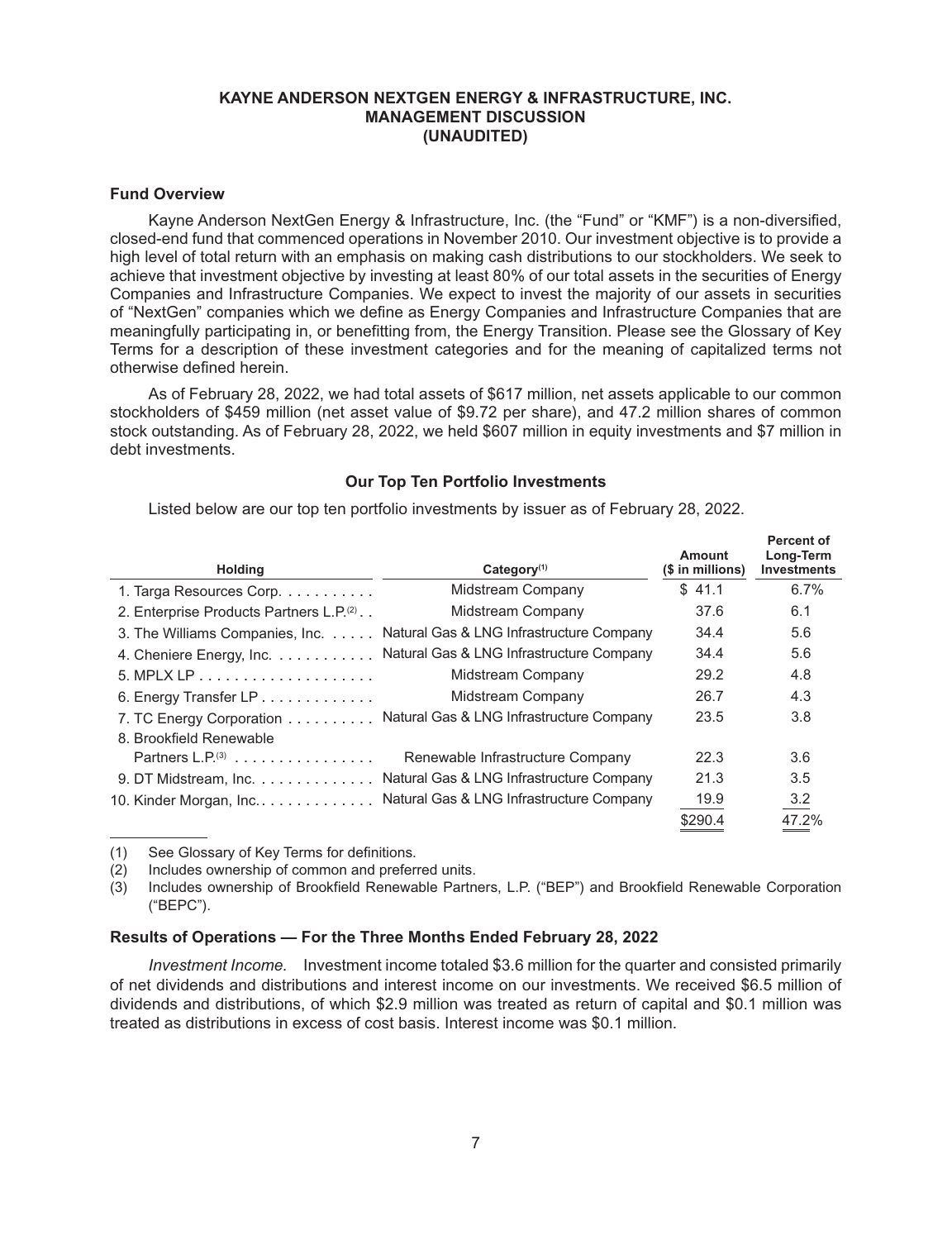*Operating Expenses.* Operating expenses totaled \$3.5 million, including \$1.8 million of investment management fees, \$1.0 million of interest expense, \$0.3 million of preferred stock distributions and \$0.4 million of other operating expenses.

*Net Investment Income.* Our net investment Income totaled \$0.1 million.

*Net Realized Gains.* We had net realized gains of \$3.1 million, which includes \$0.1 million of net realized gains from option activity.

*Net Change in Unrealized Gains.* We had a net increase in unrealized gains of \$47.2 million, which includes \$0.3 million of unrealized gains on forward currency contracts.

*Net Increase in Net Assets Resulting from Operations.* As a result of the above, we had a net increase in net assets resulting from operations of \$50.4 million.

#### **Distributions to Common Stockholders**

On March 30, 2022, KMF declared a quarterly distribution of \$0.16 per common share for the first quarter, which was paid on April 19, 2022. Payment of future distributions is subject to Board of Directors approval, as well as meeting the covenants on our debt agreements and terms of our preferred stock.

The Board of Directors considers several items in setting our distributions to common stockholders including net distributable income ("NDI"), realized and unrealized gains and expected returns for portfolio investments. For instance, we expect earnings growth and/or excess free cash flows generated by our holdings will enhance shareholder value and, in turn, result in appreciation in our portfolio investments. Taking this into consideration when setting our distribution gives us an effective way to pass along these benefits to our stockholders.

NDI is the amount of income received by us from our portfolio investments less operating expenses, subject to certain adjustments as described below. NDI is not a financial measure under the accounting principles generally accepted in the United States of America ("GAAP"). Refer to the Reconciliation of NDI to GAAP section below for a reconciliation of this measure to our results reported under GAAP.

For the purposes of calculating NDI, income from portfolio investments includes (a) cash dividends and distributions, (b) paid-in-kind dividends received (*i.e*., stock dividends), (c) interest income from debt securities and commitment fees from private investments in public equity ("PIPE investments") and (d) net premiums received from the sale of covered calls.

For the purposes of calculating NDI, operating expenses include (a) investment management fees paid to our investment adviser, (b) other expenses (mostly comprised of fees paid to other service providers), (c) accrual for estimated excise taxes (if any) and (d) interest expense and preferred stock distributions.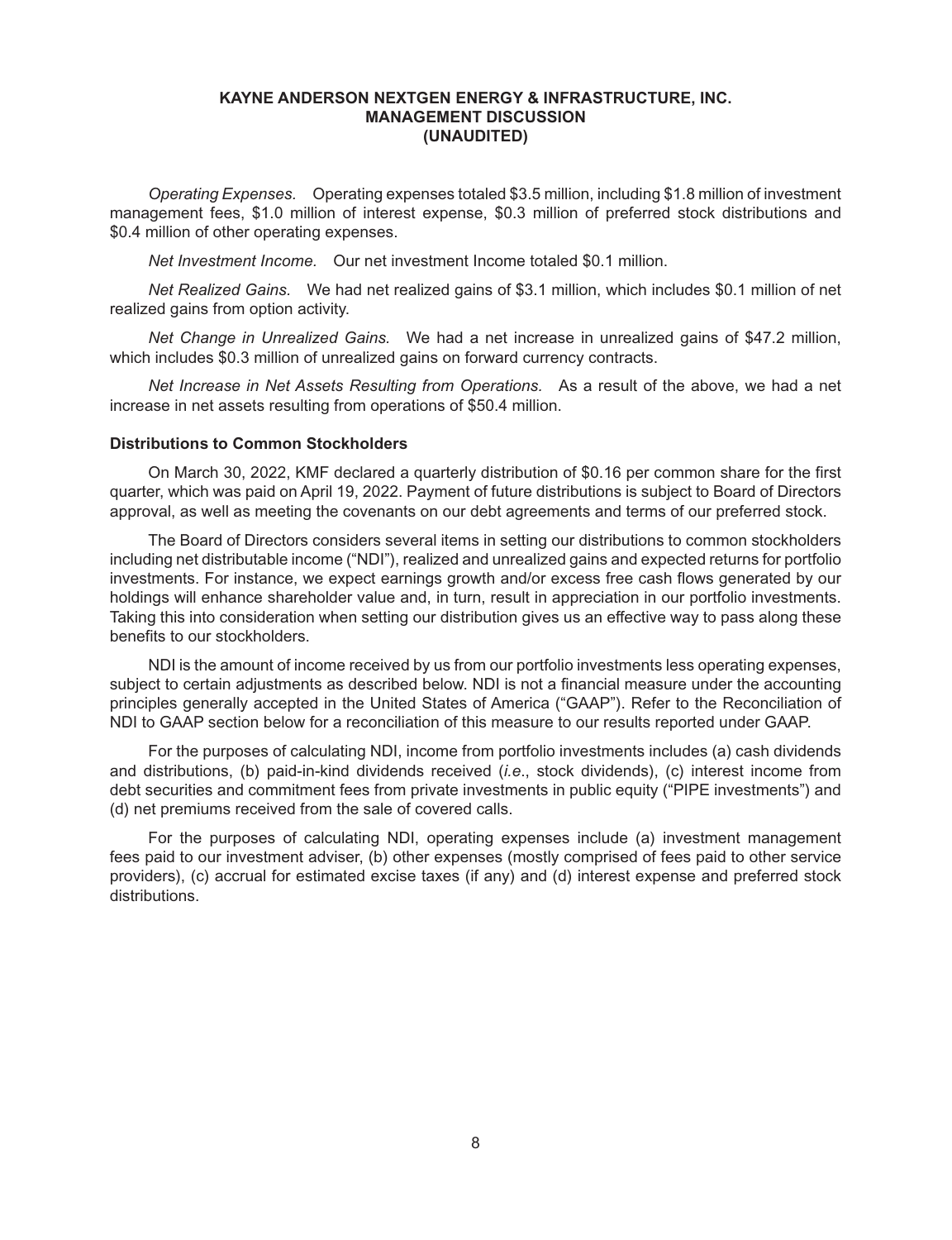#### **Net Distributable Income (NDI)**

(amounts in millions, except for per share amounts)

|                                                            |     | <b>Three Months</b><br><b>Ended</b><br>February 28,<br>2022 |
|------------------------------------------------------------|-----|-------------------------------------------------------------|
| Distributions and Other Income from Investments            |     |                                                             |
|                                                            | SS. | - 6.5                                                       |
|                                                            |     | 0.1                                                         |
| Net Premiums Received from Call Options Written            |     | 0.1                                                         |
| Total Distributions and Other Income from Investment       |     | 6.7                                                         |
| <b>Expenses</b>                                            |     |                                                             |
|                                                            |     | (1.8)                                                       |
|                                                            |     | (0.4)                                                       |
|                                                            |     | (1.0)                                                       |
|                                                            |     | (0.3)                                                       |
|                                                            |     | \$3.2                                                       |
|                                                            |     | 47.2                                                        |
|                                                            |     | \$0.067                                                     |
| Adjusted NDI per Weighted Share Outstanding <sup>(1)</sup> |     | \$0.076                                                     |

Adjusted NDI includes distributions received from Atlantica Sustainable Infrastructure plc, AB Ignitis Grupe  $(1)$ and Rattler Midstream LP attributable to the first quarter of fiscal 2022 with ex-dividend dates in March 2022, which were after our quarter end (\$0.4 million).

#### **Reconciliation of NDI to GAAP**

The difference between distributions and other income from investments in the NDI calculation and total investment income as reported in our Statement of Operations is reconciled as follows:

- A significant portion of the cash distributions received from our investments is characterized as return of capital. For GAAP purposes, return of capital distributions are excluded from investment income, whereas the NDI calculation includes the return of capital portion of such distributions.
- GAAP recognizes distributions received from our investments that exceed the cost basis of our securities to be realized gains and are therefore excluded from investment income, whereas the NDI calculation includes these distributions.
- NDI includes the value of paid-in-kind dividends and distributions (if any), whereas such amounts are not included as investment income for GAAP purposes, but rather are recorded as unrealized gains upon receipt.
- NDI includes commitment fees from PIPE investments (if any), whereas such amounts are generally not included in investment income for GAAP purposes, but rather are recorded as a reduction to the cost of the investment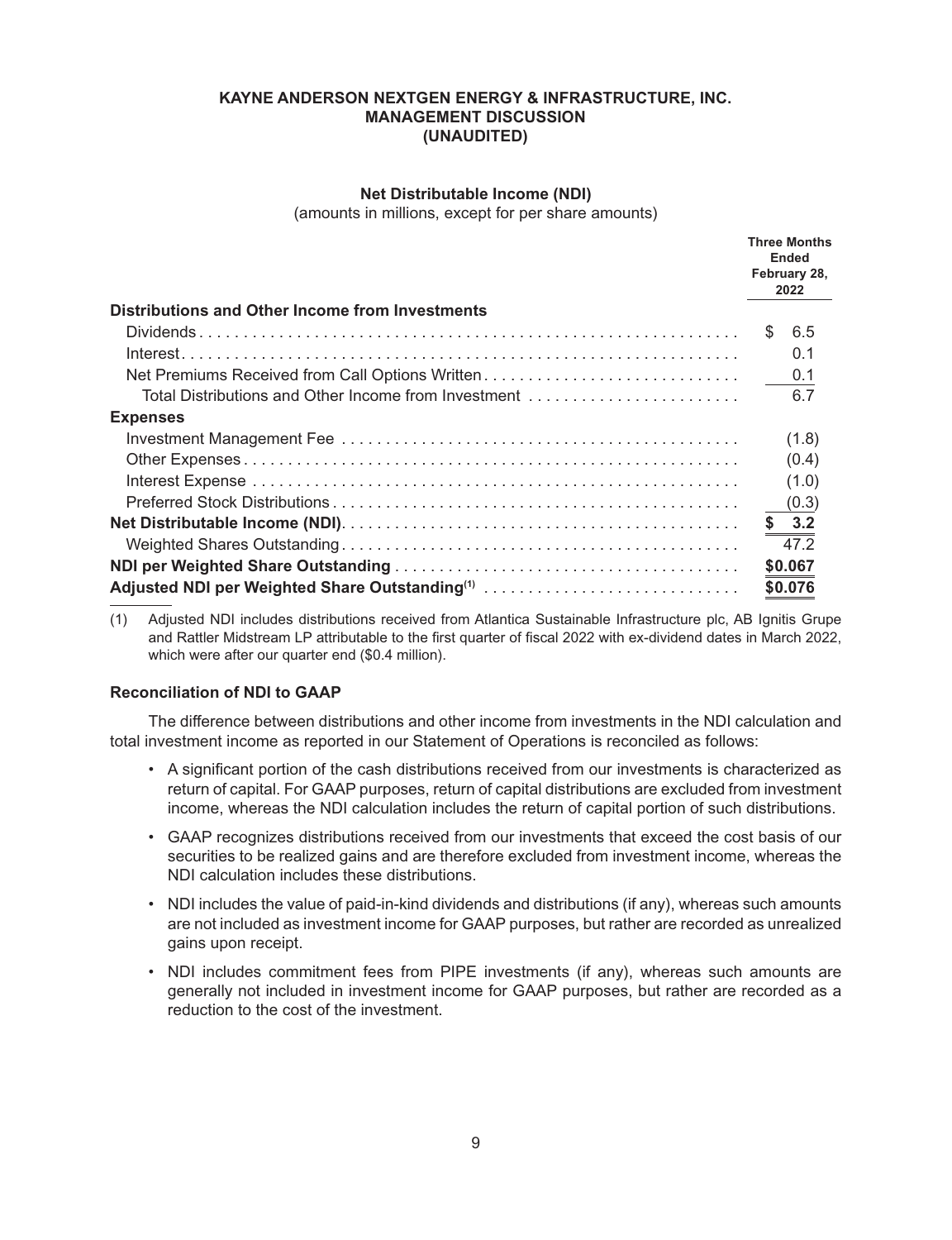• We may sell covered call option contracts to generate income or to reduce our ownership of certain securities that we hold. In some cases, we are able to repurchase these call option contracts at a price less than the call premium that we received, thereby generating a profit. The premium we receive from selling call options, less (i) the amount that we pay to repurchase such call option contracts and (ii) the amount by which the market price of an underlying security is above the strike price at the time a new call option is written (if any), is included in NDI. For GAAP purposes, premiums received from call option contracts sold are not included in investment income. See Note 2 — Significant Accounting Policies for a full discussion of the GAAP treatment of option contracts.

#### **Liquidity and Capital Resources**

At February 28, 2022, we had total leverage outstanding of \$157 million, which represented 25% of total assets. Our current policy is to utilize leverage in an amount that represents approximately 25% to 30% of our total assets. Total leverage was comprised of \$80 million of senior unsecured notes ("Notes"), \$42 million of mandatory redeemable preferred stock ("MRP Shares") and \$35 million of borrowings outstanding under our unsecured revolving credit facility (the "Credit Facility"). At such date, we had \$0.4 million of cash. As of April 22, 2022, we had \$49 million borrowings outstanding under our Credit Facility, \$4 million borrowings outstanding under our unsecured revolving credit facility with Sumitomo Mitsui Banking Corporation ("Bank Facility") and we had \$2 million of cash.

On February 25, 2022, we entered into a \$50 million Credit Facility. The Credit Facility matures on February 24, 2023, and replaces our \$50 million unsecured revolving credit facility that was scheduled to mature on February 25, 2022. The interest rate on borrowings under the Credit Facility may vary between the secured overnight financing rate ("SOFR") plus 1.40% and SOFR plus 2.25%, depending on our asset coverage ratios. We pay a fee of 0.20% per annum on any unused amounts of the Credit Facility.

Our Bank Facility has a total commitment of \$20 million. The Bank Facility has a three-year term, maturing August 6, 2024. Borrowings under the Bank Facility will bear interest at a rate of 1-month LIBOR plus 1.35%. The Fund will pay a commitment fee of 0.20% per annum on any unused amounts of the Bank Facility. As of February 28, 2022, we did not have any borrowings under the Bank Facility.

On February 22, 2022, we redeemed all \$4.4 million of our Series C Notes at par (originally scheduled to mature on March 22, 2022). At February 28, 2022, we had \$80 million of Notes outstanding that mature between 2023 and 2025 and we had \$42 million of MRP Shares outstanding that are subject to mandatory redemption in 2024 and 2026.

At February 28, 2022, our asset coverage ratios under the Investment Company Act of 1940, as amended ("1940 Act"), were 535% for debt and 393% for total leverage (debt plus preferred stock). We target asset coverage ratios that give us the ability to withstand declines in the market value of the securities we hold before breaching the financial covenants in our leverage. These targets are dependent on market conditions as well as certain other factors and may vary from time to time. Currently, we are targeting asset coverage ratios that provide approximately 30% to 40% of cushion relative to our financial covenants (i.e., market values could decline by approximately this amount before our asset coverage ratios would be equal to our financial covenants).

As of February 28, 2022, our total leverage consisted 65% of fixed rate obligations and 35% of floating rate obligations. At such date, the weighted average interest/dividend rate on our total leverage was 2.89%.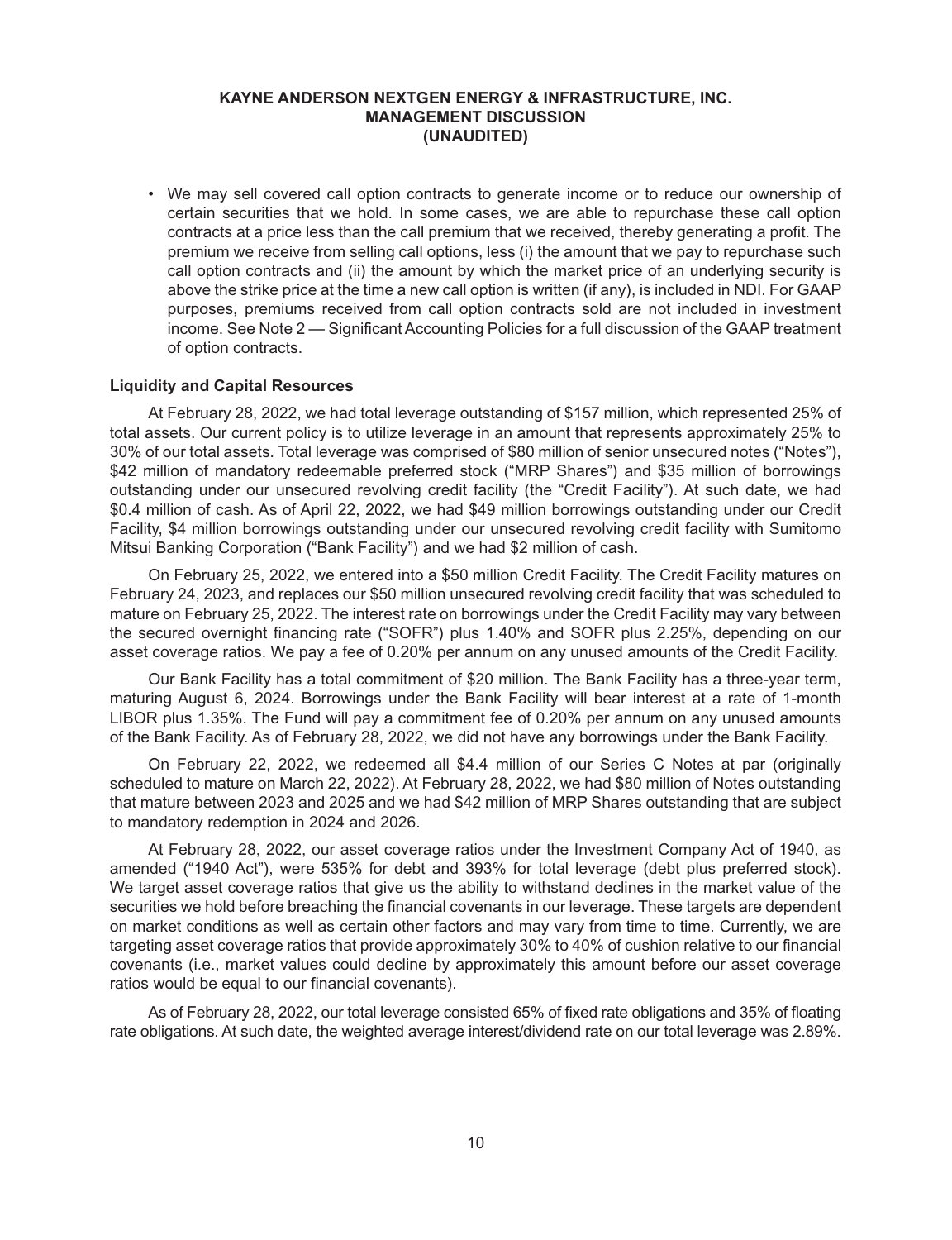|                                                                     | No. of              |             |
|---------------------------------------------------------------------|---------------------|-------------|
| <b>Description</b>                                                  | <b>Shares/Units</b> | Value       |
| Long-Term Investments - 133.9%                                      |                     |             |
| Equity Investments <sup>(1)</sup> - 132.5%                          |                     |             |
| Midstream Company <sup>(2)</sup> - 48.1%                            |                     |             |
|                                                                     | 333                 | \$<br>4,865 |
|                                                                     | 348                 | 15,024      |
|                                                                     | 2,632               | 26,685      |
|                                                                     | 755                 | 18,425      |
| Enterprise Products Partners L.P. - Convertible Preferred           |                     |             |
|                                                                     | 18                  | 19,157      |
| Magellan Midstream Partners, L.P. <sup>(4)</sup>                    | 179                 | 8,666       |
|                                                                     | 891                 | 29,190      |
|                                                                     | 269                 | 17,583      |
|                                                                     | 468                 | 15,880      |
|                                                                     | 922                 | 10,425      |
| Plains GP Holdings, L.P. - Plains AAP, L.P. (5)(8)(9)(10)           | 690                 | 7,799       |
|                                                                     | 424                 | 5,854       |
|                                                                     | 629                 | 41,146      |
|                                                                     |                     | 220,699     |
| Natural Gas & LNG Infrastructure Company <sup>(2)(11)</sup> - 31.0% |                     |             |
|                                                                     | 259                 | 34,381      |
|                                                                     | 160                 | 8,655       |
|                                                                     | 402                 | 21,320      |
|                                                                     | 1,143               | 19,894      |
|                                                                     | 438                 | 23,540      |
|                                                                     | 1,101               | 34,430      |
|                                                                     |                     | 142,220     |
| Renewable Infrastructure Company <sup>(2)(11)</sup> - 25.2%         |                     |             |
|                                                                     | 479                 | 16,155      |
|                                                                     | 412                 | 14,804      |
| Brookfield Renewable Corporation - Class A(3)(8)                    | 202                 | 7,533       |
|                                                                     | 231                 | 7,054       |
|                                                                     | 137                 | 4,579       |
| Corporacion Acciona Energias Renovables, S.A. <sup>(3)(12)</sup>    | 175                 | 5,877       |
|                                                                     | 61                  | 1,490       |
|                                                                     | 218                 | 15,174      |
| Innergex Renewable Energy Inc. <sup>(3)</sup>                       | 544                 | 7,910       |
|                                                                     | 204                 |             |
|                                                                     |                     | 15,914      |
|                                                                     | 308                 | 9,785       |
|                                                                     | 32                  | 4,089       |
|                                                                     | 63                  | 771         |
|                                                                     | 309                 | 4,481       |
|                                                                     |                     | 115,616     |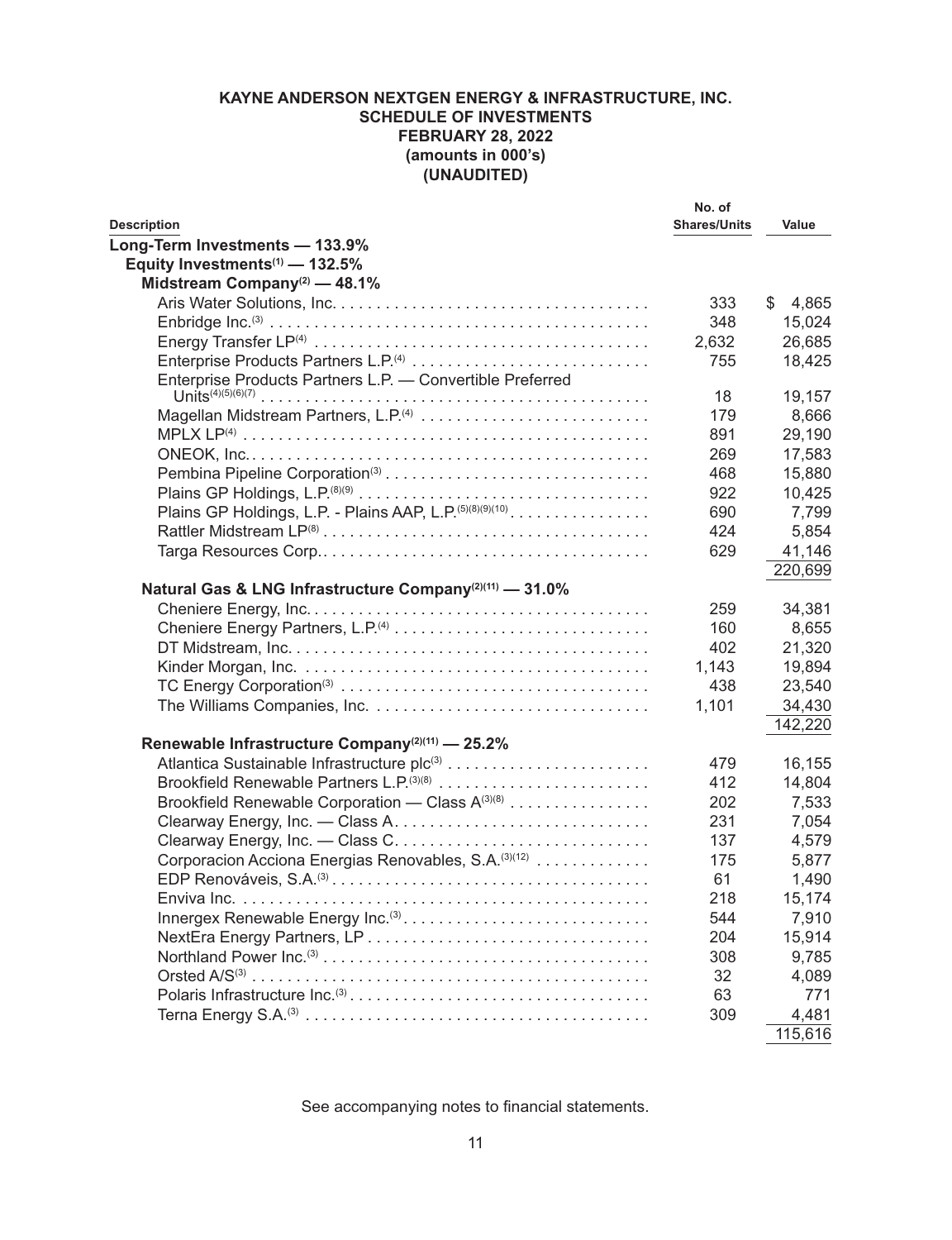| <b>Description</b>                                        | No. of<br><b>Shares/Units</b> | Value       |
|-----------------------------------------------------------|-------------------------------|-------------|
| Utility Company <sup>(2)</sup> — 23.8%                    |                               |             |
|                                                           | 78                            | \$<br>1,700 |
| American Electric Power Company, Inc                      | 11                            | 997         |
| Algonquin Power & Utilities Corp. - Convertible Preferred |                               |             |
|                                                           | 93                            | 4,290       |
|                                                           | 116                           | 9,257       |
|                                                           | 96                            | 9,639       |
| EDP - Energias de Portugal, S.A. <sup>(3)(11)</sup>       | 1,352                         | 6,605       |
|                                                           | 837                           | 6,165       |
|                                                           | 225                           | 3,585       |
|                                                           | 56                            | 3,520       |
|                                                           | 80                            | 6,528       |
|                                                           | 249                           | 2,823       |
|                                                           | 125                           | 9,760       |
|                                                           | 712                           | 6,762       |
|                                                           | 51                            | 2,376       |
|                                                           | 68                            | 9,807       |
|                                                           | 283                           | 6,422       |
|                                                           | 157                           | 3,323       |
|                                                           | 611                           | 6,198       |
|                                                           | 137                           | 9,218       |
|                                                           |                               | 108,975     |
| Other Energy Company <sup>(2)</sup> - 4.4%                |                               |             |
|                                                           | 116                           | 9,755       |
|                                                           | 47                            | 2,473       |
|                                                           | 153                           | 7,731       |
|                                                           |                               | 19,959      |
| Total Equity Investments (Cost - \$516,893)               |                               | 607,469     |
| <b>Maturity</b><br><b>Interest</b>                        | <b>Principal</b>              |             |

|                                                                | Rate | <b>Date</b> | <b>Amount</b> |           |
|----------------------------------------------------------------|------|-------------|---------------|-----------|
| Debt Investments - 1.4%                                        |      |             |               |           |
| Midstream Company <sup>(2)</sup> — $1.4\%$                     |      |             |               |           |
| Buckeye Partners, L.P. (Cost - \$6,188) 6.375% 1/22/78 \$7,831 |      |             |               | 6,539     |
| Total Long-Term Investments - 133.9% (Cost - \$523,081).       |      |             |               | 614,008   |
|                                                                |      |             |               | (115,091) |
|                                                                |      |             |               |           |
|                                                                |      |             |               | 1,208     |
| <b>Net Assets Applicable to Common Stockholders</b>            |      |             |               | \$458,634 |

(1) Unless otherwise noted, equity investments are common units/common shares.

(2) Refer to the Glossary of Key Terms for definitions.

(3) Foreign security.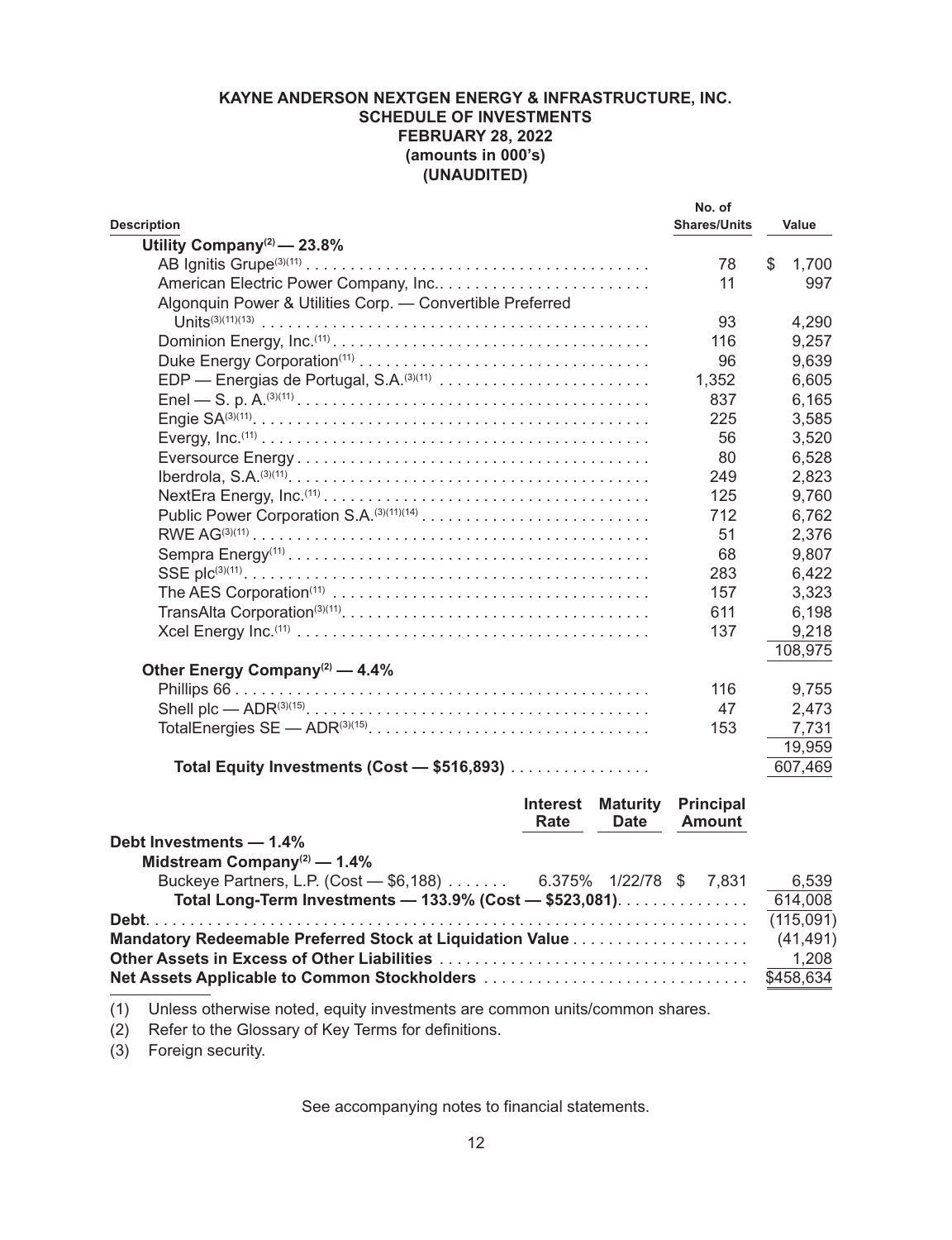- (4) Securities are treated as a qualified publicly-traded partnership for regulated investment company ("RIC") qualification purposes. To qualify as a RIC for tax purposes, the Fund may directly invest up to 25% of its total assets in equity and debt securities of entities treated as qualified publicly-traded partnerships. The Fund had 18.0% of its total assets invested in qualified publicly-traded partnerships at February 28, 2022. It is the Fund's intention to be treated as a RIC for tax purposes.
- (5) The Fund's ability to sell this security is subject to certain legal or contractual restrictions. As of February 28, 2022, the aggregate value of restricted securities held by the Fund was \$26,956 (4.4% of total assets), which included \$7,799 of Level 2 securities and \$19,157 of Level 3 securities. See Note 7 — Restricted Securities.
- (6) Fair valued on a recurring basis using significant unobservable inputs (Level 3). See Notes 2 and 3 in Notes to Financial Statements.
- (7) The Enterprise Products Partners, L.P. ("EPD") Series A Cumulative Convertible Preferred Units ("EPD Convertible Preferred Units") are senior to the common units in terms of liquidation preference and priority of distributions, and pay a distribution of 7.25% per annum. The EPD Convertible Preferred Units are convertible into EPD common units at any time after September 29, 2025 at the liquidation preference amount divided by 92.5% of the 5-day volume weighted average price of EPD's common units at such time.
- (8) This company is structured like an MLP, but is not treated as a qualified publicly-traded partnership for RIC qualification purposes.
- (9) The Fund believes that it is an affiliate of Plains AAP, L.P. ("PAGP-AAP") and Plains GP Holdings, L.P. ("PAGP"). See Note 5 — Agreements and Affiliations.
- (10) The Fund's ownership of PAGP-AAP is exchangeable on a one-for-one basis into either PAGP shares or Plains All American Pipeline, L.P. ("PAA") units at the Fund's option. The Fund values its PAGP-AAP investment on an "as exchanged" basis based on the higher public market value of either PAGP or PAA. As of February 28, 2022, the Fund's PAGP-AAP investment is valued at PAGP's closing price. See Note 7 — Restricted Securities.
- (11) For the purposes of the Fund's investment policies, it considers NextGen companies to be Energy Companies and Infrastructure Companies that are meaningfully participating in, or benefitting from, the Energy Transition. For these purposes we include Renewable Infrastructure Companies, Natural Gas & LNG Infrastructure Companies and certain Utility Companies.
- (12) Security is not currently paying cash distributions but is expected to pay cash distributions within the next 12 months.
- (13) The Algonquin Power & Utilities Corp. Convertible Preferred Units ("AQNU") consists of a 1/20, or 5%, undivided beneficial interest in a \$1,000 principal amount remarketable senior note of Algonquin Power & Utilities Corp. ("AQN") due June 15, 2026, and a contract to purchase AQN common shares on June 15, 2024 based on a reference price determined by the volume-weighted average AQN common share price over the preceding 20 day trading period. AQNU pays quarterly distributions at a rate of 7.75% per annum.
- (14) Security is non-income producing.
- (15) ADR American Depositary Receipt.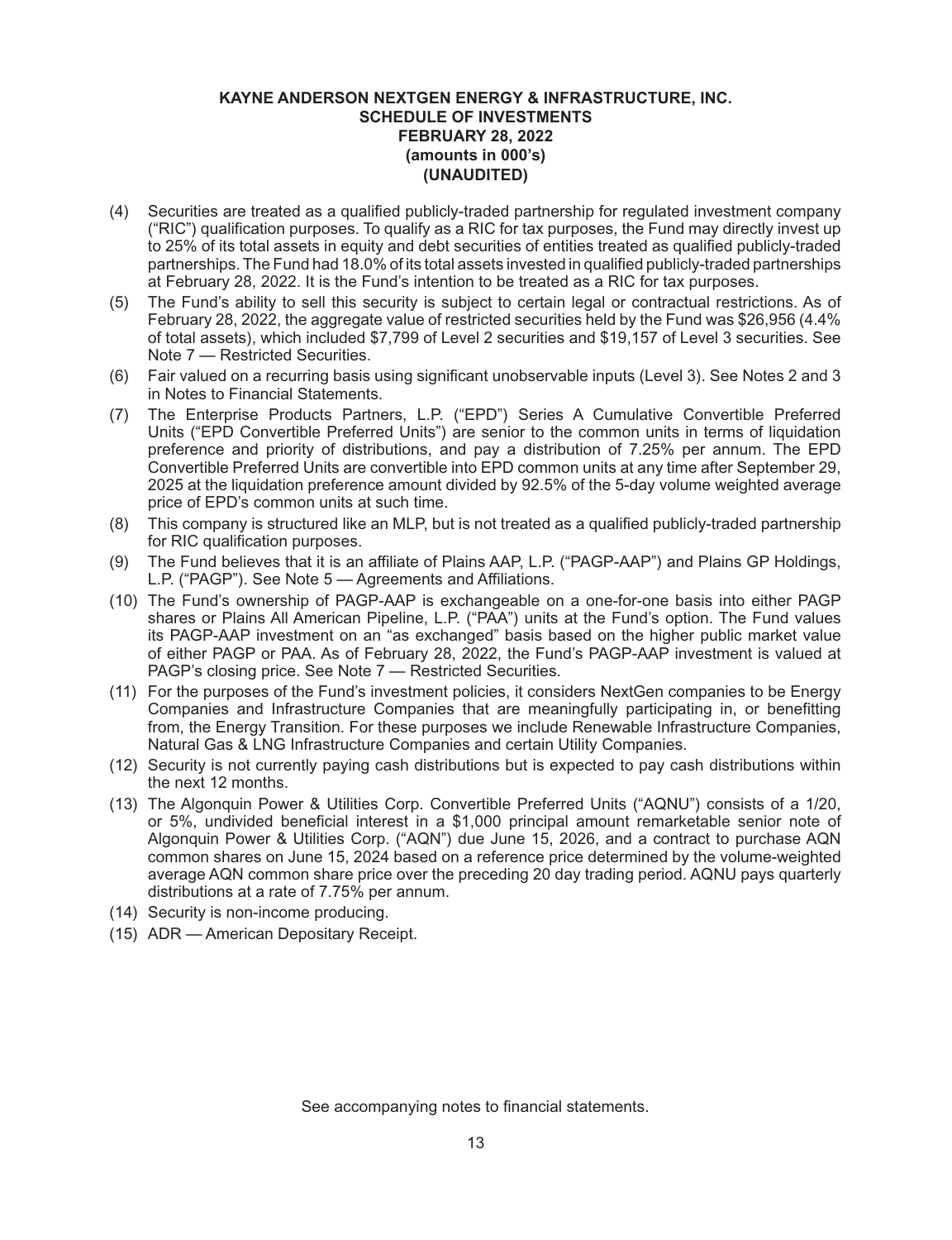At February 28, 2022, the Fund's geographic allocation was as follows:

| <b>Geographic Location</b> | % of Long-Term<br><b>Investments</b> |
|----------------------------|--------------------------------------|
|                            |                                      |
|                            | 70 0%                                |
|                            | $17.2\%$                             |
|                            | $12.8\%$                             |

# **Schedule of Outstanding Forward Currency Contracts**

| <b>Settlement</b><br>$Date^{(1)}$ | <b>Currency to be</b><br>delivered |            | Value (USD) | <b>Currency to be</b><br>received |            | Value (USD) | <b>Unrealized</b><br><b>Appreciation</b><br>(Depreciation) <sup>(2)</sup> |
|-----------------------------------|------------------------------------|------------|-------------|-----------------------------------|------------|-------------|---------------------------------------------------------------------------|
| 5/31/2022                         | 34.853                             | <b>EUR</b> | \$39,235    | 39.342                            | USD        | \$39,342    | 107<br>\$                                                                 |
| 5/31/2022                         | 29,584                             | CAD        | 23,349      | 23,158                            | <b>USD</b> | 23,158      | (191)                                                                     |
| 5/31/2022                         | 3,986                              | GBP        | 5,347       | 5.294                             | <b>USD</b> | 5,294       | (53)                                                                      |
| 5/31/2022                         | 24.614                             | <b>DKK</b> | 3,724       | 3,744                             | USD        | 3,744       | 20                                                                        |
| Total Forward Currency Contracts  |                                    |            | \$71,655    |                                   |            | \$71,538    | \$(117)                                                                   |

CAD – Canadian Dollar DKK – Danish Krone EUR – Euro

GBP – British Pound Sterling

USD – U.S. Dollar

- (1) Bannockburn Global Forex, LLC is the counterparty for all outstanding forward currency contracts held by the Fund as of February 28, 2022.
- (2) Unrealized appreciation is a receivable and unrealized depreciation is a payable.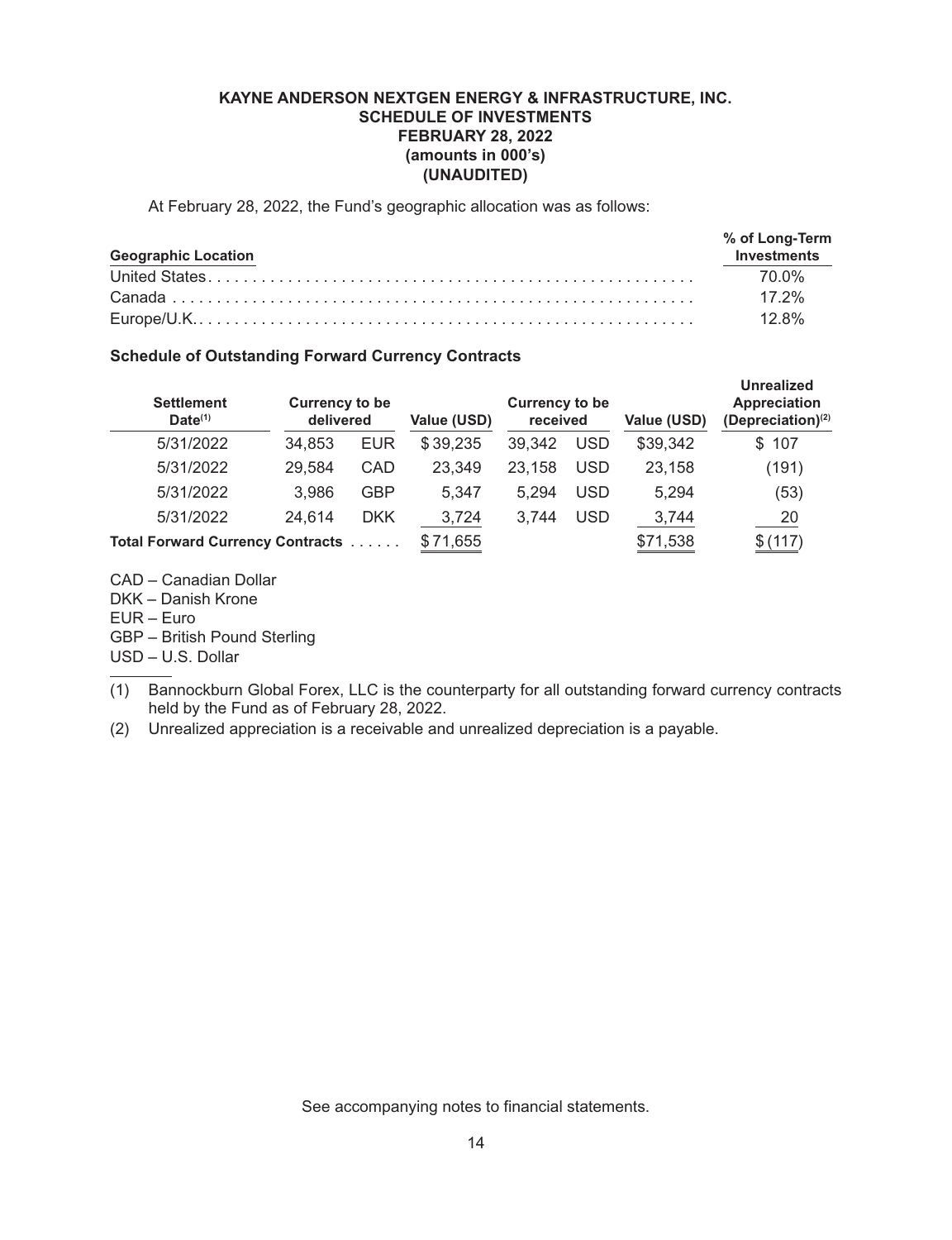# **KAYNE ANDERSON NEXTGEN ENERGY & INFRASTRUCTURE, INC. STATEMENT OF ASSETS AND LIABILITIES FEBRUARY 28, 2022 (amounts in 000's, except share and per share amounts) (UNAUDITED)**

# **ASSETS**

| Investments, at fair value:                                                                                                                                                                      |            |
|--------------------------------------------------------------------------------------------------------------------------------------------------------------------------------------------------|------------|
|                                                                                                                                                                                                  | \$595,784  |
|                                                                                                                                                                                                  | 18,224     |
|                                                                                                                                                                                                  | 363        |
|                                                                                                                                                                                                  | 582        |
|                                                                                                                                                                                                  | 127        |
| Interest, dividends and distributions receivable (Cost - \$1,093)                                                                                                                                | 1,092      |
| Deferred credit facility offering costs and other assets                                                                                                                                         | 547        |
|                                                                                                                                                                                                  | 616,719    |
| <b>LIABILITIES</b>                                                                                                                                                                               |            |
|                                                                                                                                                                                                  | 580        |
|                                                                                                                                                                                                  | 70         |
|                                                                                                                                                                                                  | 244        |
|                                                                                                                                                                                                  | 1,424      |
|                                                                                                                                                                                                  | 35,000     |
|                                                                                                                                                                                                  | 80,091     |
|                                                                                                                                                                                                  | (189)      |
| Mandatory redeemable preferred stock, \$25.00 liquidation value per share<br>$(1,659,657)$ shares issued and outstanding $\ldots \ldots \ldots \ldots \ldots \ldots \ldots \ldots \ldots \ldots$ | 41,491     |
| Unamortized mandatory redeemable preferred stock issuance costs                                                                                                                                  | (626)      |
|                                                                                                                                                                                                  | 158,085    |
| NET ASSETS APPLICABLE TO COMMON STOCKHOLDERS                                                                                                                                                     | \$458,634  |
| NET ASSETS APPLICABLE TO COMMON STOCKHOLDERS CONSIST OF                                                                                                                                          |            |
| Common stock, \$0.001 par value (47,197,462 shares issued and                                                                                                                                    |            |
|                                                                                                                                                                                                  | \$<br>47   |
|                                                                                                                                                                                                  | 794,639    |
|                                                                                                                                                                                                  | (336, 052) |
| NET ASSETS APPLICABLE TO COMMON STOCKHOLDERS                                                                                                                                                     | \$458,634  |
|                                                                                                                                                                                                  | 9.72<br>\$ |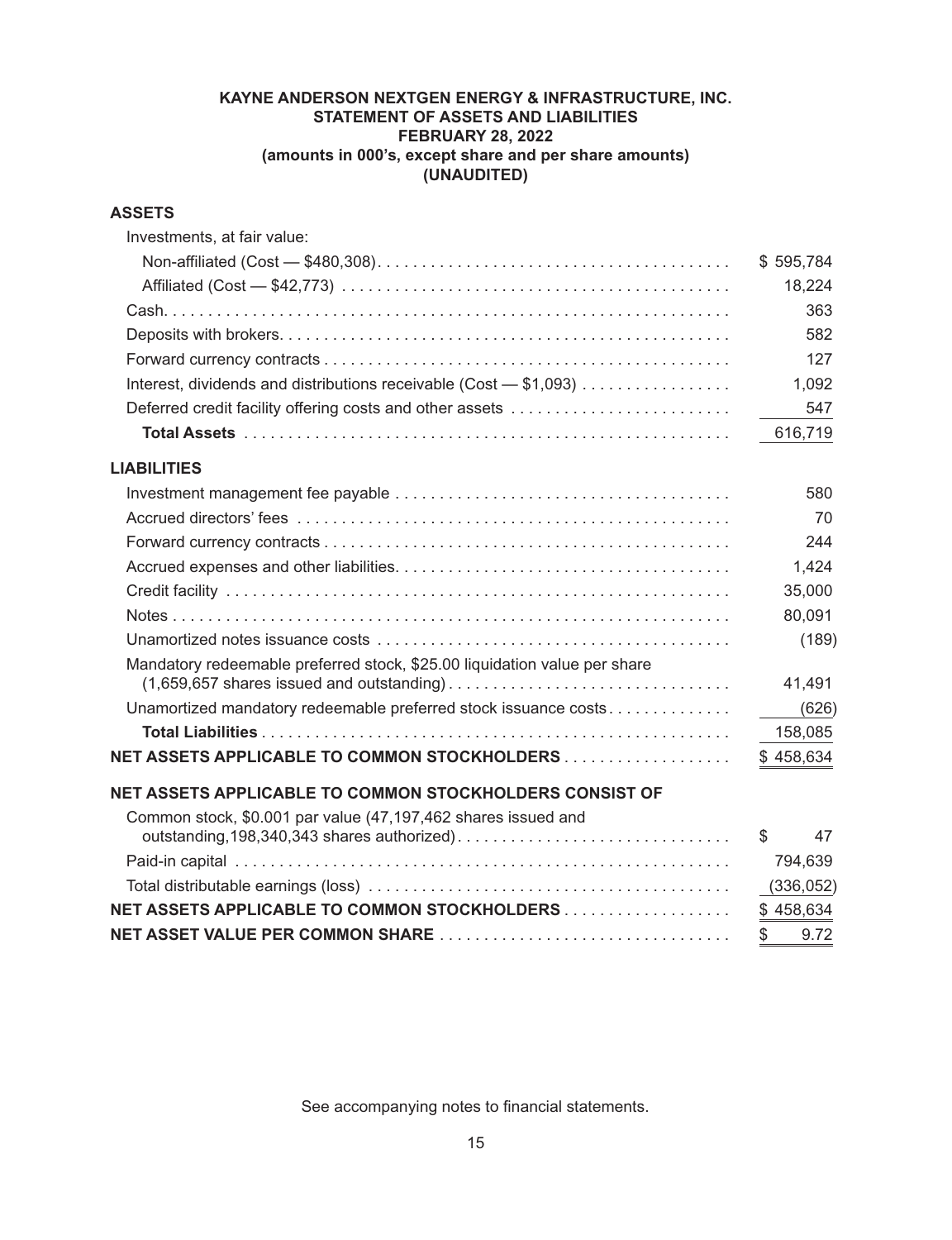# **KAYNE ANDERSON NEXTGEN ENERGY & INFRASTRUCTURE, INC. STATEMENT OF OPERATIONS FOR THE THREE MONTHS ENDED FEBRUARY 28, 2022 (amounts in 000's) (UNAUDITED)**

# **INVESTMENT INCOME**

| <b>Income</b>                                                                   |          |
|---------------------------------------------------------------------------------|----------|
| Dividends and distributions:                                                    |          |
|                                                                                 | \$6,164  |
|                                                                                 | 290      |
| Total dividends and distributions (after foreign taxes withheld of \$265)       | 6,454    |
|                                                                                 | (2,863)  |
|                                                                                 | (123)    |
|                                                                                 | 3,468    |
|                                                                                 | 119      |
|                                                                                 | 3,587    |
| <b>Expenses</b>                                                                 |          |
|                                                                                 | 1,822    |
|                                                                                 | 82       |
|                                                                                 | 74       |
|                                                                                 | 64       |
|                                                                                 | 44       |
|                                                                                 | 35       |
|                                                                                 | 15       |
|                                                                                 | 46       |
| Total Expenses - before interest expense and preferred distributions            | 2,182    |
|                                                                                 | 1,001    |
| Distributions on mandatory redeemable preferred stock including amortization of |          |
|                                                                                 | 305      |
|                                                                                 | 3,488    |
|                                                                                 | 99       |
| REALIZED AND UNREALIZED GAINS (LOSSES)                                          |          |
| <b>Net Realized Gains (Losses)</b>                                              |          |
|                                                                                 | 3,089    |
|                                                                                 | -1       |
|                                                                                 | 58       |
|                                                                                 | 3,148    |
| <b>Net Change in Unrealized Gains (Losses)</b>                                  |          |
|                                                                                 | 44,479   |
|                                                                                 | 2,389    |
|                                                                                 | 281      |
|                                                                                 | 2        |
|                                                                                 | 47,151   |
|                                                                                 | 50,299   |
| NET INCREASE IN NET ASSETS APPLICABLE TO COMMON STOCKHOLDERS                    |          |
|                                                                                 | \$50,398 |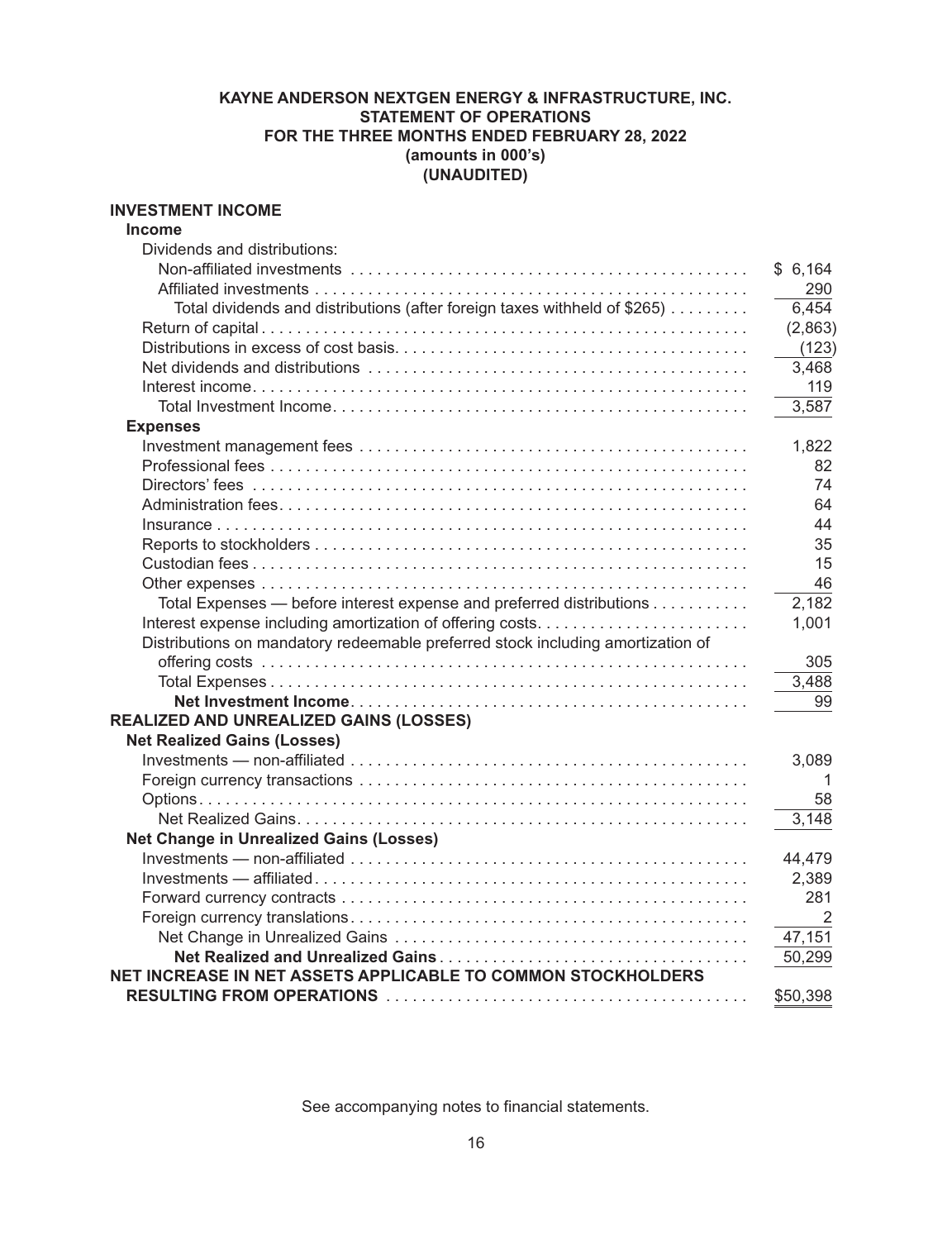#### **KAYNE ANDERSON NEXTGEN ENERGY & INFRASTRUCTURE, INC. STATEMENT OF CHANGES IN NET ASSETS APPLICABLE TO COMMON STOCKHOLDERS (amounts in 000's)**

|                                                                              |              | For the<br><b>Three Months</b><br><b>Ended</b><br>February 28,<br>2022<br>(Unaudited) | For the<br><b>Fiscal Year</b><br><b>Ended</b><br>November 30,<br>2021 |
|------------------------------------------------------------------------------|--------------|---------------------------------------------------------------------------------------|-----------------------------------------------------------------------|
| <b>OPERATIONS</b>                                                            |              |                                                                                       |                                                                       |
|                                                                              | $\mathbb{S}$ | 99                                                                                    | \$<br>(829)                                                           |
|                                                                              |              | 3,148                                                                                 | 22,274                                                                |
|                                                                              |              | 47,151                                                                                | 83,883                                                                |
| Net Increase in Net Assets Resulting from Operations                         |              | 50,398                                                                                | 105,328                                                               |
| DIVIDENDS AND DISTRIBUTIONS TO COMMON STOCKHOLDERS <sup>(1)</sup>            |              |                                                                                       |                                                                       |
|                                                                              |              | $(6,608)^{(2)}$                                                                       | (144)                                                                 |
|                                                                              |              | $-$ (2)                                                                               | (21, 567)                                                             |
| Dividends and Distributions to Common Stockholders                           |              | (6,608)                                                                               | (21, 711)                                                             |
| Total Increase (Decrease) in Net Assets Applicable to<br>Common Stockholders |              | 43,790                                                                                | 83,617                                                                |
| <b>NET ASSETS APPLICABLE TO COMMON STOCKHOLDERS</b>                          |              |                                                                                       |                                                                       |
|                                                                              |              | 414,844                                                                               | 331,227                                                               |
|                                                                              |              | \$458,634                                                                             | \$414,844                                                             |

(1) Distributions on the Fund's mandatory redeemable preferred stock ("MRP Shares") are treated as an operating expense under GAAP and are included in the calculation of net investment loss. See Note 2 — Significant Accounting Policies.

(2) Distributions paid to common stockholders for the three months ended February 28, 2022 are characterized as dividend income (a portion of which may be eligible to be treated as qualified dividend income) until after the end of the fiscal year when the Fund can determine its earnings and profits for the full fiscal year, which include gains and losses on the sale of securities for the remainder of the fiscal year. The final tax character may differ substantially from this preliminary information.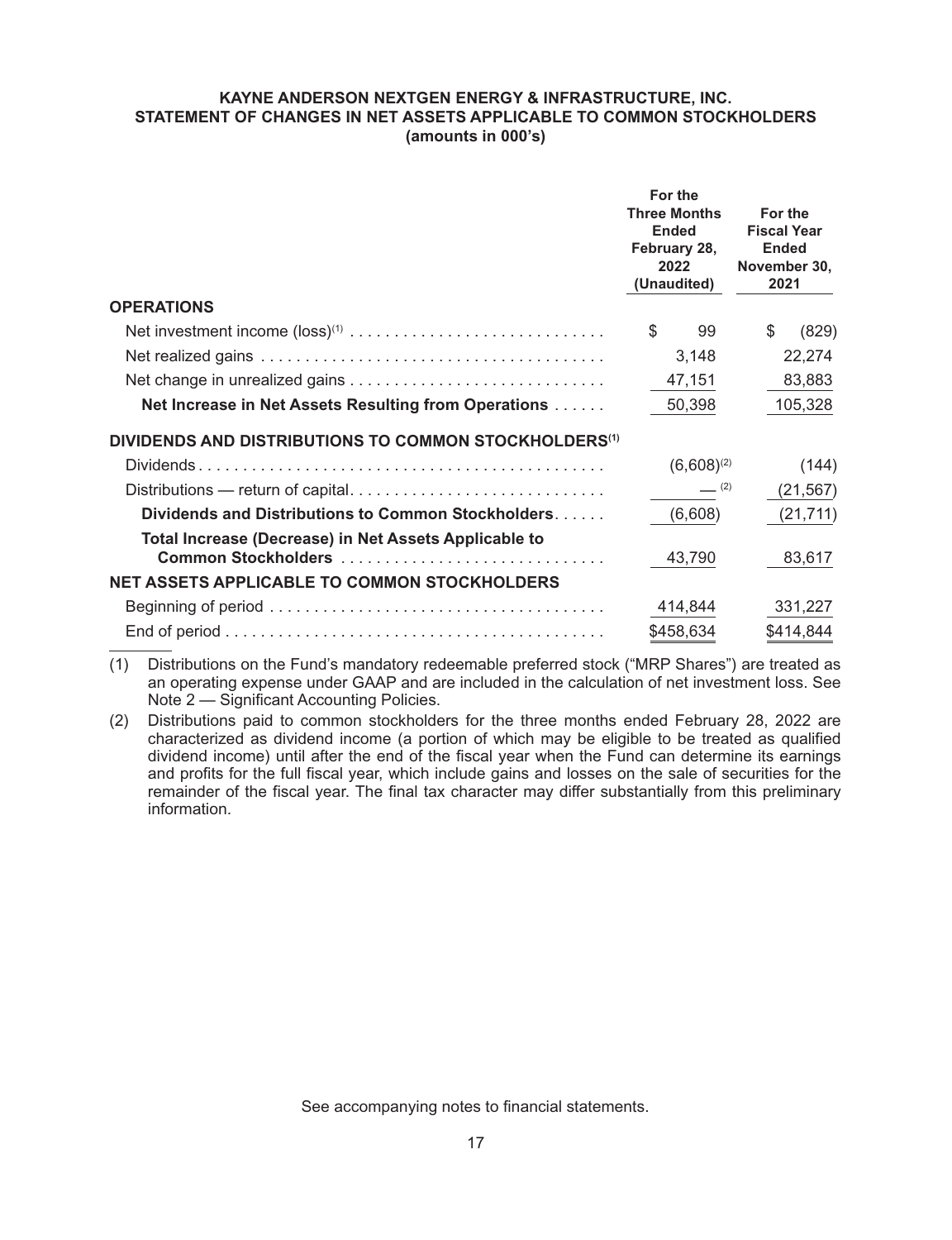# **KAYNE ANDERSON NEXTGEN ENERGY & INFRASTRUCTURE, INC. STATEMENT OF CASH FLOWS FOR THE THREE MONTHS ENDED FEBRUARY 28, 2022 (amounts in 000's) (UNAUDITED)**

# **CASH FLOWS FROM OPERATING ACTIVITIES** Net increase in net assets resulting from operations . . . . . . . . . . . . . . . . . . . . . . . . . . . . . \$50,398 Adjustments to reconcile net increase in net assets resulting from operations to net cash provided by operating activities: Return of capital distributions . . . . . . . . . . . . . . . . . . . . . . . . . . . . . . . . . . . . . . . . . . . . . 2,863 Distributions in excess of cost basis . . . . . . . . . . . . . . . . . . . . . . . . . . . . . . . . . . . . . . . . 123 Net realized gains (excluding foreign currency transactions) . . . . . . . . . . . . . . . . . . . . . (3,147) Net change in unrealized gains (excluding foreign currency translations) . . . . . . . . . . . (46,868) Net change in unrealized losses from forward currency contracts . . . . . . . . . . . . . . . . . (281) Purchase of long-term investments . . . . . . . . . . . . . . . . . . . . . . . . . . . . . . . . . . . . . . . . (15,173) Proceeds from sale of long-term investments . . . . . . . . . . . . . . . . . . . . . . . . . . . . . . . . 20,605 Amortization of deferred debt offering costs . . . . . . . . . . . . . . . . . . . . . . . . . . . . . . . . . . 107 Amortization of mandatory redeemable preferred stock offering costs . . . . . . . . . . . . . 39 Increase in deposits with brokers . . . . . . . . . . . . . . . . . . . . . . . . . . . . . . . . . . . . . . . . . . (314) Decrease in interest, dividends and distributions receivable . . . . . . . . . . . . . . . . . . . . . 234 Decrease in other assets . . . . . . . . . . . . . . . . . . . . . . . . . . . . . . . . . . . . . . . . . . . . . . . . 44 Decrease in payable for securities purchased . . . . . . . . . . . . . . . . . . . . . . . . . . . . . . . . (11) Decrease in investment management fee payable . . . . . . . . . . . . . . . . . . . . . . . . . . . . (23) Increase in accrued directors' fees . . . . . . . . . . . . . . . . . . . . . . . . . . . . . . . . . . . . . . . . . 14 Decrease in accrued expenses and other liabilities . . . . . . . . . . . . . . . . . . . . . . . . . . . . (87) **Net Cash Provided by Operating Activities** . . . . . . . . . . . . . . . . . . . . . . . . . . . . . . 8,523 **CASH FLOWS FROM FINANCING ACTIVITIES** Increase in borrowings under credit facility . . . . . . . . . . . . . . . . . . . . . . . . . . . . . . . . . . 2,000 Redemption of notes . . . . . . . . . . . . . . . . . . . . . . . . . . . . . . . . . . . . . . . . . . . . . . . . . . . (4,424) Costs associated with renewal of credit facility . . . . . . . . . . . . . . . . . . . . . . . . . . . . . . . (277) Cash distributions paid to common stockholders . . . . . . . . . . . . . . . . . . . . . . . . . . . . . . (6,608) **Net Cash Used in Financing Activities** . . . . . . . . . . . . . . . . . . . . . . . . . . . . . . . . . . (9,309) **NET CHANGE IN CASH** . . . . . . . . . . . . . . . . . . . . . . . . . . . . . . . . . . . . . . . . . . . . . . . . . . . . (786) **CASH — BEGINNING OF PERIOD** . . . . . . . . . . . . . . . . . . . . . . . . . . . . . . . . . . . . . . . . . . . 1,149 **CASH — END OF PERIOD** . . . . . . . . . . . . . . . . . . . . . . . . . . . . . . . . . . . . . . . . . . . . . . . . . \$ 363

Supplemental disclosure of cash flow information:

During the three months ended February 28, 2022, interest paid related to debt obligations was \$999.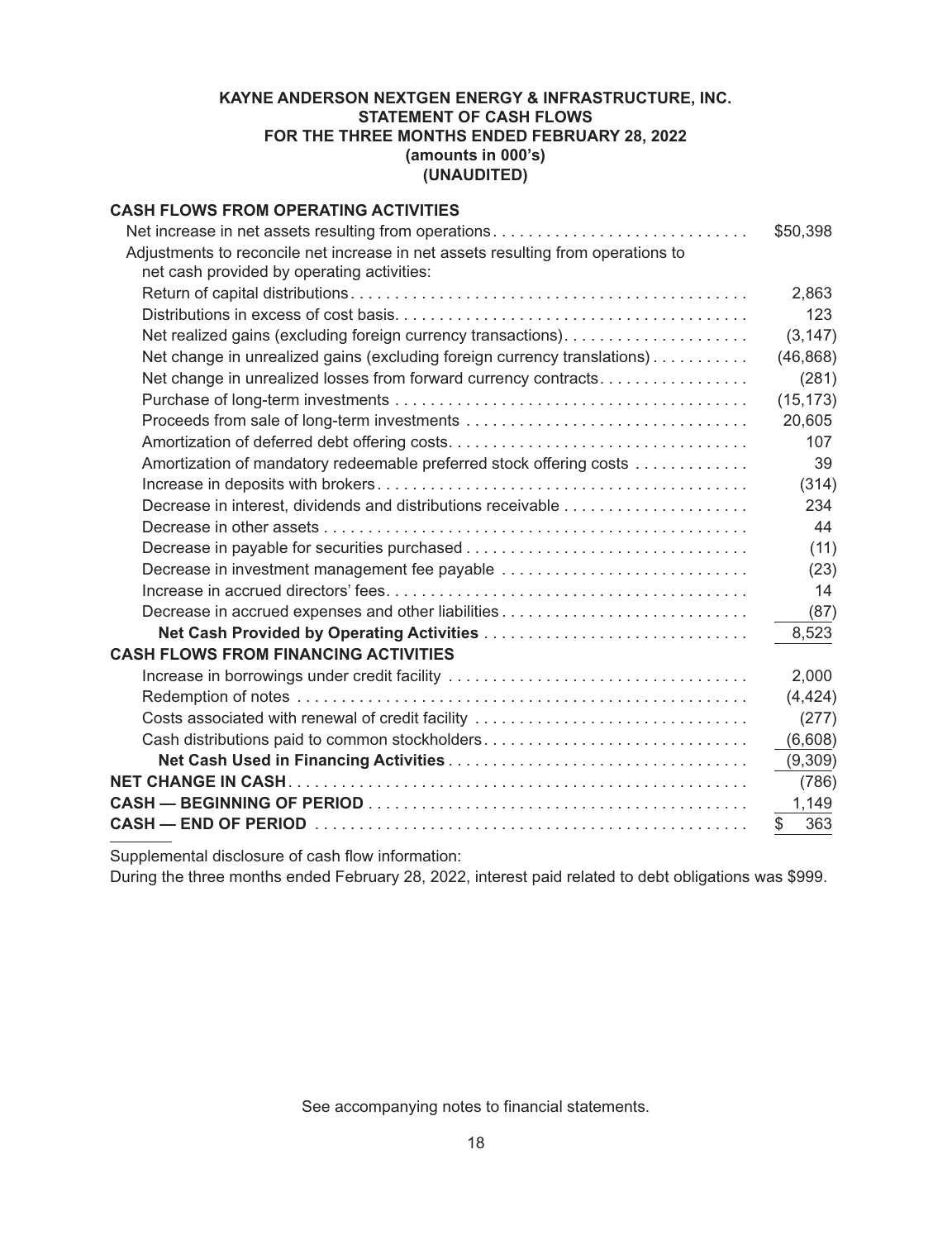|                                                                                            |    | <b>For the Three</b><br><b>Months Ended</b><br>February 28,<br>2022 | For the Fiscal Year Ended November 30, |                 |              |                 |            |
|--------------------------------------------------------------------------------------------|----|---------------------------------------------------------------------|----------------------------------------|-----------------|--------------|-----------------|------------|
|                                                                                            |    | (Unaudited)                                                         | 2021                                   |                 | 2020         |                 | 2019       |
| Per Share of Common Stock <sup>(1)</sup>                                                   |    |                                                                     |                                        |                 |              |                 |            |
| Net asset value, beginning of period                                                       | \$ | 8.79                                                                | \$<br>7.02                             | \$              | 11.31        | \$              | 12.57      |
|                                                                                            |    |                                                                     | (0.01)                                 |                 | (0.15)       |                 | (0.10)     |
| Net realized and unrealized gains (losses)                                                 |    | 1.07                                                                | 2.24                                   |                 | (3.66)       |                 | (0.29)     |
| Total income (loss) from operations                                                        |    | 1.07                                                                | 2.23                                   |                 | (3.81)       |                 | (0.39)     |
| Common dividends — dividend income <sup>(3)</sup>                                          |    | (0.14)                                                              |                                        |                 | (0.47)       |                 |            |
| Common distributions - long-term capital gains <sup>(3)</sup>                              |    |                                                                     |                                        |                 |              |                 |            |
| Common distributions — return of capital <sup>(3)</sup> .                                  |    |                                                                     | (0.46)                                 |                 | (0.01)       |                 | (0.93)     |
| Total dividends and distributions - common                                                 |    | (0.14)                                                              | (0.46)                                 |                 | (0.48)       |                 | (0.93)     |
| Offering expenses associated with the issuance of<br>common stock                          |    |                                                                     |                                        |                 |              |                 |            |
| Effect of shares issued in reinvestment of distributions                                   |    |                                                                     |                                        |                 |              |                 |            |
| Effect of issuance of common stock                                                         |    |                                                                     |                                        |                 |              |                 |            |
| Effect of common stock repurchased                                                         |    |                                                                     |                                        |                 |              |                 | 0.06       |
| Net asset value, end of period                                                             | \$ | 9.72                                                                | \$<br>8.79                             | $\overline{\$}$ | 7.02         | $\overline{\$}$ | 11.31      |
| Market value per share of common stock, end of period                                      | 5  | 7.62                                                                | \$<br>7.13                             | ₹               | 5.25         | ₹               | 9.65       |
| Total investment return based on common stock market                                       |    |                                                                     |                                        |                 |              |                 |            |
|                                                                                            |    | $8.8\%$ <sup>(5)</sup>                                              | 45.1%                                  |                 | $(41.0)\%$   |                 | $(4.2)\%$  |
| Total investment return based on net asset value <sup>(6)</sup>                            |    | $12.6\%$ <sup>(5)</sup>                                             | 33.7%                                  |                 | $(32.7)\%$   |                 | $(2.1)\%$  |
| Supplemental Data and Ratios(7)                                                            |    |                                                                     |                                        |                 |              |                 |            |
| Net assets applicable to common stockholders, end of                                       |    |                                                                     |                                        |                 |              |                 |            |
|                                                                                            | \$ | 458,634                                                             | \$<br>414,844                          | \$              | 331,227      | \$              | 533,957    |
| Ratio of expenses to average net assets                                                    |    |                                                                     |                                        |                 |              |                 |            |
| Management fees <sup>(8)</sup>                                                             |    | 1.7%                                                                | 1.7%                                   |                 | 1.9%         |                 | 1.8%       |
|                                                                                            |    | 0.3                                                                 | 0.4                                    |                 | 0.4          |                 | 0.3        |
|                                                                                            |    | 2.0                                                                 | $\overline{2.1}$                       |                 | 2.3          |                 | 2.1        |
| Interest expense and distributions on mandatory                                            |    | 1.2                                                                 | 1.3                                    |                 | 3.2          |                 | 1.9        |
| redeemable preferred stock <sup>(2)</sup>                                                  |    |                                                                     |                                        |                 |              |                 |            |
|                                                                                            |    |                                                                     |                                        |                 |              |                 |            |
|                                                                                            |    | 3.2%                                                                | 3.4%                                   |                 | 5.5%         |                 | 4.0%       |
| Ratio of net investment income (loss) to average net                                       |    |                                                                     |                                        |                 |              |                 |            |
|                                                                                            |    | 0.1%                                                                | (0.2)%                                 |                 | $(2.0)\%$    |                 | (0.8)%     |
| Net increase (decrease) in net assets applicable to                                        |    |                                                                     |                                        |                 |              |                 |            |
| common stockholders resulting from operations to                                           |    |                                                                     |                                        |                 |              |                 |            |
|                                                                                            |    | $11.6\%$ <sup>(5)</sup>                                             | 26.8%                                  |                 | $(50.7)\%$   |                 | (2.7)%     |
|                                                                                            |    | $2.6\%$ <sup>(5)</sup>                                              | 29.7%                                  |                 | 51.8%        |                 | 30.0%      |
|                                                                                            | \$ | 433.209                                                             | \$<br>392,637                          | \$              | 354,957      | \$              | 604.030    |
| Notes outstanding, end of period <sup>(9)</sup>                                            | \$ | 80,091                                                              | \$<br>84,515                           | \$              | 84,515       | \$              | 200,923    |
| Credit facility outstanding, end of period <sup>(9)</sup> .                                | \$ | 35,000                                                              | \$<br>33,000                           | \$              | 4,000        | \$              |            |
| Term loan outstanding, end of period <sup>(9)</sup>                                        |    |                                                                     | \$                                     | \$              |              | \$              |            |
| Mandatory redeemable preferred stock, end of period <sup>(9)</sup>                         | \$ | 41,491                                                              | \$<br>41,491                           | \$              | 27,542       | \$              | 75,000     |
| Average shares of common stock outstanding                                                 |    | 47, 197, 462                                                        | 47, 197, 462                           |                 | 47, 197, 462 |                 | 47,903,748 |
|                                                                                            |    | 534.5%                                                              | 488.3%                                 |                 | 505.3%       |                 | 403.1%     |
| Asset coverage of total leverage (debt and preferred                                       |    | 392.9%                                                              | 360.9%                                 |                 | 385.4%       |                 | 293.5%     |
| Average amount of borrowings per share of common<br>stock during the period <sup>(1)</sup> | \$ | 2.52                                                                | \$<br>2.40                             | \$              | 2.67         | \$              | 4.25       |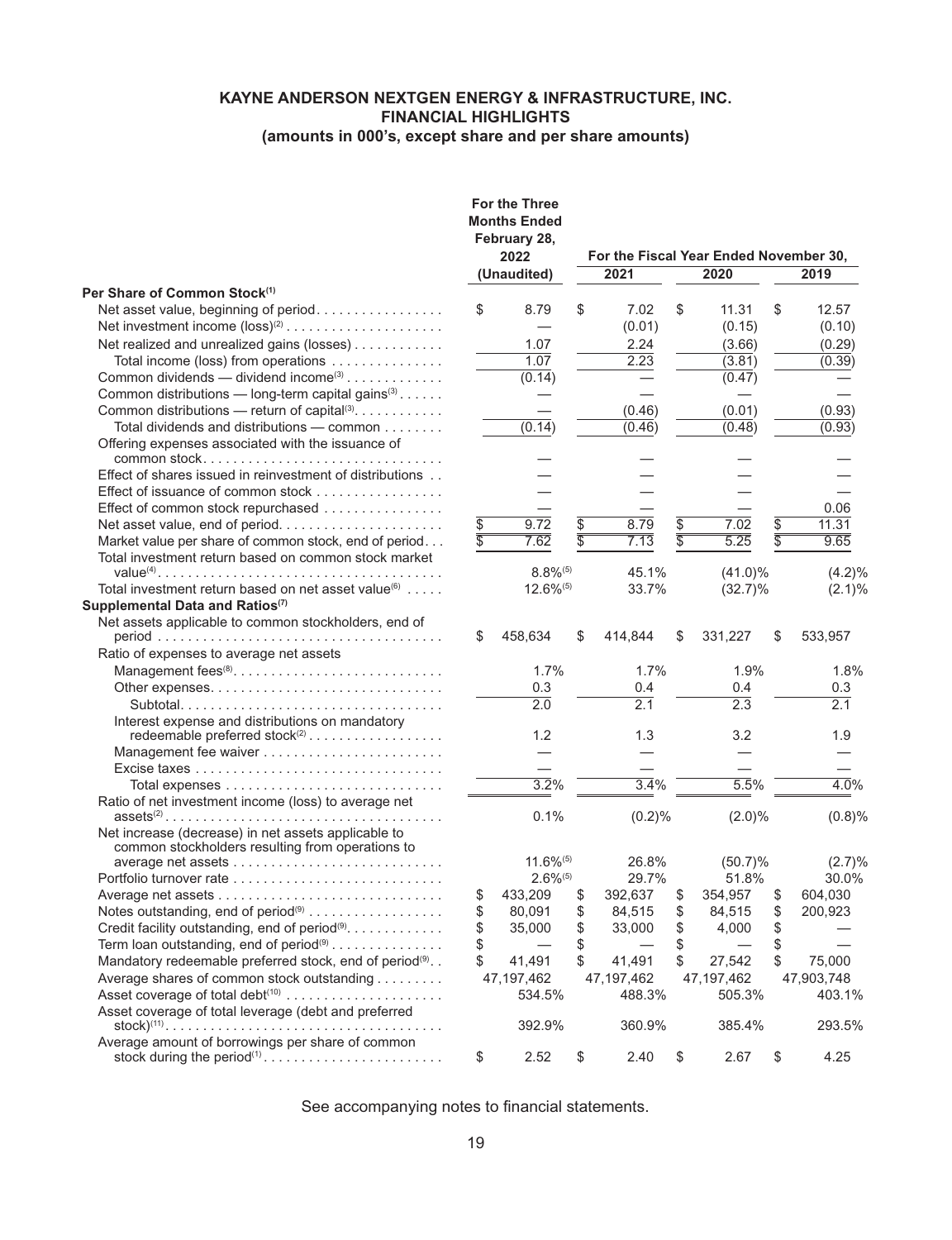|                                                                                                                                                                  |                          |    |                  |                 | For the Fiscal Year Ended November 30, |         |                 |
|------------------------------------------------------------------------------------------------------------------------------------------------------------------|--------------------------|----|------------------|-----------------|----------------------------------------|---------|-----------------|
|                                                                                                                                                                  | 2018                     |    | 2017             |                 | 2016                                   |         | 2015            |
| Per Share of Common Stock <sup>(1)</sup>                                                                                                                         |                          |    |                  |                 |                                        |         |                 |
| Net asset value, beginning of period                                                                                                                             | \$<br>14.15              | \$ | 17.41            | \$              | 17.56                                  | \$      | 39.51           |
|                                                                                                                                                                  | (0.18)                   |    | 0.14             |                 | (0.07)                                 |         | 0.30            |
| Net realized and unrealized gains (losses)                                                                                                                       | (0.19)                   |    | (2.10)           |                 | 1.43                                   |         | (18.42)         |
| Total income (loss) from operations                                                                                                                              | (0.37)                   |    | (1.96)           |                 | 1.36                                   |         | (18.12)         |
| Common dividends — dividend income <sup>(3)</sup>                                                                                                                | (0.10)                   |    | (0.03)           |                 | (1.50)                                 |         | (1.68)          |
| Common distributions - long-term capital gains <sup>(3)</sup>                                                                                                    |                          |    |                  |                 |                                        |         | (2.14)          |
| Common distributions — return of capital <sup>(3)</sup> .                                                                                                        | (1.10)                   |    | (1.27)           |                 |                                        |         |                 |
| Total dividends and distributions - common                                                                                                                       | (1.20)                   |    | (1.30)           |                 | (1.50)                                 |         | $(3.82)^{(12)}$ |
| Offering expenses associated with the issuance of                                                                                                                | $(0.01)^{(13)}$          |    |                  |                 |                                        |         |                 |
| Effect of shares issued in reinvestment of distributions                                                                                                         |                          |    |                  |                 | (0.01)                                 |         | (0.01)          |
| Effect of issuance of common stock                                                                                                                               |                          |    |                  |                 |                                        |         |                 |
| Effect of common stock repurchased                                                                                                                               |                          |    |                  |                 |                                        |         |                 |
|                                                                                                                                                                  | \$<br>12.57              | \$ | 14.15            | \$              | 17.41                                  | \$      | 17.56           |
| Market value per share of common stock, end of period                                                                                                            | 10.96                    |    | 12.88            | $\overline{\$}$ | 15.33                                  | -<br>\$ | 15.46           |
| Total investment return based on common stock market                                                                                                             |                          |    |                  |                 |                                        |         |                 |
|                                                                                                                                                                  | (6.7)%                   |    | $(8.7)\%$        |                 | 12.7%                                  |         | $(50.2)\%$      |
| Total investment return based on net asset value <sup>(6)</sup>                                                                                                  | $(2.6)\%$                |    | $(11.7)\%$       |                 | 12.7%                                  |         | $(48.7)\%$      |
| Supplemental Data and Ratios(7)                                                                                                                                  |                          |    |                  |                 |                                        |         |                 |
| Net assets applicable to common stockholders, end of                                                                                                             | \$<br>614,603            | \$ | 311,843          | \$              | 383,557                                | S       | 380,478         |
| Ratio of expenses to average net assets                                                                                                                          |                          |    |                  |                 |                                        |         |                 |
|                                                                                                                                                                  | 1.8%                     |    | 1.7%             |                 | 1.8%                                   |         | 1.9%            |
|                                                                                                                                                                  | 0.4                      |    | 0.4              |                 | 0.5                                    |         | 0.2             |
|                                                                                                                                                                  | 2.2                      |    | 2.1              |                 | 2.3                                    |         | 2.1             |
| Interest expense and distributions on mandatory                                                                                                                  | 1.8                      |    | 1.7              |                 | 3.8                                    |         | 2.5             |
|                                                                                                                                                                  |                          |    |                  |                 |                                        |         |                 |
|                                                                                                                                                                  |                          |    |                  |                 |                                        |         | 0.4             |
|                                                                                                                                                                  | 4.0%                     |    | 3.8%             |                 | 6.1%                                   |         | 5.0%            |
| Ratio of net investment income (loss) to average net<br>$assets^{(2)} \dots \dots \dots \dots \dots \dots \dots \dots \dots \dots \dots \dots \dots \dots \dots$ | $(1.1)\%$                |    | 0.9%             |                 | (0.5)%                                 |         | 1.0%            |
| Net increase (decrease) in net assets applicable to                                                                                                              |                          |    |                  |                 |                                        |         |                 |
| common stockholders resulting from operations to                                                                                                                 |                          |    |                  |                 | 10.3%                                  |         | $(58.3)\%$      |
|                                                                                                                                                                  | $(16.1)\%$<br>21.9%      |    | (11.9)%<br>25.5% |                 | 48.2%                                  |         | 45.3%           |
|                                                                                                                                                                  |                          | S  | 360,869          |                 | 314,015                                |         | 672,534         |
| Notes outstanding, end of period <sup>(9)</sup>                                                                                                                  | \$<br>420,605<br>200,923 |    | 91,000           | \$              | 91,000                                 |         | 185,000         |
|                                                                                                                                                                  |                          | \$ |                  | \$              |                                        | \$      |                 |
| Credit facility outstanding, end of period <sup>(9)</sup> .                                                                                                      | \$<br>24,000             | \$ |                  | \$              |                                        | \$      |                 |
| Term loan outstanding, end of period <sup>(9)</sup>                                                                                                              | \$                       | \$ |                  | \$              | 27,000                                 | \$      |                 |
| Mandatory redeemable preferred stock, end of period <sup>(9)</sup>                                                                                               | \$<br>75,000             | \$ | 35,000           | \$              | 35,000                                 | \$      | 70,000          |
| Average shares of common stock outstanding                                                                                                                       | 30,639,065               |    | 22,034,170       |                 | 21,975,582                             |         | 21,657,943      |
|                                                                                                                                                                  | 406.6%                   |    | 481.1%           |                 | 454.7%                                 |         | 343.5%          |
| Asset coverage of total leverage (debt and preferred                                                                                                             | 304.9%                   |    | 347.5%           |                 | 350.7%                                 |         | 249.2%          |
| Average amount of borrowings per share of common<br>stock during the period <sup>(1)</sup>                                                                       | \$<br>4.39               | \$ | 5.16             | \$              | 4.86                                   | \$      | 11.16           |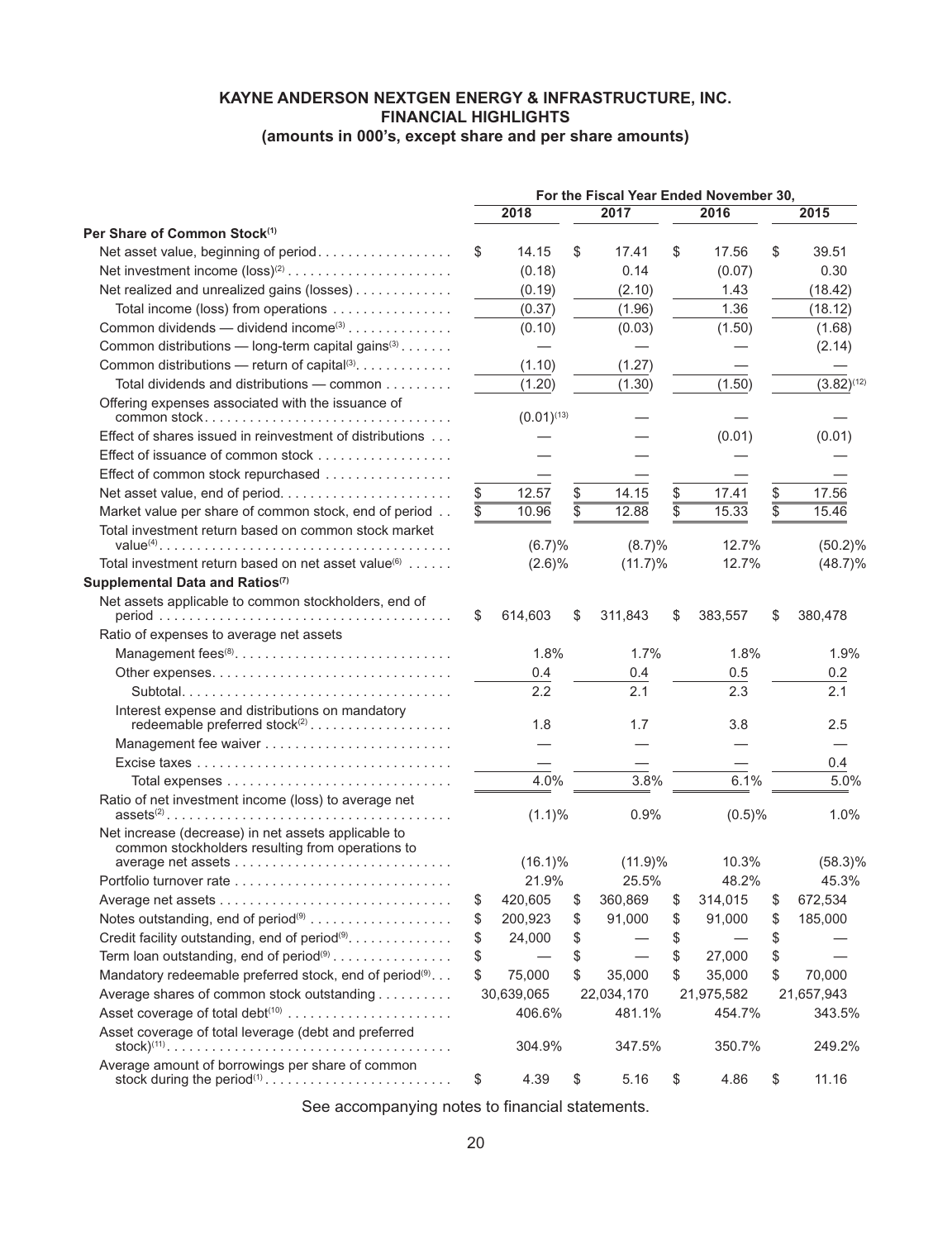|                                                                               |    |            | For the Fiscal Year Ended November 30, |               |
|-------------------------------------------------------------------------------|----|------------|----------------------------------------|---------------|
|                                                                               |    | 2014       | 2013                                   | 2012          |
| Per Share of Common Stock <sup>(1)</sup>                                      |    |            |                                        |               |
|                                                                               | \$ | 35.75      | \$<br>29.01                            | \$<br>25.94   |
|                                                                               |    | (0.01)     | (0.06)                                 | 0.17          |
|                                                                               |    | 5.61       | 8.61                                   | 4.64          |
|                                                                               |    | 5.60       | 8.55                                   | 4.81          |
|                                                                               |    | (1.57)     | (1.15)                                 | (1.30)        |
|                                                                               |    | (0.34)     | (0.66)                                 | (0.41)        |
|                                                                               |    |            |                                        |               |
|                                                                               |    | (1.91)     | (1.81)                                 | (1.71)        |
| Offering expenses associated with the issuance of common                      |    |            |                                        |               |
| Effect of shares issued in reinvestment of distributions                      |    | (0.02)     |                                        | (0.03)        |
|                                                                               |    |            |                                        |               |
|                                                                               |    | 0.09       |                                        |               |
|                                                                               | \$ | 39.51      | \$<br>35.75                            | \$<br>29.01   |
| Market value per share of common stock, end of period                         | \$ | 35.82      | \$<br>32.71                            | \$<br>28.04   |
| Total investment return based on common stock market value <sup>(4)</sup>     |    | 15.3%      | 23.5%                                  | 33.3%         |
| Total investment return based on net asset value <sup>(6)</sup>               |    | 16.4%      | 30.5%                                  | 19.4%         |
| Supplemental Data and Ratios(7)                                               |    |            |                                        |               |
| Net assets applicable to common stockholders, end of period                   | S  | 854,257    | \$<br>788,057                          | \$<br>635,226 |
| Ratio of expenses to average net assets                                       |    |            |                                        |               |
|                                                                               |    | 1.7%       | 1.8%                                   | 1.7%          |
|                                                                               |    | 0.2        | 0.2                                    | 0.3           |
|                                                                               |    | 1.9        | 2.0                                    | 2.0           |
| Interest expense and distributions on mandatory redeemable preferred          |    |            |                                        |               |
|                                                                               |    | 1.7        | 1.8                                    | 1.8           |
|                                                                               |    |            |                                        |               |
|                                                                               |    |            | 0.1                                    |               |
|                                                                               |    | 3.6%       | 3.9%                                   | 3.8%          |
| Ratio of net investment income (loss) to average net assets <sup>(2)</sup>    |    | $(0.0)\%$  | (0.2)%                                 | 0.6%          |
| Net increase (decrease) in net assets applicable to common stockholders       |    |            |                                        |               |
| resulting from operations to average net assets                               |    | 14.0%      | 25.9%                                  | 16.8%         |
|                                                                               |    | 45.3%      | 49.1%                                  | 67.6%         |
|                                                                               | \$ | 887,585    | \$<br>726,248                          | \$<br>620,902 |
|                                                                               | \$ | 235,000    | \$<br>205,000                          | \$<br>165,000 |
| Credit facility outstanding, end of period <sup>(9)</sup>                     | \$ |            | \$<br>50,000                           | \$<br>48,000  |
|                                                                               | \$ | 46,000     | \$                                     | \$            |
| Mandatory redeemable preferred stock, end of period <sup>(9)</sup>            | \$ | 105,000    | \$<br>65,000                           | \$<br>65,000  |
|                                                                               |    | 21,897,671 | 21,969,288                             | 21,794,596    |
|                                                                               |    | 441.4%     | 434.5%                                 | 428.7%        |
| Asset coverage of total leverage (debt and preferred stock) <sup>(11)</sup> . |    | 321.3%     | 346.3%                                 | 328.5%        |
| Average amount of borrowings per share of common stock during the             | \$ | 12.84      | \$<br>10.51                            | \$<br>8.85    |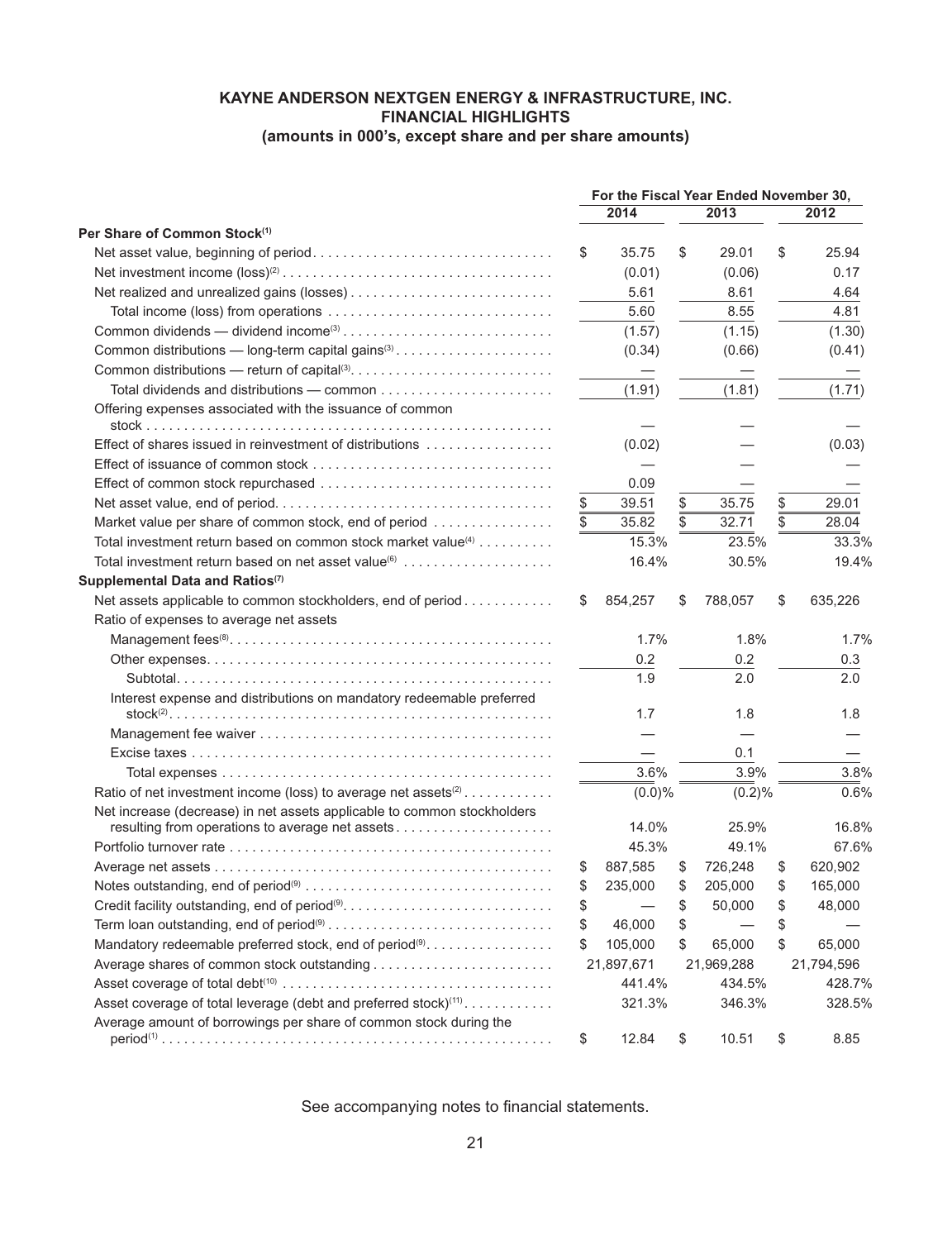- (1) Based on average shares of common stock outstanding.
- (2) Distributions on the Fund's MRP Shares are treated as an operating expense under GAAP and are included in the calculation of net investment income (loss). See Note 2 — Significant Accounting Policies.
- (3) The actual characterization of the distributions made during the three months ended February 28, 2022, will not be determinable until after the end of the fiscal year when the Fund can determine its actual earnings and profits for the full fiscal year (which include gains and losses on the sale of securities for the remainder of the fiscal year) and may differ substantially from this preliminary information. The information presented for each of the other periods is a characterization of the total distributions paid to the common stockholders as either dividend income (a portion of which was eligible to be treated as qualified dividend income) or distributions (long-term capital gains or return of capital) and is based on the Fund's earnings and profits.
- (4) Total investment return based on market value is calculated assuming a purchase of common stock at the market price on the first day and a sale at the current market price on the last day of the period reported. The calculation also assumes reinvestment of distributions at actual prices pursuant to the Fund's dividend reinvestment plan.
- (5) Not annualized.
- (6) Total investment return based on net asset value is calculated assuming a purchase of common stock at the net asset value on the first day and a sale at the net asset value on the last day of the period reported. The calculation also assumes reinvestment of distributions at actual prices pursuant to the Fund's dividend reinvestment plan.
- (7) Unless otherwise noted, ratios are annualized.
- (8) Ratio reflects total management fee before waiver, if any.
- (9) Principal/liquidation value.
- (10) Calculated pursuant to section 18(a)(1)(A) of the 1940 Act. Represents the value of total assets less all liabilities not represented by Notes (principal value) or any other senior securities representing indebtedness and MRP Shares (liquidation value) divided by the aggregate amount of Notes and any other senior securities representing indebtedness. Under the 1940 Act, the Fund may not declare or make any distribution on its common stock nor can it incur additional indebtedness if at the time of such declaration or incurrence its asset coverage with respect to senior securities representing indebtedness would be less than 300%.
- (11) Calculated pursuant to section 18(a)(2)(A) of the 1940 Act. Represents the value of total assets less all liabilities not represented by Notes (principal value), any other senior securities representing indebtedness and MRP Shares divided by the aggregate amount of Notes, any other senior securities representing indebtedness and MRP Shares (liquidation value). Under the 1940 Act, the Fund may not declare or make any distribution on its common stock nor can it issue additional preferred stock if at the time of such declaration or issuance, its asset coverage with respect to all senior securities would be less than 200%. In addition to the limitations under the 1940 Act, the Fund, under the terms of its MRP Shares, would not be able to declare or pay any distributions on its common stock if such declaration would cause its asset coverage with respect to all senior securities to be less than 225%.
- (12) Includes special distribution of \$1.80 per share paid in July 2015.
- (13) Represents offering costs incurred in connection with the merger of Kayne Anderson Energy Total Return Fund, Inc. ("KYE").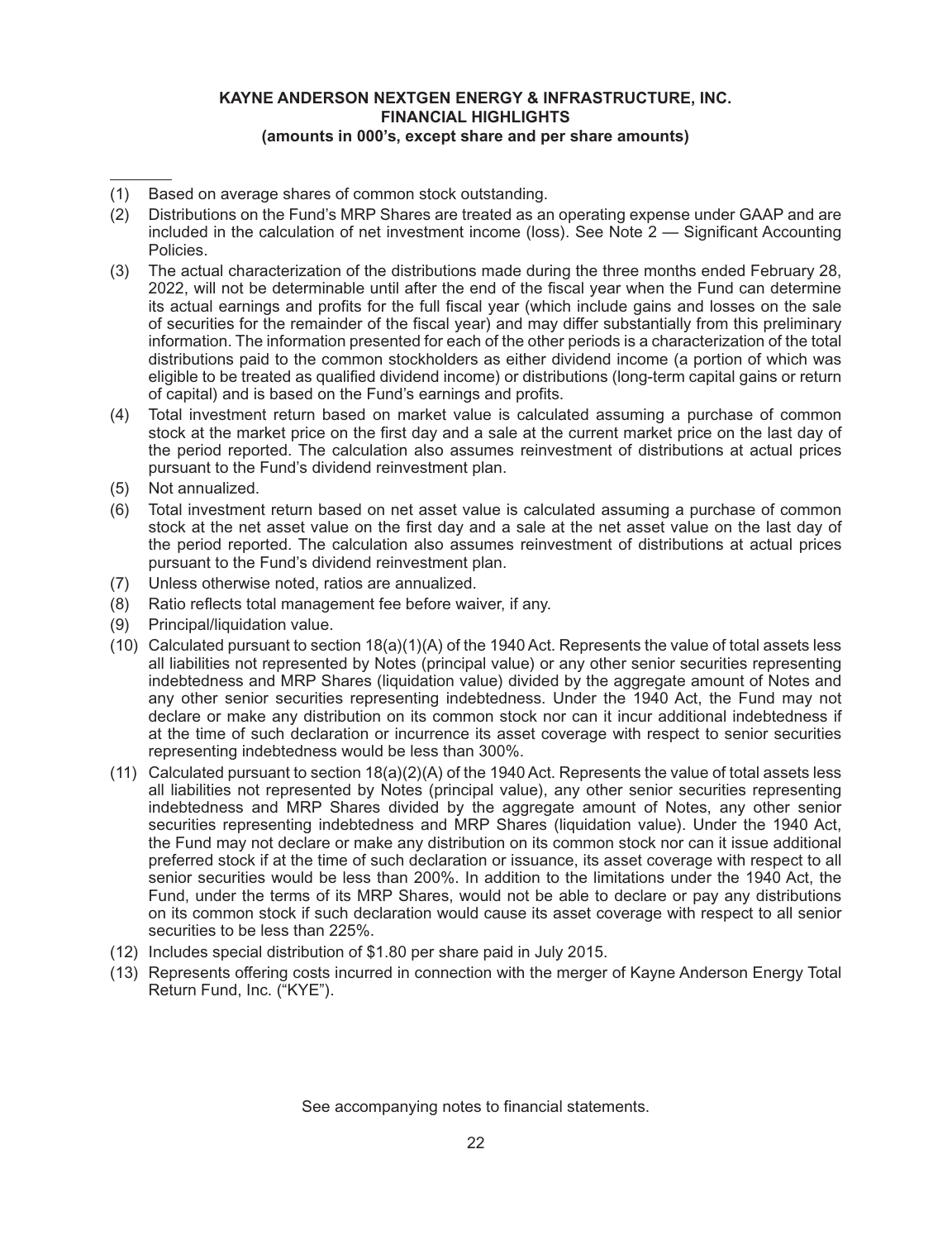#### **1. Organization**

Kayne Anderson NextGen Energy & Infrastructure, Inc. (the "Fund" or "KMF") is a Maryland corporation and commenced operations on November 24, 2010. The Fund is registered under the Investment Company Act of 1940, as amended (the "1940 Act"), as a non-diversified, closed-end investment management company. The Fund's investment objective is to provide a high level of return with an emphasis on making cash distributions to its stockholders. The Fund seeks to achieve that investment objective by investing at least 80% of its total assets in the securities of Energy Companies and Infrastructure Companies. The Fund expects to invest the majority of its assets in "NextGen" companies, defined as Energy Companies and Infrastructure Companies that are meaningfully participating in, or benefitting from, the Energy Transition. See Glossary of Key Terms. The Fund's shares of common stock are listed on the New York Stock Exchange, Inc. ("NYSE") under the symbol "KMF." For more information about the Fund's investment objective, policies and principal risks, see Investment Objective, Policies and Risks in the Fund's most recently filed annual report.

#### **2. Significant Accounting Policies**

The following is a summary of the significant accounting policies that the Fund uses to prepare its financial statements in accordance with accounting principles generally accepted in the United States of America ("GAAP"). The Fund is an investment company and follows accounting and reporting guidance of the Financial Accounting Standards Board ("FASB") Accounting Standards Codification (ASC) Topic 946 — "Financial Services — Investment Companies."

A. *Use of Estimates* — The preparation of financial statements in conformity with GAAP requires management to make estimates and assumptions that affect the reported amount of assets and liabilities and disclosure of contingent assets and liabilities as of the date of the financial statements and the reported amounts of income and expenses during the period. Actual results could differ materially from those estimates.

B. *Cash and Cash Equivalents* — Cash and cash equivalents include short-term, liquid investments with an original maturity of three months or less and include money market fund accounts.

C. *Calculation of Net Asset Value* — The Fund determines its net asset value on a daily basis and reports its net asset value on its website. Net asset value is computed by dividing the value of the Fund's assets (including accrued interest and distributions), less all of its liabilities (including accrued expenses, distributions payable and any indebtedness) and the liquidation value of any outstanding preferred stock, by the total number of common shares outstanding.

D. *Investment Valuation* — Readily marketable portfolio securities listed on any exchange (including a foreign exchange) other than the NASDAQ Stock Market, Inc. ("NASDAQ") are valued, except as indicated below, at the last sale price on the business day as of which such value is being determined. If there has been no sale on such day, the securities are valued at the mean of the most recent bid and ask prices on such day. Securities admitted to trade on the NASDAQ are valued at the NASDAQ official closing price. Portfolio securities traded on more than one securities exchange are valued at the last sale price on the business day as of which such value is being determined at the close of the exchange representing the principal market for such securities. The value of foreign securities traded outside of the Americas may be adjusted to reflect events occurring after a foreign exchange closes that may affect the value of the foreign security. In such cases, these foreign securities are valued by an independent pricing service and are categorized as a Level 2 security for purposes of the fair value hierarchy. See Note 3 — Fair Value.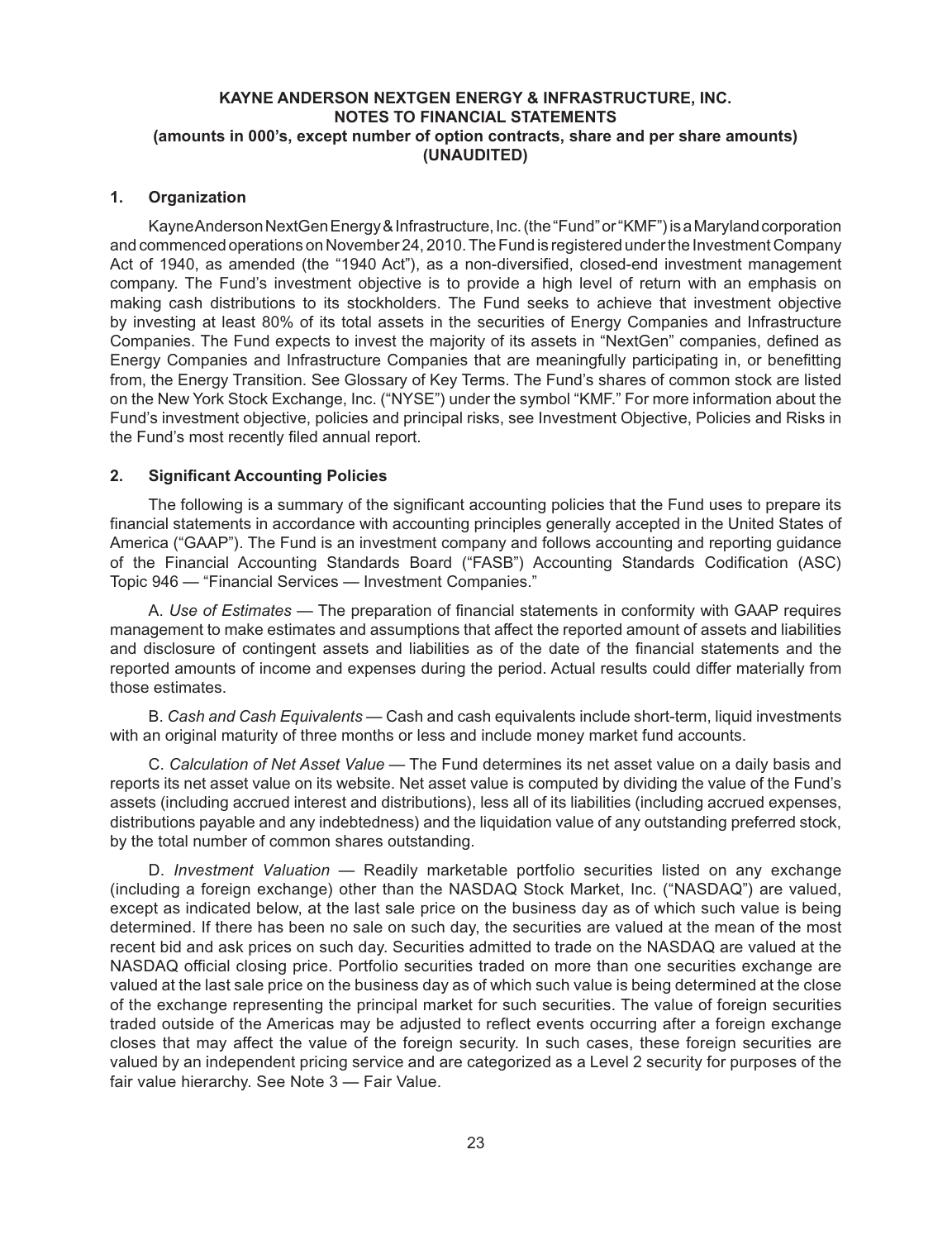Equity securities traded in the over-the-counter market, but excluding securities admitted to trading on the NASDAQ, are valued at the closing bid prices. Debt securities that are considered bonds are valued by using the bid price provided by an independent pricing service or, if such prices are not available or in the judgment of KA Fund Advisors, LLC ("KAFA") such prices are stale or do not represent fair value, by an independent broker. For debt securities that are considered bank loans, the fair market value is determined by using the bid price provided by the agent or syndicate bank or principal market maker. When price quotes for securities are not available, or such prices are stale or do not represent fair value in the judgment of KAFA, fair market value will be determined using the Fund's valuation process for securities that are privately issued or otherwise restricted as to resale.

Exchange-traded options and futures contracts are valued at the last sales price at the close of trading in the market where such contracts are principally traded or, if there was no sale on the applicable exchange on such day, at the mean between the quoted bid and ask price as of the close of such exchange.

Forward currency contracts maturing in two or fewer days are valued at the spot rate. Forward currency contracts maturing in three days or more are valued at the midpoint prices using an "interpolation" methodology that incorporates foreign-exchange prices obtained from an approved pricing service for standard forward-settlement periods, such as one month, three months, six months and one year. These securities are categorized in Level 2 of the fair value hierarchy. See Note 3 — Fair Value.

The Fund may hold securities that are privately issued or otherwise restricted as to resale. For these securities, as well as any security for which (a) reliable market quotations are not available in the judgment of KAFA, or (b) the independent pricing service or independent broker does not provide prices or provides a price that in the judgment of KAFA is stale or does not represent fair value, each shall be valued in a manner that most fairly reflects fair value of the security on the valuation date. Unless otherwise determined by the Board of Directors, the following valuation process is used for such securities:

- *• Investment Team Valuation.* The applicable investments are valued by senior professionals of KAFA who are responsible for the portfolio investments. The investments will be valued monthly, with new investments valued at the time such investment was made.
- *• Investment Team Valuation Documentation.* Preliminary valuation conclusions will be determined by senior management of KAFA. Such valuations and supporting documentation are submitted to the Valuation Committee (a committee of the Fund's Board of Directors) and the Board of Directors on a quarterly basis.
- *• Valuation Committee.* The Valuation Committee meets to consider the valuations submitted by KAFA at the end of each quarter. Between meetings of the Valuation Committee, a senior officer of KAFA is authorized to make valuation determinations. All valuation determinations of the Valuation Committee are subject to ratification by the Board of Directors at its next regular meeting.
- *• Valuation Firm.* Quarterly, a third-party valuation firm engaged by the Board of Directors reviews the valuation methodologies and calculations employed for these securities, unless the aggregate fair value of such security is less than 0.1% of total assets.
- *• Board of Directors Determination.* The Board of Directors meets quarterly to consider the valuations provided by KAFA and the Valuation Committee and ratify valuations for the applicable securities. The Board of Directors considers the report provided by the third-party valuation firm in reviewing and determining in good faith the fair value of the applicable portfolio securities.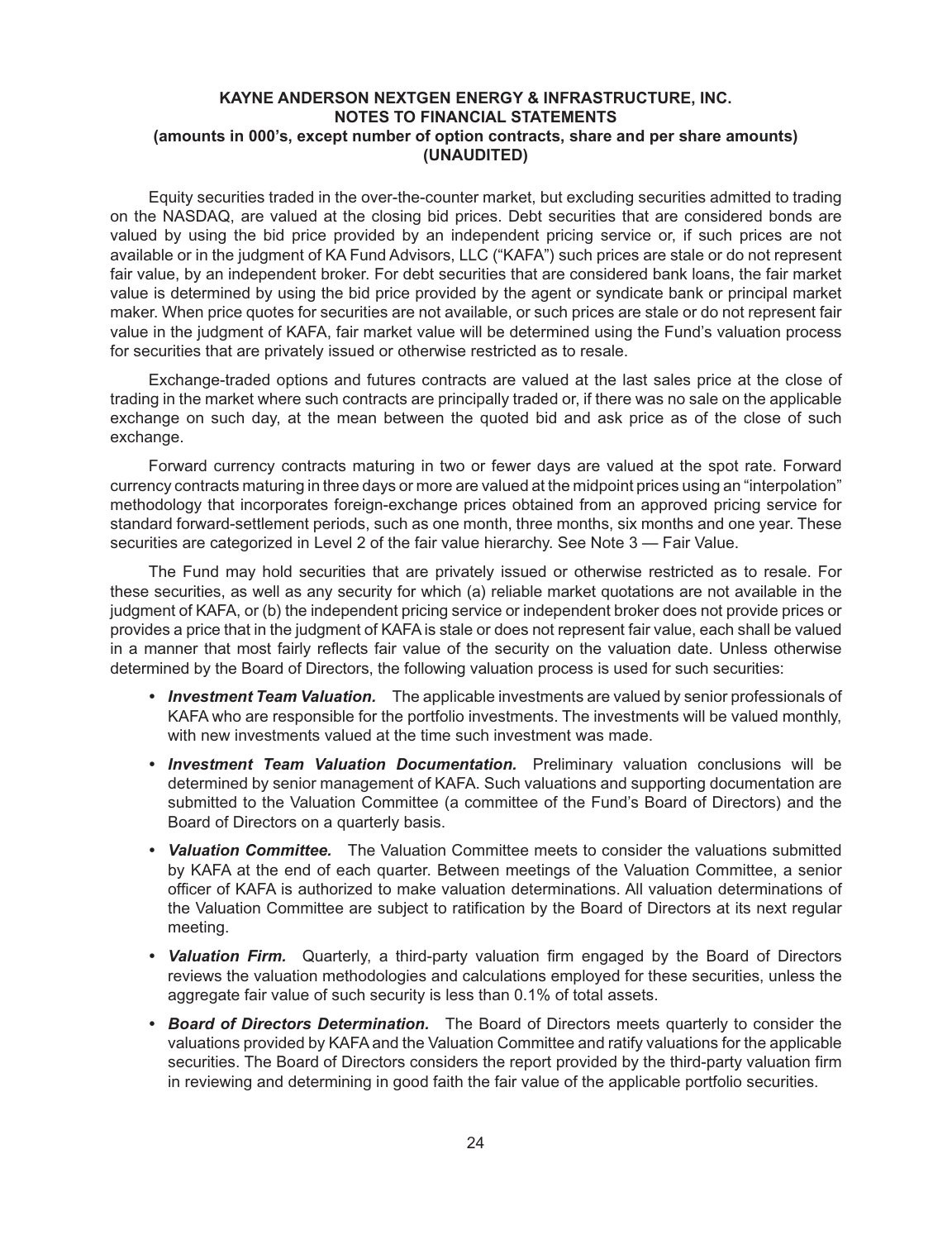As of February 28, 2022, the Fund held 4.2% of its net assets applicable to common stockholders (3.1% of total assets) in securities that were fair valued pursuant to the procedures adopted by the Board of Directors (Level 3 securities). The aggregate fair value of these securities at February 28, 2022, was \$19,157. See Note 3 — Fair Value and Note 7 — Restricted Securities.

E. *Derivative Financial Instruments* — The Fund may utilize derivative financial instruments in its operations.

*Interest rate swap contracts.* The Fund may use hedging techniques such as interest rate swaps to mitigate potential interest rate risk on a portion of the Fund's leverage. Such interest rate swaps would principally be used to protect the Fund against higher costs on its leverage resulting from increases in interest rates. The Fund does not hedge any interest rate risk associated with portfolio holdings. Interest rate transactions the Fund may use for hedging purposes may expose it to certain risks that differ from the risks associated with its portfolio holdings. A decline in interest rates may result in a decline in the value of the swap contracts, which, everything else being held constant, would result in a decline in the net assets of the Fund. In addition, if the counterparty to an interest rate swap defaults, the Fund would not be able to use the anticipated net receipts under the interest rate swap to offset its cost of financial leverage.

Interest rate swap contracts are recorded at fair value with changes in value during the reporting period, and amounts accrued under the agreements, included as unrealized gains or losses in the Statement of Operations. Monthly cash settlements under the terms of the interest rate swap agreements or termination payments are recorded as realized gains or losses in the Statement of Operations. The Fund generally values its interest rate swap contracts based on dealer quotations, if available, or by discounting the future cash flows from the stated terms of the interest rate swap agreement by using interest rates currently available in the market. See Note 8 — Derivative Financial Instruments.

**Option contracts.** The Fund is also exposed to financial market risks including changes in the valuations of its investment portfolio. The Fund may purchase or write (sell) call options. A call option on a security is a contract that gives the holder of the option, in return for a premium, the right to buy from the writer of the option the security underlying the option at a specified exercise price at any time during the term of the option.

The Fund would realize a gain on a purchased call option if, during the option period, the value of such securities exceeded the sum of the exercise price, the premium paid and transaction costs; otherwise the Fund would realize either no gain or a loss on the purchased call option. The Fund may also purchase put option contracts. If a purchased put option is exercised, the premium paid increases the cost basis of the securities sold by the Fund.

The Fund may also write (sell) call options with the purpose of generating realized gains or reducing its ownership of certain securities. If the Fund writes a call option on a security, the Fund has the obligation upon exercise of the option to deliver the underlying security upon payment of the exercise price. The Fund will only write call options on securities that the Fund holds in its portfolio (*i.e.*, covered calls).

When the Fund writes a call option, an amount equal to the premium received by the Fund is recorded as a liability and is subsequently adjusted to the current fair value of the option written. Premiums received from writing options that expire unexercised are treated by the Fund on the expiration date as realized gains from investments. If the Fund repurchases a written call option prior to its exercise, the difference between the premium received and the amount paid to repurchase the option is treated as a realized gain or loss. If a call option is exercised, the premium is added to the proceeds from the sale of the underlying security in determining whether the Fund has realized a gain or loss. The Fund, as the writer of an option, bears the market risk of an unfavorable change in the price of the security underlying the written option. See Note 8 — Derivative Financial Instruments.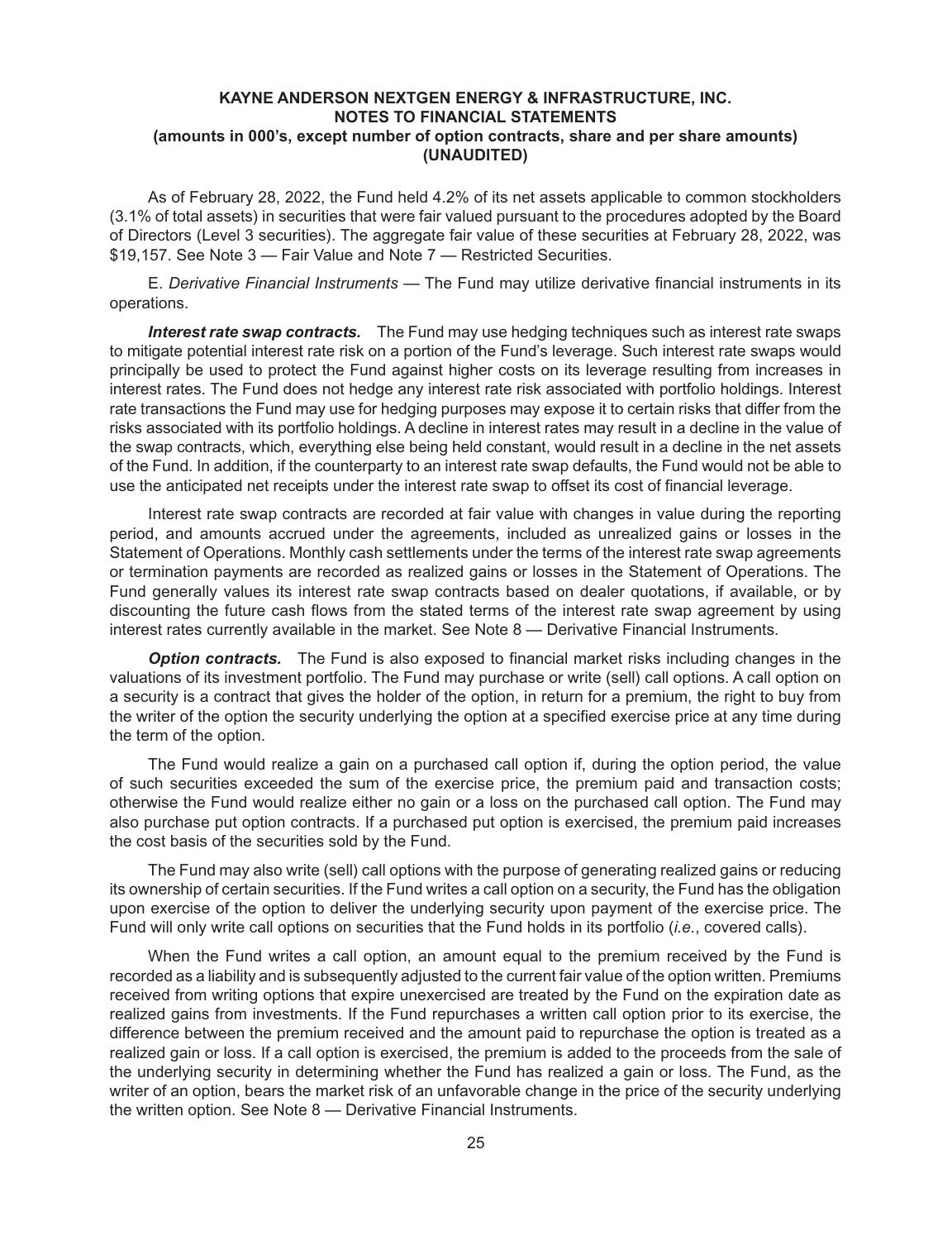**Forward currency contracts.** The Fund is subject to foreign currency rate risk in the normal course of pursuing its investment objectives. The Fund utilizes forward contracts for foreign currency hedging purposes or volatility management purposes.

When entering into a forward currency contract, the Fund agrees to receive or deliver a fixed quantity of foreign currency for an agreed upon price on an agreed future date. These contracts are valued at each portfolio valuation date, and unrealized appreciation or depreciation is recorded as the difference between the contractual exchange rates and the forward exchange rates as of each valuation date applied to the notional amount of each contract. A realized gain or loss is recorded at the time the forward contract expires. The value of the forward currency contracts is included in the Statements of Assets and Liabilities. Realized gains and losses and change in unrealized appreciation and depreciation are included in the Statements of Operations. For details on valuation, see Note 2 — Significant Accounting Policies — Investment Valuation.

The Fund expects to hedge a significant portion of its foreign currency rate risk but may have forward currency contracts that exceed or are less than the amount of foreign currency risk on any given date. The use of forward currency contracts does not eliminate fluctuations in the underlying prices of the Fund's investment securities. The use of forward currency contracts involves the risk that anticipated currency movements will not be accurately predicted. A forward currency contract would limit the risk of loss due to a decline in the value of a particular currency; however, it would also limit any potential gain that might result should the value of the currency increase instead of decrease. Credit risk may arise as a result of the failure of the counterparty to comply with the terms of the contract. These contracts may involve market risk in excess of the net receivable or payable reflected on the Statement of Assets and Liabilities. See Note 8 — Derivative Financial Instruments.

F. *Security Transactions* — Security transactions are accounted for on the date the securities are purchased or sold (trade date). Realized gains and losses are calculated using the specific identification cost basis method for GAAP purposes. For tax purposes, the Fund utilizes the average cost method to compute the adjusted tax cost basis of its PTP securities.

G. *Return of Capital Estimates —* Dividends and distributions received from the Fund's investments generally are comprised of income and return of capital. At the time such dividends and distributions are received, the Fund estimates the amount of such payments that is considered investment income and the amount that is considered a return of capital. The Fund estimates the return of capital portion of dividends and distributions received from its investments based on historical information available and on other information provided by certain investments. Return of capital estimates are adjusted to actual in the subsequent fiscal year when final tax reporting information related to the Fund's investments is received.

The return of capital portion of the distributions is a reduction to investment income that results in an equivalent reduction in the cost basis of the associated investments and increases net realized gains (losses) and net change in unrealized gains (losses). If the distributions received by the Fund exceed its cost basis (*i.e.* its cost basis has been reduced to zero), the distributions are treated as realized gains.

The Fund includes all distributions received on its Statement of Operations and reduces its investment income by (i) the estimated return of capital and (ii) the distributions in excess of cost basis, if any. Distributions received that were in excess of cost basis were treated as realized gains.

In accordance with GAAP, the return of capital cost basis reductions for the Fund's investments are limited to the total amount of the cash distributions received from such investments.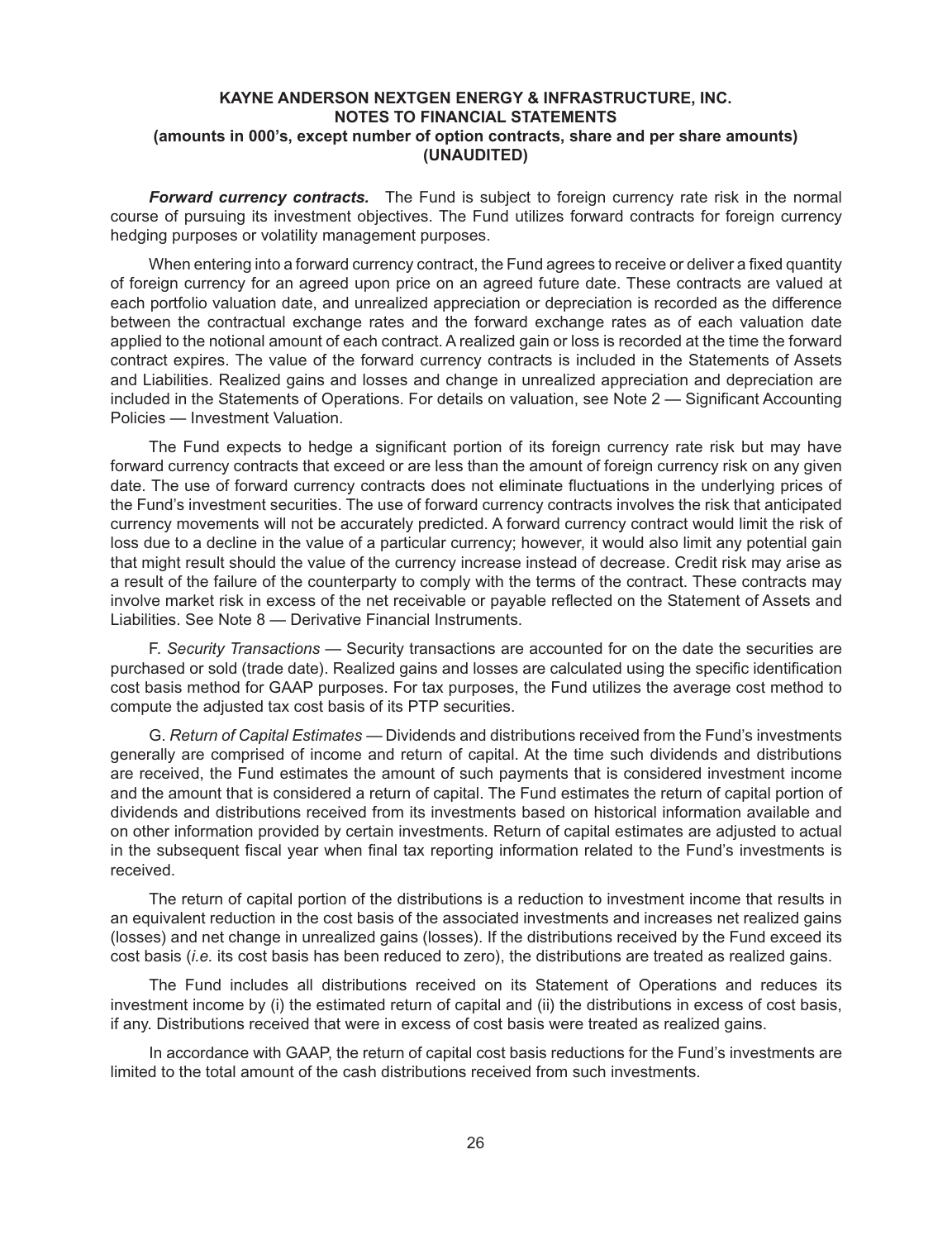The following table sets forth the Fund's estimated return of capital portion of the dividends and distributions received from its investments.

|                                                                                   | For the<br><b>Three Months</b><br><b>Ended</b><br>February 28,<br>2022 |
|-----------------------------------------------------------------------------------|------------------------------------------------------------------------|
| Dividends and distributions (before foreign taxes withheld of \$265 and excluding | \$6,597                                                                |
|                                                                                   |                                                                        |
| Dividends and distributions — % return of capital                                 | 43%                                                                    |
| Return of capital — attributable to net realized gains (losses)                   |                                                                        |
| Return of capital — attributable to net change in unrealized gains (losses)       | 2,863                                                                  |
|                                                                                   | \$2,863                                                                |

H. *Investment Income* — The Fund records dividends and distributions on the ex-dividend date. Interest income is recognized on the accrual basis, including amortization of premiums and accretion of discounts. When investing in securities with paid-in-kind interest, the Fund will accrue interest income during the life of the security even though it will not be receiving cash as the interest is accrued. To the extent that interest income to be received is not expected to be realized, a reserve against income is established.

Debt securities that the Fund holds may have been purchased at a discount or premium to the par value of the security. The non-cash accretion of a discount to par value increases interest income while the non-cash amortization of a premium to par value decreases interest income. The accretion of a discount and amortization of a premium are based on the effective interest method. The amount of these non-cash adjustments can be found in the Fund's Statement of Cash Flows. The non-cash accretion of a discount increases the cost basis of the debt security, which results in an offsetting unrealized loss. The non-cash amortization of a premium decreases the cost basis of the debt security, which results in an offsetting unrealized gain. To the extent that par value is not expected to be realized, the Fund discontinues accruing the non-cash accretion of the discount to par value of the debt security.

The Fund may receive paid-in-kind and non-cash dividends and distributions in the form of additional units or shares from its investments. For paid-in-kind dividends, the additional units are not reflected in investment income during the period received, but are recorded as unrealized gains upon receipt. Non-cash distributions are reflected in investment income because the Fund has the option to receive its distribution in cash or in additional shares or units of the security. During the three months ended February 28, 2022, the Fund did not receive any paid-in-kind dividends or non-cash distributions.

I. *Distributions to Stockholders*  — Distributions to common stockholders are recorded on the ex-dividend date. Distributions to holders of MRP Shares are accrued on a daily basis. As required by the Distinguishing Liabilities from Equity topic of the FASB Accounting Standards Codification (ASC 480), the Fund includes the accrued distributions on its MRP Shares as an operating expense due to the fixed term of this obligation. For tax purposes the payments made to the holders of the Fund's MRP Shares are treated as dividends or distributions.

The characterization of the distributions paid to holders of MRP Shares and common stock as either dividend income (eligible to be treated as qualified dividend income) or distributions (long-term capital gains or return of capital) is determined after the end of the fiscal year based on the Fund's actual earnings and profits and may differ from preliminary estimates.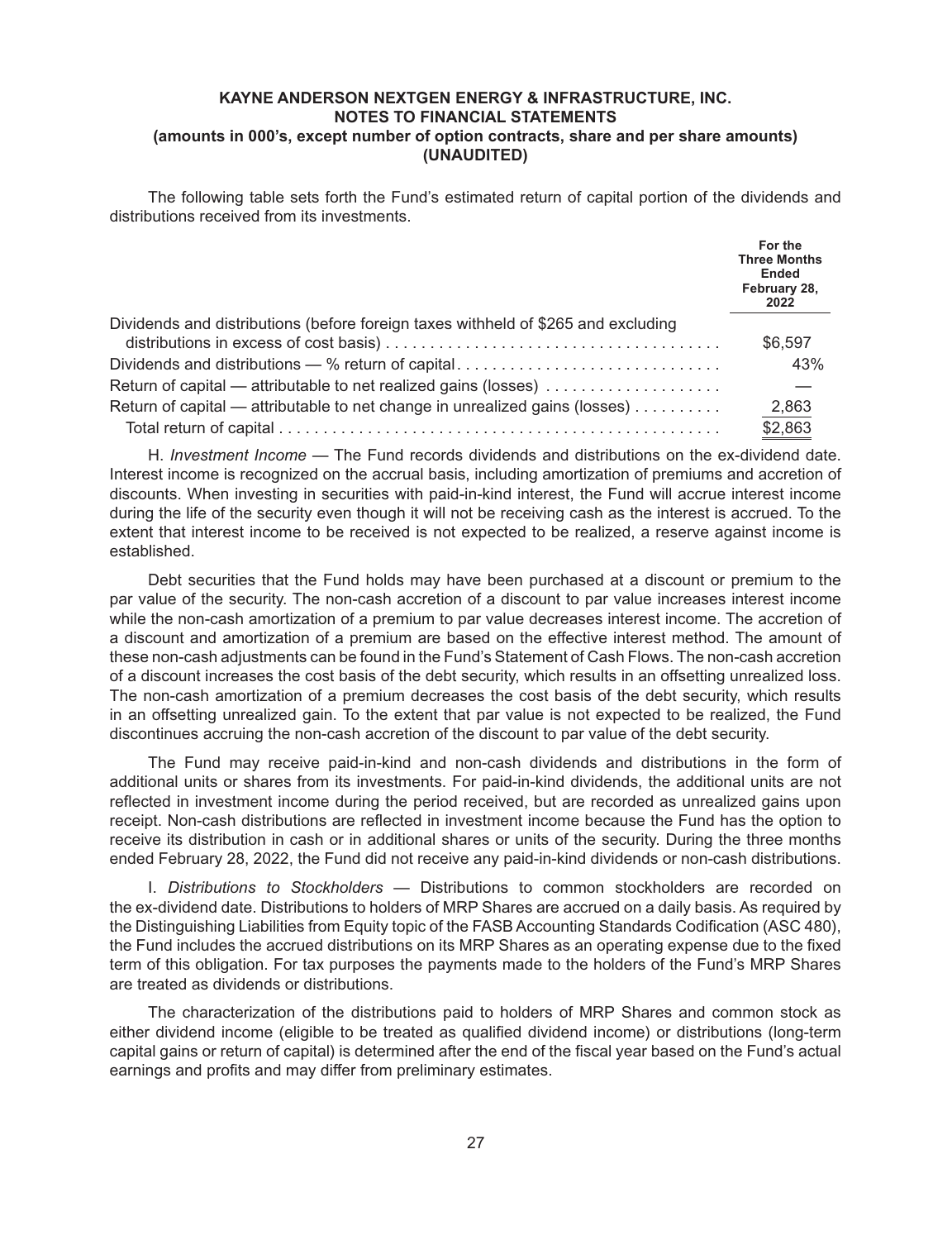J. *Partnership Accounting Policy* — The Fund records its pro-rata share of the income (loss) to the extent of distributions it has received, allocated from the underlying partnerships and adjusts the cost basis of the underlying partnerships accordingly. These amounts are included in the Fund's Statement of Operations.

K. *Taxes* — It is the Fund's intention to continue to be treated as and to qualify each year for special tax treatment afforded a regulated investment company ("RIC") under Subchapter M of the Internal Revenue Code of 1986, as amended (the "Code"). As long as the Fund meets certain requirements that govern its sources of income, diversification of assets and timely distribution of earnings to stockholders, the Fund will not be subject to U.S. federal income tax.

The Fund must pay distributions equal to 90% of its investment company taxable income (ordinary income and short-term capital gains) to qualify as a RIC and it must distribute all of its taxable income (ordinary income, short-term capital gains and long-term capital gains) to avoid federal income taxes. The Fund will be subject to federal income tax on any undistributed portion of income. For purposes of the distribution test, the Fund may elect to treat as paid on the last day of its taxable year all or part of any distributions that are declared after the end of its taxable year if such distributions are declared on or before the due date of its tax return, including any extensions (September 15<sup>th</sup>). See Note  $6 -$  Taxes.

All RICs are subject to a non-deductible 4% excise tax on income that is not distributed on a timely basis in accordance with the calendar year distribution requirements. To avoid the tax, the Fund must distribute during each calendar year an amount at least equal to the sum of (i) 98% of its ordinary income for the calendar year, (ii) 98.2% of its net capital gains for the one-year period ending on November 30, the last day of our taxable year, and (iii) undistributed amounts from previous years on which the Fund paid no U.S. federal income tax. A distribution will be treated as paid during the calendar year if it is paid during the calendar year or declared by the Fund in October, November or December, payable to stockholders of record on a date during such months and paid by the Fund during January of the following year. Any such distributions paid during January of the following year will be deemed to be received by stockholders on December 31 of the year the distributions are declared, rather than when the distributions are actually received.

The Fund will be liable for the excise tax on the amount by which it does not meet the distribution requirement and will accrue an excise tax liability at the time that the liability is estimable and probable.

The Fund may be subject to withholding taxes on foreign-sourced income and accrues such taxes when the related income is earned.

The Accounting for Uncertainty in Income Taxes Topic of the FASB Accounting Standards Codification (ASC 740) defines the threshold for recognizing the benefits of tax-return positions in the financial statements as "more-likely-than-not" to be sustained by the taxing authority and requires measurement of a tax position meeting the more-likely-than-not criterion, based on the largest benefit that is more than 50% likely to be realized.

The Fund utilizes the average cost method to compute the adjusted tax cost basis of its PTP securities.

The Fund's policy is to classify interest and penalties associated with underpayment of federal and state income taxes, if any, as income tax expense on its Statement of Operations. Tax years subsequent to fiscal year 2017 remain open and subject to examination by federal and state tax authorities.

L. *Short Sales* — A short sale is a transaction in which the Fund sells securities it does not own (but has borrowed) in anticipation of or to hedge against a decline in the market price of the securities. To complete a short sale, the Fund may arrange through a broker to borrow the securities to be delivered to the buyer. The proceeds received by the Fund for the short sale are retained by the broker until the Fund replaces the borrowed securities. In borrowing the securities to be delivered to the buyer, the Fund becomes obligated to replace the securities borrowed at their market price at the time of replacement, whatever the price may be.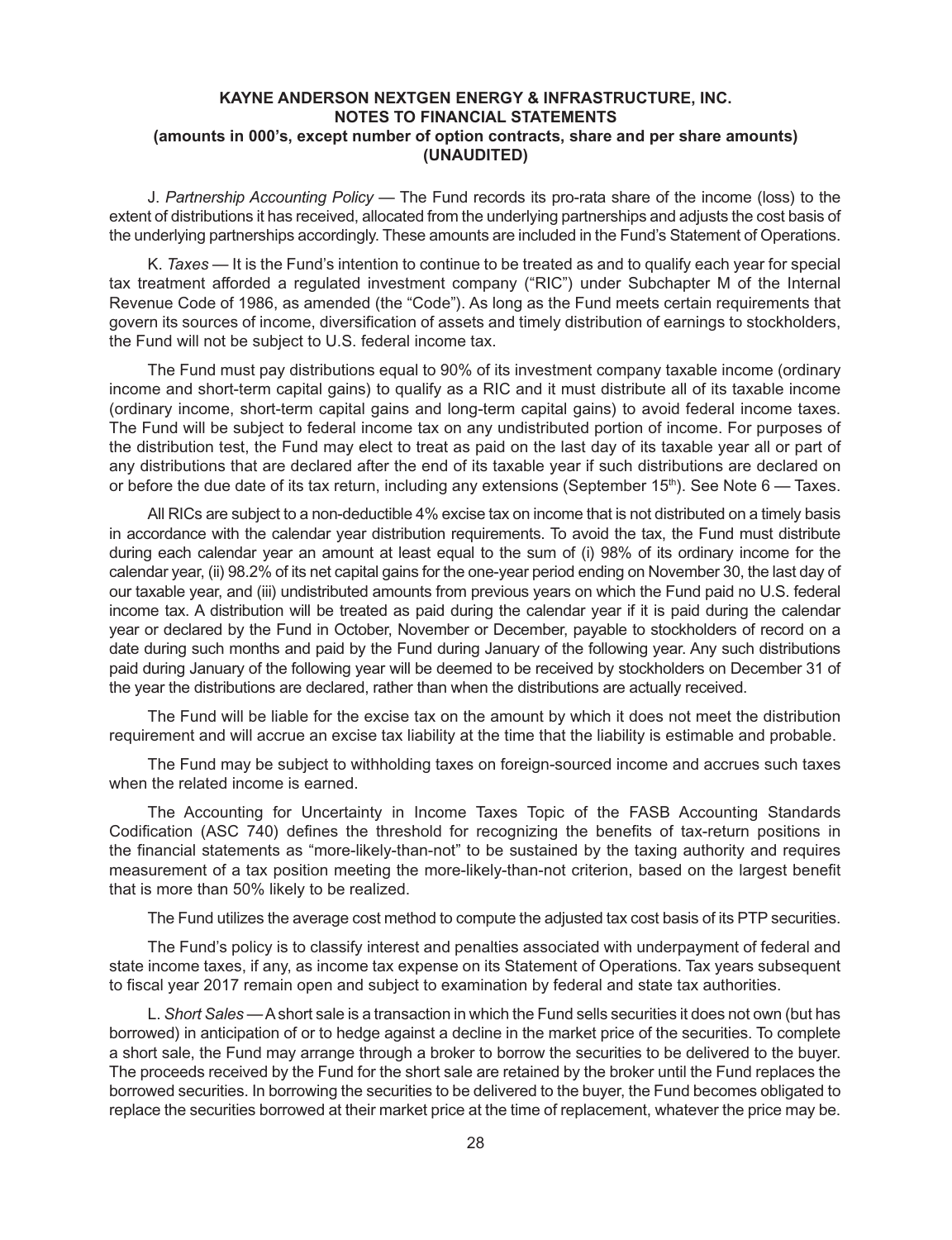The Fund's short sales, if any, are fully collateralized. The Fund is required to maintain assets consisting of cash or liquid securities equal in amount to the liability created by the short sale. These assets are adjusted daily to reflect changes in the value of the securities sold short. The Fund is liable for any interest, dividends or distributions paid on securities sold short.

The Fund may also sell short "against the box" (i.e., the Fund enters into a short sale as described above while holding an offsetting long position in the security which it sold short). If the Fund enters into a short sale "against the box," the Fund would segregate an equivalent amount of securities owned as collateral while the short sale is outstanding.

M. *Foreign Currency Translations*  — The books and records of the Fund are maintained in U.S. dollars. Foreign currency amounts are translated into U.S. dollars on the following basis: (i) market value of investment securities, assets and liabilities at the rate of exchange as of the valuation date; and (ii) purchases and sales of investment securities, income and expenses at the relevant rates of exchange prevailing on the respective dates of such transactions.

The Fund does not isolate that portion of gains and losses on investments in equity and debt securities which is due to changes in the foreign exchange rates from that which is due to changes in market prices of equity and debt securities. Accordingly, realized and unrealized foreign currency gains and losses with respect to such securities are included in the reported net realized and unrealized gains and losses on investment transactions balances.

Net realized foreign exchange gains or losses represent gains and losses from transactions in foreign currencies and foreign currency contracts, foreign exchange gains or losses realized between the trade date and settlement date on security transactions, and the difference between the amounts of interest and dividends recorded on the Fund's books and the U.S. dollar equivalent of such amounts on the payment date.

Net unrealized foreign exchange gains or losses represent the difference between the cost of assets and liabilities (other than investments) recorded on the Fund's books from the value of the assets and liabilities (other than investments) on the valuation date.

N. *Indemnifications*  — Under the Fund's organizational documents, its officers and directors are indemnified against certain liabilities arising out of the performance of their duties to the Fund. In addition, in the normal course of business, the Fund enters into contracts that provide general indemnification to other parties. The Fund's maximum exposure under these arrangements is unknown, as this would involve future claims that may be made against the Fund that have not yet occurred, and may not occur. However, the Fund has not had prior claims or losses pursuant to these contracts and expects the risk of loss to be remote.

O. *Offering and Debt Issuance Costs* — Offering costs incurred by the Fund related to the issuance of its common stock reduce additional paid-in-capital when the stock is issued. Costs incurred by the Fund related to the issuance of its debt (revolving credit facility, bank facility or notes) or its preferred stock are capitalized and amortized over the period the debt or preferred stock is outstanding.

The Fund has classified the costs incurred to issue its notes and preferred stock as a deduction from the carrying value on the Statement of Assets and Liabilities. For the purpose of calculating the Fund's asset coverage ratios pursuant to the 1940 Act, deferred issuance costs are not deducted from the carrying value of debt or preferred stock.

#### **3. Fair Value**

The Fair Value Measurement Topic of the FASB Accounting Standards Codification (ASC 820) defines fair value as the price at which an orderly transaction to sell an asset or to transfer a liability would take place between market participants under current market conditions at the measurement date. As required by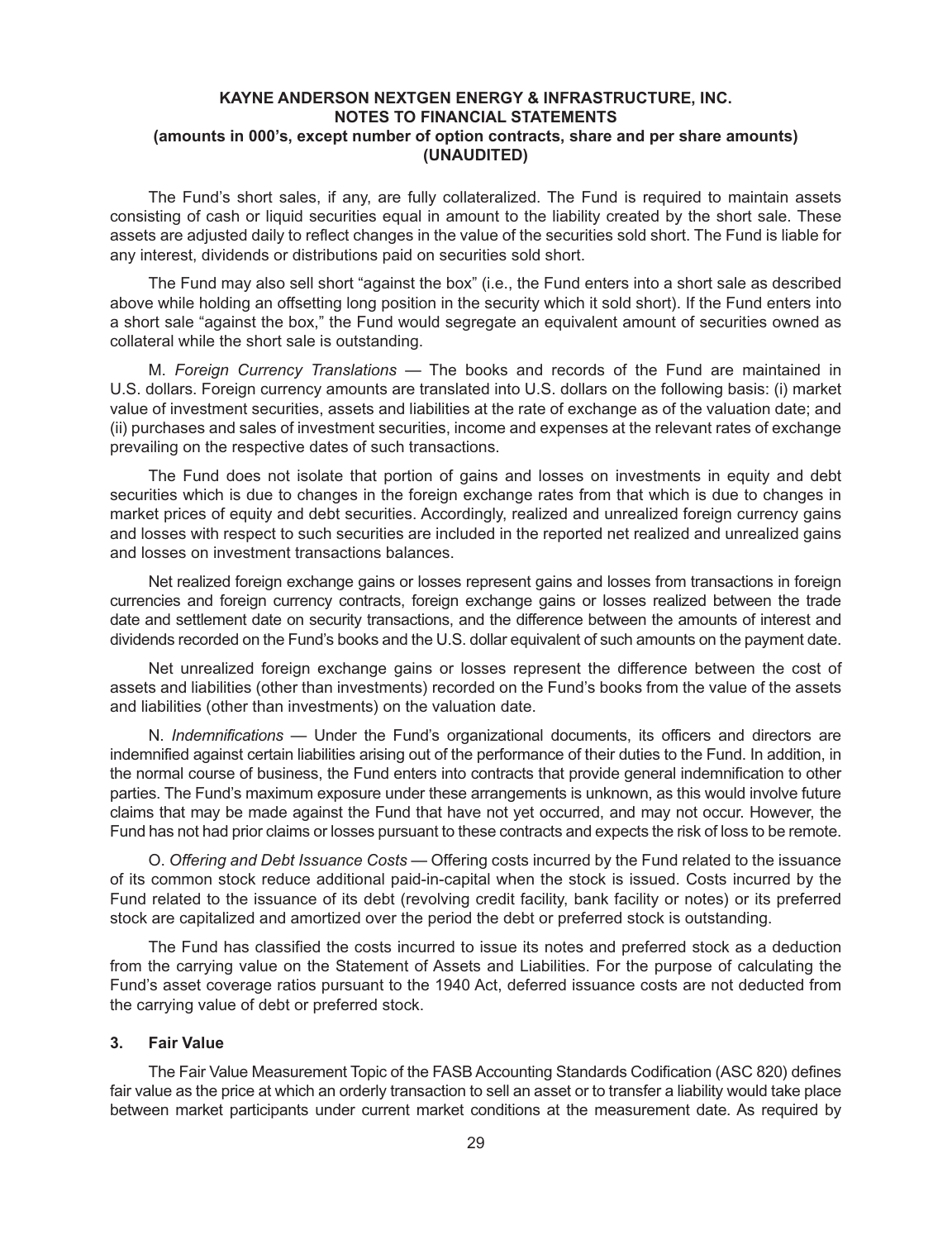ASC 820, the Fund has performed an analysis of all assets and liabilities measured at fair value to determine the significance and character of all inputs to their fair value determination. Inputs are the assumptions, along with considerations of risk, that a market participant would use to value an asset or a liability. In general, observable inputs are based on market data that is readily available, regularly distributed and verifiable that the Fund obtains from independent, third-party sources. Unobservable inputs are developed by the Fund based on its own assumptions of how market participants would value an asset or a liability.

The fair value hierarchy prioritizes the inputs to valuation techniques used to measure fair value into the following three broad categories.

- Level 1 Valuations based on quoted unadjusted prices for identical instruments in active markets traded on a national exchange to which the Fund has access at the date of measurement.
- Level 2 Valuations based on quoted prices for similar instruments in active markets; quoted prices for identical or similar instruments in markets that are not active; and model-derived valuations in which all significant inputs and significant value drivers are observable in active markets. Level 2 inputs are those in markets for which there are few transactions, the prices are not current, little public information exists or instances where prices vary substantially over time or among brokered market makers.
- Level 3 Model derived valuations in which one or more significant inputs or significant value drivers are unobservable. Unobservable inputs are those inputs that reflect the Fund's own assumptions that market participants would use to price the asset or liability based on the best available information.

The following table presents the Fund's assets and liabilities measured at fair value on a recurring basis at February 28, 2022, and the Fund presents these assets and liabilities by security type and description on its Schedule of Investments and Schedule of Outstanding Forward Currency Contracts. Note that the valuation levels below are not necessarily an indication of the risk or liquidity associated with the underlying investment.

|                                  |           | <b>Quoted Prices in</b><br><b>Active Markets</b> | <b>Prices with Other</b><br><b>Observable Inputs</b> | Unobservable<br><b>Inputs</b> |
|----------------------------------|-----------|--------------------------------------------------|------------------------------------------------------|-------------------------------|
|                                  | Total     | (Level 1)                                        | (Level 2)                                            | (Level 3)                     |
| <b>Assets at Fair Value</b>      |           |                                                  |                                                      |                               |
| Equity investments.              | \$607,469 | \$534,900                                        | $$53,412^{(1)}$                                      | \$19,157                      |
| Debt investments                 | 6,539     |                                                  | 6,539                                                |                               |
| Forward currency contracts       | 127       |                                                  | $127^{(2)}$                                          |                               |
| Total assets at fair value       | \$614,135 | \$534,900                                        | \$60,078                                             | \$19,157                      |
| <b>Liabilities at Fair Value</b> |           |                                                  |                                                      |                               |
| Forward currency contracts       | 244       | \$                                               | $244^{(2)}$                                          |                               |

(1) As of February 28, 2022, this amount represents (a) the value of the Fund's foreign securities that were priced by an independent pricing service (see Note 2 — Significant Accounting Policies for the investment valuation of foreign securities) and (b) the value of the Fund's investment in Plains AAP, L.P. ("PAGP-AAP").

(2) Forward currency contracts are valued at the unrealized appreciation (depreciation) on the instrument.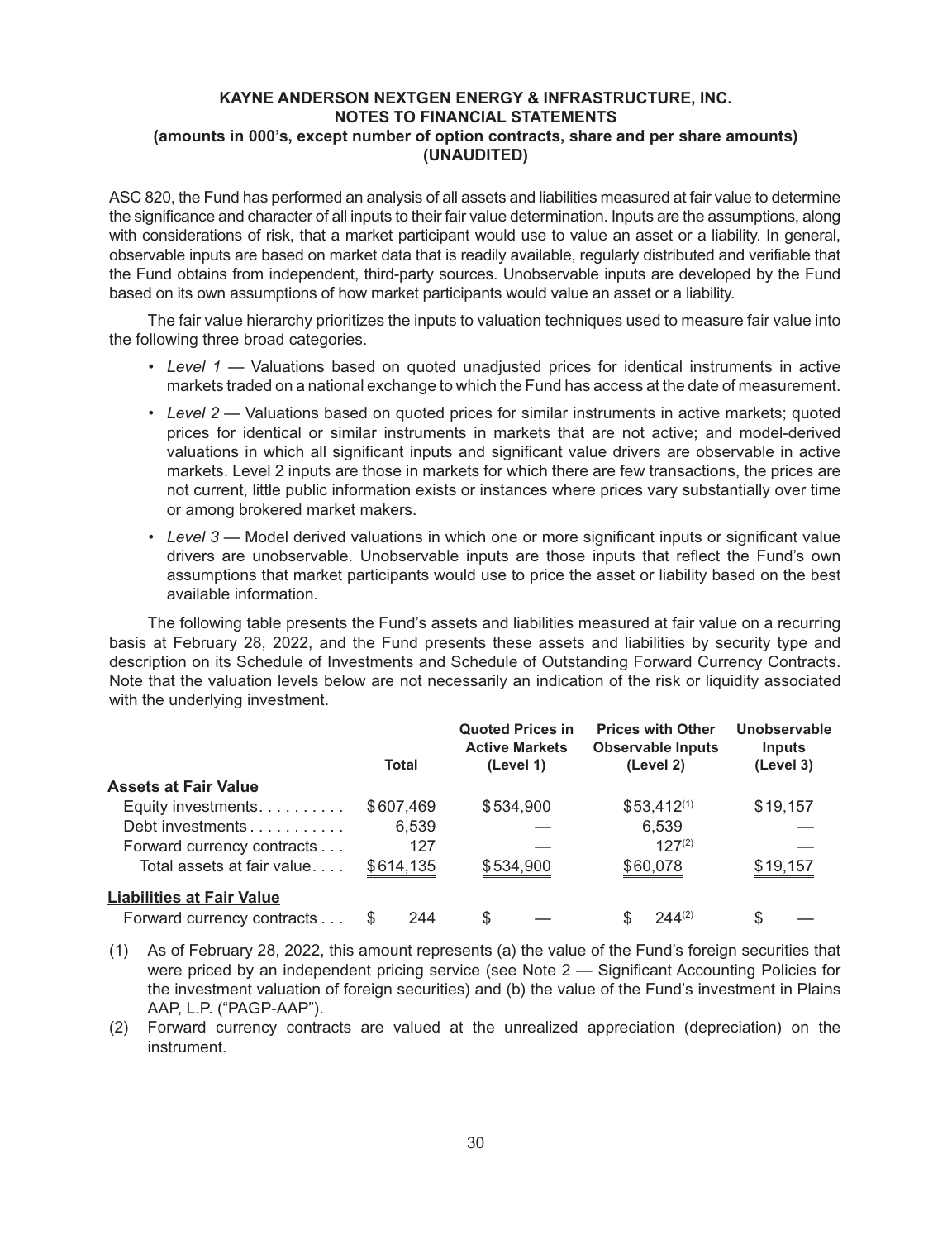As of February 28, 2022, the Fund had Notes outstanding with aggregate principal amount of \$80,091 and 1,659,657 shares of MRP Shares outstanding with a total liquidation value of \$41,491. The Notes and MRP Shares were issued in private placements to institutional investors and are not listed on any exchange or automated quotation system. See Note 11 — Notes and Note 12 — Preferred Stock. As a result, the Fund categorizes the Notes and MRP Shares as Level 3 securities and determines the fair value of these instruments based on estimated market yields and credit spreads for comparable instruments with similar maturity, terms and structure.

The Fund records the Notes and MRP Shares on its Statement of Assets and Liabilities at principal amount or liquidation value. As of February 28, 2022, the estimated fair values of these leverage instruments are as follows.

|                   | <b>Principal Amount/</b>     |          |
|-------------------|------------------------------|----------|
| <b>Instrument</b> | Liquidation Value Fair Value |          |
|                   | \$80.091                     | \$81.900 |
|                   | \$41.491                     | \$40.800 |

The following table presents the Fund's assets measured at fair value on a recurring basis using significant unobservable inputs (Level 3) for the three months ended February 28, 2022.

|                                                                                               | Equity<br><b>Investments</b> |
|-----------------------------------------------------------------------------------------------|------------------------------|
|                                                                                               | \$19,454                     |
|                                                                                               |                              |
|                                                                                               |                              |
|                                                                                               |                              |
|                                                                                               |                              |
|                                                                                               |                              |
|                                                                                               | \$19,157                     |
| Net change in unrealized gain (loss) of investments still held at February 28, 2022. \$ (297) |                              |

The \$297 of unrealized losses (net) relates to investments that were held during the period. The Fund includes these unrealized gains and losses on the Statement of Operations — Net Change in Unrealized Gains (Losses).

#### **Valuation Techniques and Unobservable Inputs**

Unless otherwise determined by the Board of Directors, the Fund values its private investments in public equity ("PIPE") investments that will become publicly-tradeable (*e.g.,*  through subsequent registration or expiration of a restriction on trading) based on the market value of the publicly-traded security less a discount. This discount is initially equal to the discount negotiated at the time the Fund agrees to a purchase price. To the extent that such securities become publicly traded within a time frame that may be reasonably determined, this discount will be amortized on a straight line basis over such estimated time frame.

The Fund owns cumulative convertible preferred units of Enterprise Products Partners L.P. ("EPD"). The convertible preferred units will be convertible by the holders into common units at any time after September 29, 2025 at a conversion rate calculated as the Liquidation Preference divided by 92.5% of the 5-day volume weighted average price of EPD's common units at the time of conversion. The convertible preferred units are redeemable at any time by EPD, at Redemption Prices ranging from 100% to 110% of Liquidation Preference based on the date of redemption. The convertible preferred units are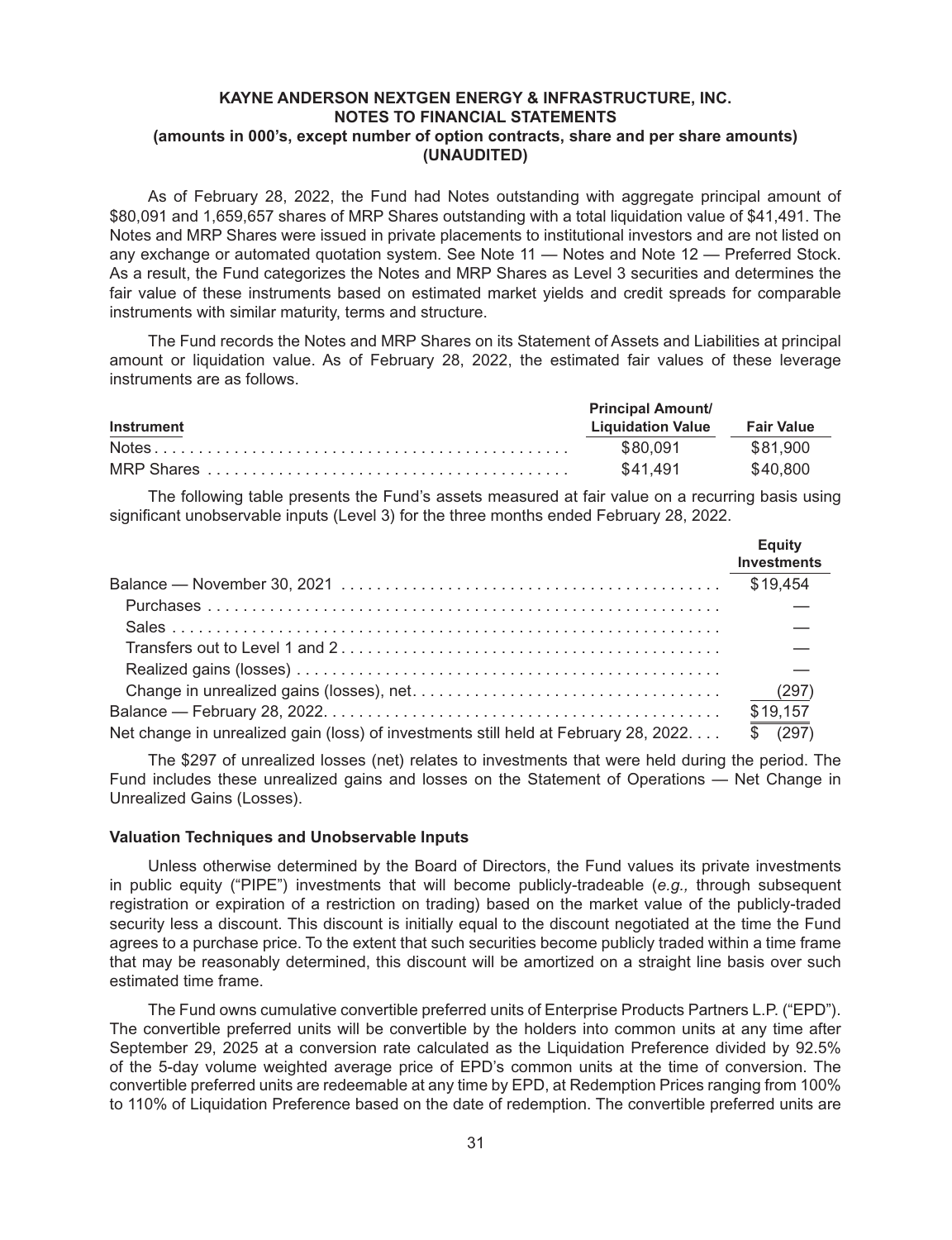senior to the underlying common units in terms of liquidation preference and priority of distributions. The Fund's Board of Directors has determined that it is appropriate to value these convertible preferred units using a discounted cash flow analysis under two different scenarios and calculate a probability weighted valuation based on these scenarios. Under the first scenario, the valuation assumes that the Fund holds the security until the fifth anniversary of the original issuance date (September 30, 2025) and assigns a 95% probability to this outcome. Under the second scenario, the valuation assumes the security is redeemed by EPD upon the next step-down in Redemption Price (September 30, 2022) and assigns a 5% probability to this outcome. To determine the appropriate discount rate for this analysis, the Fund estimates the credit spread for the convertible preferred units, which is based on (a) the credit spread of EPD's unsecured notes with a focus on its notes maturing February 2026 and (b) the credit spread of publicly traded preferred securities of similar investment grade issuers in the energy industry over their publicly traded notes. The Fund's ability to sell the preferred units prior to redemption is subject to certain restrictions. As such, the Fund applies a 5% illiquidity discount to be amortized over an assumed five-year holding period to September 30, 2025. If the resulting valuation implies a price higher than the current redemption price, the valuation is limited to the current redemption price plus unpaid distributions.

Due to the inherent uncertainty of determining the fair value of investments that do not have a readily available market value, the fair value of the Fund's investments may fluctuate from period to period. Additionally, the fair value of the Fund's investments may differ from the values that would have been used had a ready market existed for such investments and may differ materially from the values that the Fund may ultimately realize.

The following table summarizes the significant unobservable inputs that the Fund used to value its portfolio investments categorized as Level 3 as of February 28, 2022:

#### **Quantitative Table for Valuation Techniques**

|                          |                   |                                                           |                        | Range |              |         |
|--------------------------|-------------------|-----------------------------------------------------------|------------------------|-------|--------------|---------|
| <b>Assets Fair Value</b> | <b>Fair Value</b> | <b>Valuation Technique</b>                                | Unobservable Inputs    | Low   | High         | Average |
| <b>EPD Convertible</b>   |                   | \$ 19,157 - Discounted cash flow analysis - Discount rate |                        |       | $3.1\%$ 4.2% | $3.7\%$ |
| <b>Preferred Units</b>   |                   |                                                           | - Illiquidity discount | 3.6%  | $3.6\%$      | $3.6\%$ |

#### **4. Risk Considerations**

The Fund's investments are concentrated in the energy sector. A downturn in one or more industries within the energy sector, material declines in energy-related commodity prices, adverse political, legislative or regulatory developments or environmental, catastrophic or other events could have a larger impact on the Fund than on an investment company that does not concentrate in the energy sector. The performance of companies in the energy sector may lag the performance of other sectors or the broader market as a whole. The Fund also invests in securities of foreign issuers, predominantly those located in Canada and Europe. The value of those investments will fluctuate with market conditions, currency exchange rates and the economic and political climates of the foreign countries in which the issuers operate or are domiciled. Additionally, to the extent that the Fund invests a relatively high percentage of its assets in the securities of a limited number of issuers, the Fund may be more susceptible than a more widely diversified investment company to any single economic, political or regulatory occurrence.

The Fund may hedge against currency risk resulting from investing in securities valued in non-U.S. currencies. Currency hedging transactions in which the Fund may engage include buying or selling options or futures or entering into other foreign currency transactions including forward foreign currency contracts, currency swaps or options on currency and currency futures and other derivatives transactions. The use of hedging transactions may result in losses greater than if they had not been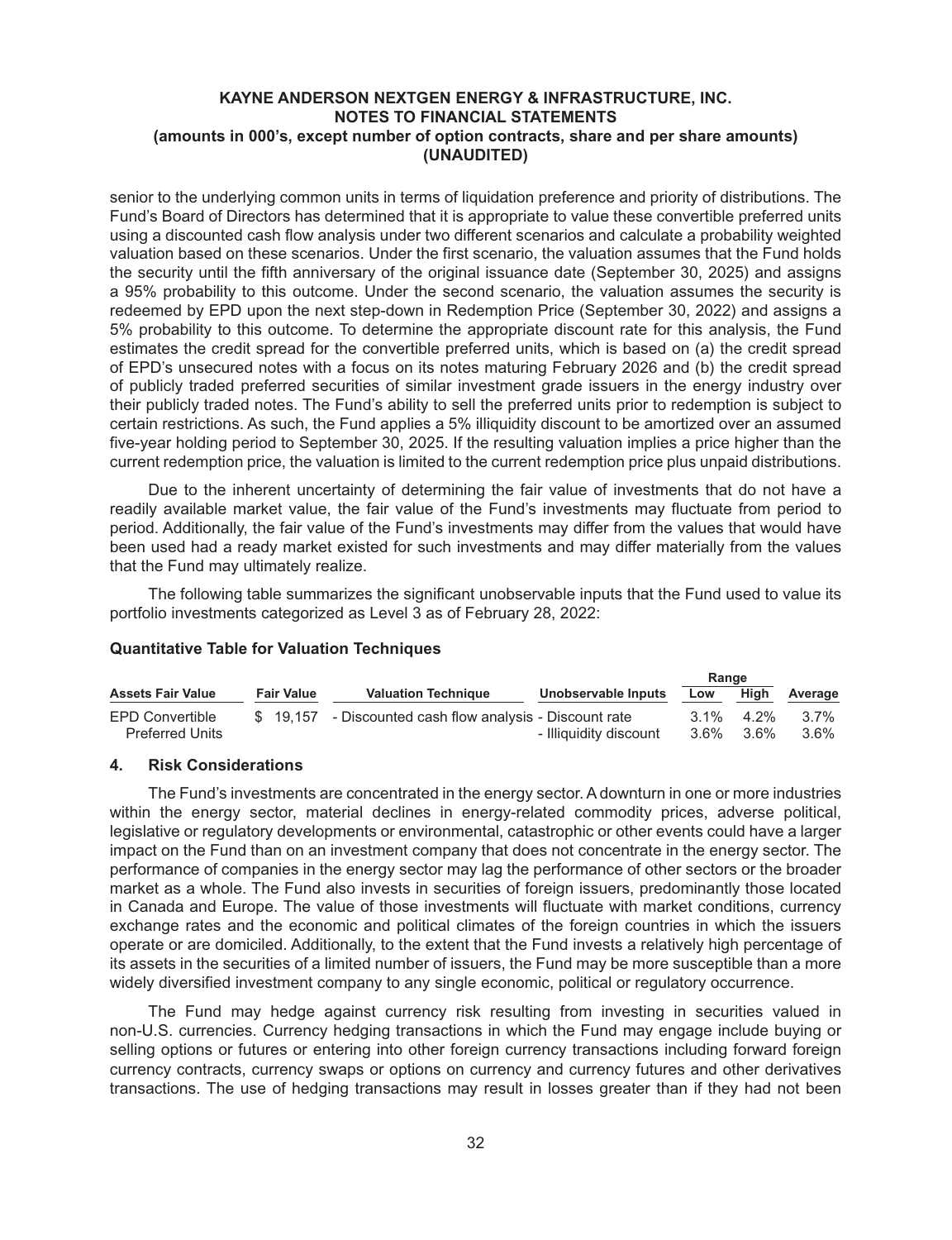used, may require selling or purchasing portfolio securities at inopportune times or for prices other than current market values, may limit the amount of appreciation the Fund can realize on an investment, or may cause the Fund to hold on to a security that it might otherwise sell.

At February 28, 2022, the Fund had the following investment concentrations:

| Category | <b>Percent of</b><br>Long-Term<br><b>Investments</b> |
|----------|------------------------------------------------------|
|          | 100.0%                                               |
|          | 98.9%                                                |
|          | 58.5%                                                |
|          | $1.1\%$                                              |
|          | 18.0%                                                |
|          | 6.7%                                                 |
|          | 4.4%                                                 |

(1) Refer to the Glossary of Key Terms for the definition of Energy Companies and NextGen Companies.

For more information about the principal risks of investing in the Fund see Investment Objective, Policies and Risks in the Fund's most recently filed annual report.

#### **5. Agreements and Affiliations**

A. *Administration Agreement —*  On February 1, 2022, the Fund entered into an amended administration and accounting agreement with Ultimus Fund Solutions, LLC ("Ultimus"). Pursuant to the agreement, Ultimus will continue to provide certain administrative and accounting services for the Fund. The agreement has an initial term of three years and automatic one-year renewals unless earlier terminated by either party as provided under the terms of the agreement.

B. *Investment Management Agreement —* The Fund has entered into an investment management agreement with KA Fund Advisors, LLC ("KAFA") under which KAFA, subject to the overall supervision of the Fund's Board of Directors, manages the day-to-day operations of, and provides investment advisory services to, the Fund. For providing these services, KAFA receives an investment management fee from the Fund.

The investment management agreement has a current term through April 30, 2023 and may be renewed annually thereafter upon approval of the Fund's Board of Directors (including a majority of the Fund's directors who are not "interested persons" of the Fund, as such term is defined in the 1940 Act). For the three months ended February 28, 2022, the Fund paid management fees at an annual rate of 1.25% of the average monthly total assets of the Fund.

For purposes of calculating the management fee, the "average total assets" for each monthly period are determined by averaging the total assets at the last business day of that month with the total assets at the last business day of the prior month. The total assets of the Fund shall be equal to its average monthly gross asset value (which includes assets attributable to the Fund's use of debt and preferred stock), minus the sum of the Fund's accrued and unpaid dividends and distributions on any outstanding common stock and accrued and unpaid dividends and distributions on any outstanding preferred stock and accrued liabilities (other than liabilities associated with borrowing or leverage by the Fund). Liabilities associated with borrowing or leverage include the principal amount of any debt issued by the Fund, the liquidation preference of any outstanding preferred stock, and other liabilities from other forms of borrowing or leverage such as short positions and put or call options held or written by the Fund.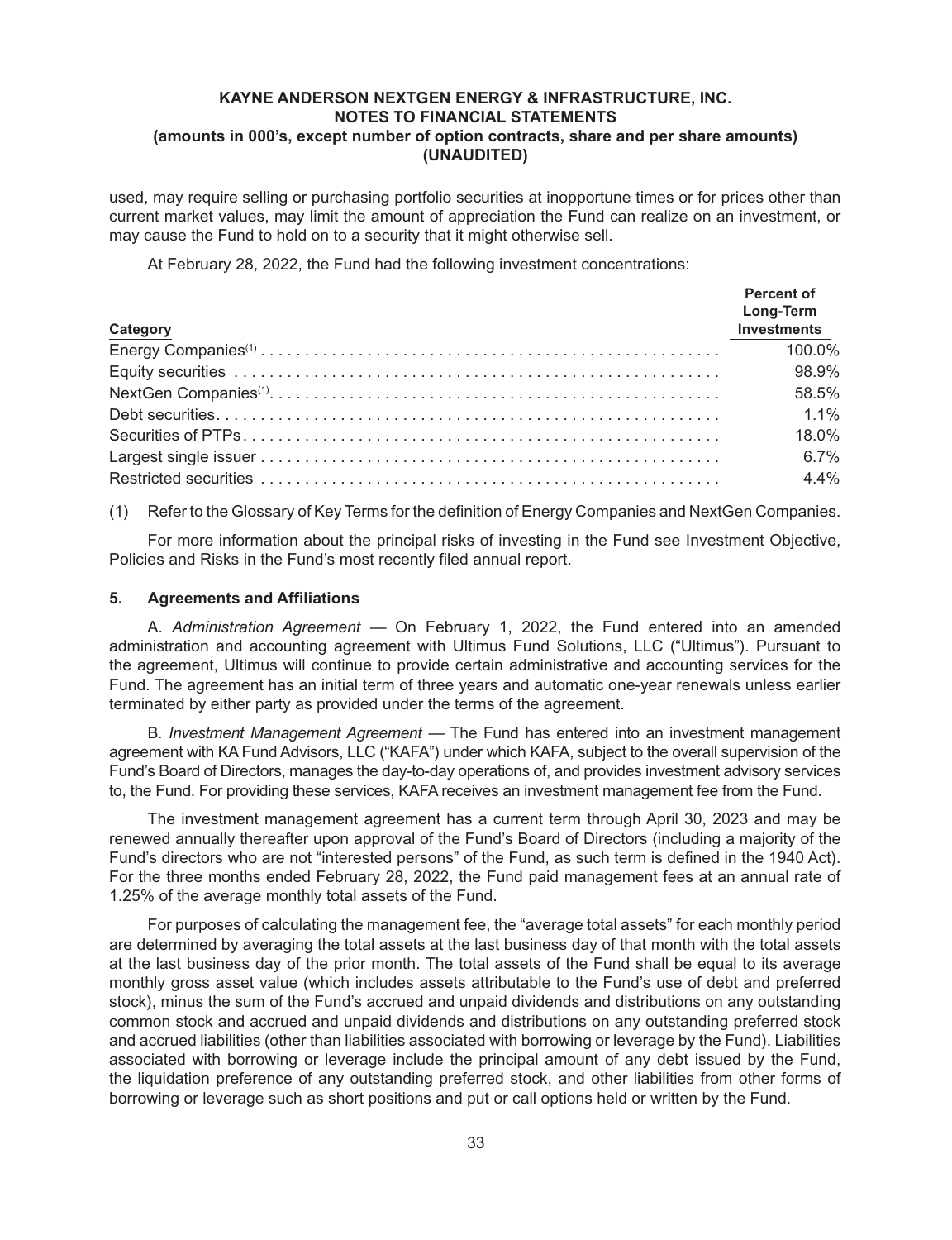C. *Portfolio Companies* — From time to time, the Fund may "control" or may be an "affiliate" of one or more of its portfolio companies, as each of these terms is defined in the 1940 Act. In general, under the 1940 Act, the Fund would be presumed to "control" a portfolio company if the Fund and its affiliates owned 25% or more of its outstanding voting securities and would be an "affiliate" of a portfolio company if the Fund and its affiliates owned 5% or more of its outstanding voting securities. The 1940 Act contains prohibitions and restrictions relating to transactions between investment companies and their affiliates (including the Fund's investment adviser), principal underwriters and affiliates of those affiliates or underwriters.

The Fund believes that there are several factors that determine whether or not a security should be considered a "voting security" in complex structures such as limited partnerships of the kind in which the Fund invests. The Fund also notes that the Securities and Exchange Commission (the "SEC") staff has issued guidance on the circumstances under which it would consider a limited partnership interest to constitute a voting security. Under most partnership agreements, the management of the partnership is vested in the general partner, and the limited partners, individually or collectively, have no rights to manage or influence management of the partnership through such activities as participating in the selection of the managers or the board of the limited partnership or the general partner. As a result, the Fund believes that many of the limited partnership interests in which it invests should not be considered voting securities. However, it is possible that the SEC staff may consider the limited partner interests the Fund holds in certain limited partnerships to be voting securities. If such a determination were made, the Fund may be regarded as a person affiliated with and controlling the issuer(s) of those securities for purposes of Section 17 of the 1940 Act.

In making such a determination as to whether to treat any class of limited partnership interests the Fund holds as a voting security, the Fund considers, among other factors, whether or not the holders of such limited partnership interests have the right to elect the board of directors of the limited partnership or the general partner. If the holders of such limited partnership interests do not have the right to elect the board of directors, the Fund generally has not treated such security as a voting security. In other circumstances, based on the facts and circumstances of those partnership agreements, including the right to elect the directors of the general partner, the Fund has treated those securities as voting securities. If the Fund does not consider the security to be a voting security, it will not consider such partnership to be an "affiliate" unless the Fund and its affiliates own more than 25% of the outstanding securities of such partnership. Additionally, certain partnership agreements give common unitholders the right to elect the partnership's board of directors, but limit the amount of voting securities any limited partner can hold to no more than 4.9% of the partnership's outstanding voting securities (*i.e.*, any amounts held in excess of such limit by a limited partner do not have voting rights). In such instances, the Fund does not consider itself to be an affiliate if it owns more than 5% of such partnership's common units.

There is no assurance that the SEC staff will not consider that other limited partnership securities that the Fund owns and does not treat as voting securities are, in fact, voting securities for the purposes of Section 17 of the 1940 Act. If such determination were made, the Fund will be required to abide by the restrictions on "control" or "affiliate" transactions as proscribed in the 1940 Act. The Fund or any portfolio company that it controls, and its affiliates, may from time to time engage in certain of such joint transactions, purchases, sales and loans in reliance upon and in compliance with the conditions of certain exemptive rules promulgated by the SEC. The Fund cannot make assurances, however, that it would be able to satisfy the conditions of these rules with respect to any particular eligible transaction, or even if the Fund were allowed to engage in such a transaction, that the terms would be more or as favorable to the Fund or any company that it controls as those that could be obtained in an arm's length transaction. As a result of these prohibitions, restrictions may be imposed on the size of positions that may be taken for the Fund or on the type of investments that it could make.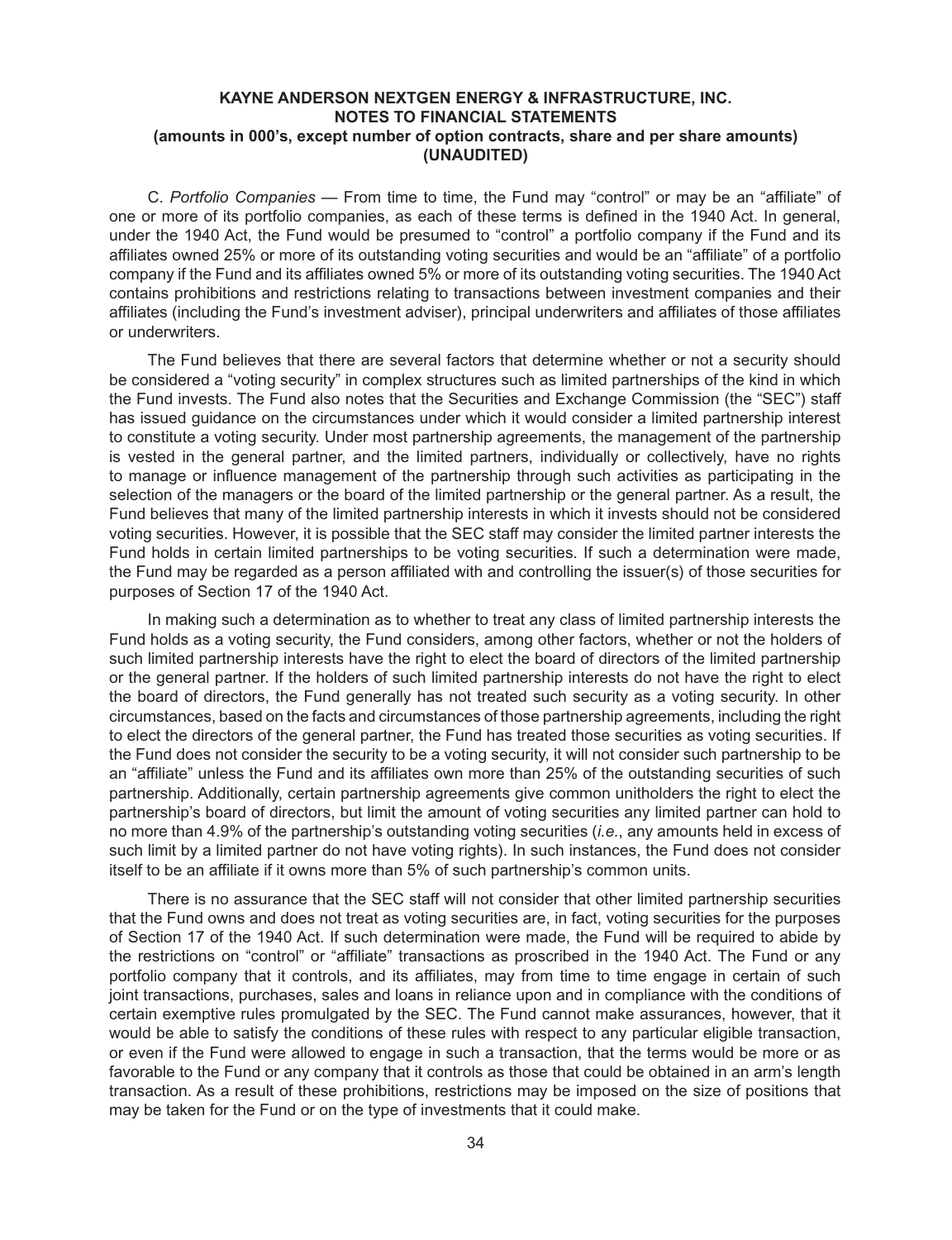*Plains AAP, L.P., and Plains GP Holdings, L.P. —* Kayne Anderson Capital Advisors, L.P. ("KACALP") is the managing member of KAFA. Members of senior management of KACALP and KAFA and various affiliated funds managed by KACALP own Plains GP Holdings L.P. ("PAGP") shares, Plains All American Pipeline, L.P. ("PAA") units and interests in Plains AAP, L.P. ("PAGP-AAP"). The Fund believes that it is an affiliate of PAA, PAGP and PAGP-AAP under the 1940 Act by virtue of the Fund's and other affiliated Kayne Anderson funds' ownership interest in PAGP and PAGP-AAP.

The following table summarizes the Fund's investments in affiliates as of and for the three months ended February 28, 2022:

| Investment <sup>(1)</sup>          | No. of<br>Shares/Units <sup>(2)</sup><br>(in 000's) | Value    | Dividends/<br><b>Distributions</b><br><b>Received</b> | <b>Net Realized</b><br>Gains (Losses) | <b>Net Change</b><br>in Unrealized<br>Gains (Losses) |
|------------------------------------|-----------------------------------------------------|----------|-------------------------------------------------------|---------------------------------------|------------------------------------------------------|
| Plains GP Holdings, L.P.           | 922                                                 | \$10,425 | \$166                                                 | $s =$                                 | \$1,373                                              |
| Plains GP Holdings,                |                                                     |          |                                                       |                                       |                                                      |
| $L.P.$ Plains AAP, $L.P. \ldots$ . | 690                                                 | 7.799    | 124                                                   |                                       | 1,016                                                |
|                                    |                                                     | \$18,224 | \$290                                                 |                                       | \$2,389                                              |

(1) See Schedule of Investments for investment classifications.

(2) During the three months ended February 28, 2022, there were no purchases or sales of any affiliates.

#### **6. Taxes**

It is the Fund's intention to continue to be treated as and to qualify as a RIC under Subchapter M of the Code and distribute all of its taxable income. Accordingly, no provision for federal income taxes is required in the financial statements. See Note 2 — Significant Accounting Policies.

Income and capital gain distributions made by RICs often differ from GAAP basis net investment income (loss) and net realized gains (losses). For the Fund, the principal reason for these differences is the return of capital treatment of dividends and distributions from PTPs and certain other of its investments. Net investment income and net realized gains for GAAP purposes may differ from taxable income for federal income tax purposes.

As of February 28, 2022, the principal temporary differences between income for GAAP purposes and taxable income were (a) realized losses that were recognized for GAAP purposes, but disallowed for tax purposes due to wash sale rules; (b) disallowed partnership losses related to the Fund's PTP investments; and (c) other basis adjustments in the Fund's PTPs and other investments.

Under the Regulated Investment Company Modernization Act of 2010, any net capital losses recognized after December 31, 2010 may be carried forward indefinitely, and their character is retained as short-term and/or long-term losses.

On August 6, 2018, KMF completed its merger with KYE. The merger qualified as a tax-free reorganization under Section 368(a) of the Internal Revenue Code. At the time of the merger, \$130,791 of capital loss carryforwards were subject to limitations under Section 382 of the Internal Revenue Code ("Section 382"). Regulations under Section 382 limit the amount of capital gains that can be offset by the Fund's capital loss carryforward to \$8,533, annually, until all of the Fund's loss carryforwards are fully utilized. As of November 30, 2021, the Fund had approximately \$64,000 of capital loss carryforwards subject to limitations under Section 382.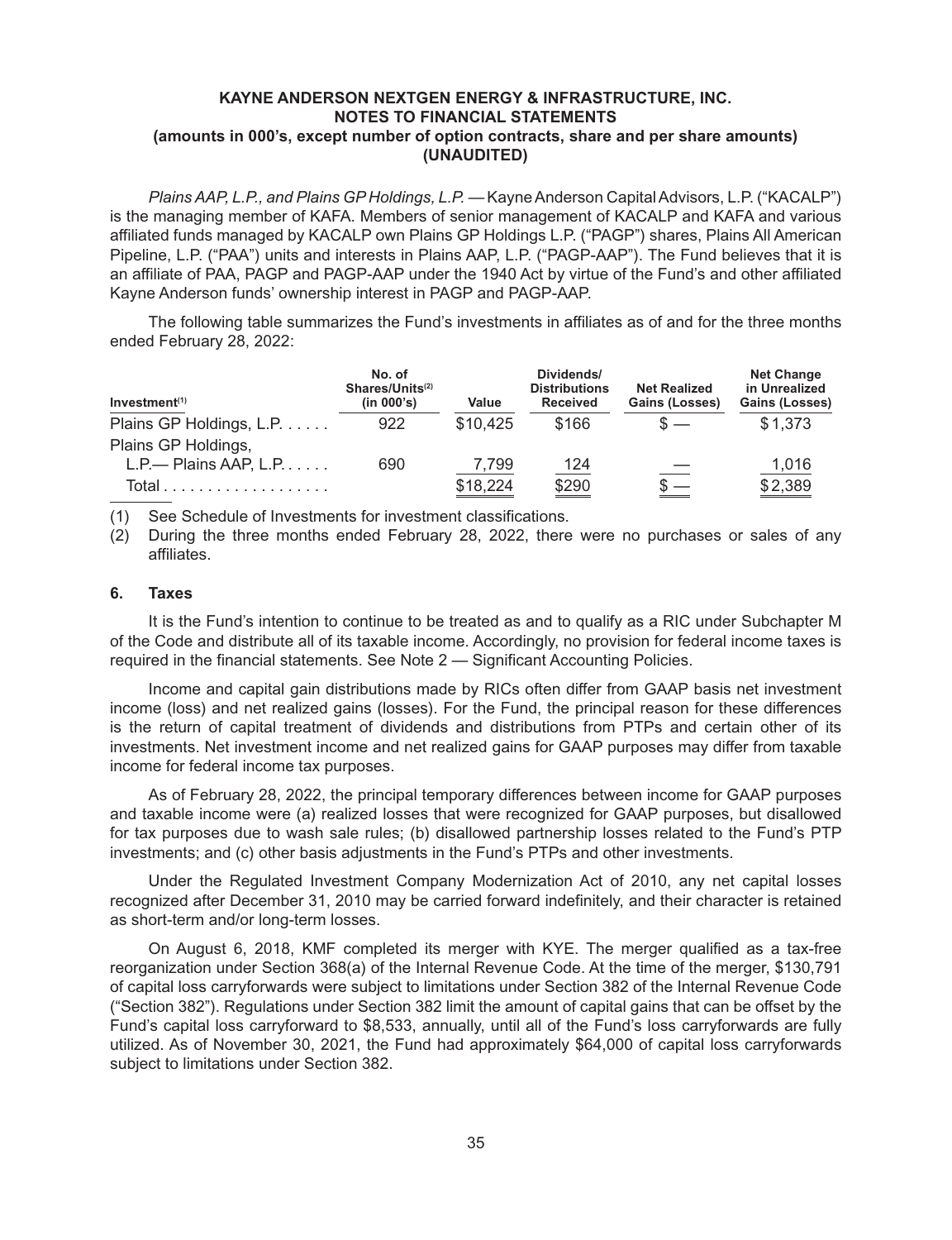For the fiscal year ended November 30, 2021, the tax character of the total \$21,711 distributions paid to common stockholders was \$144 of dividend income and \$21,567 of return of capital. The tax character of the total \$948 distributions paid to holders of MRP shares was dividend income.

For purposes of determining the tax character of the dividends/distributions to investors, the amounts in excess of the Fund's earnings and profits for federal income tax purposes are treated as a return of capital. Earnings and profits differ from taxable income due principally to adjustments related to the Fund's investments in PTPs.

At February 28, 2022, the cost basis of investments for federal income tax purposes was \$535,097. At February 28, 2022, gross unrealized appreciation and depreciation of investments and options, if any, for federal income tax purposes were as follows:

| Gross unrealized appreciation of investments (including options, if any)           | \$133,838 |
|------------------------------------------------------------------------------------|-----------|
| Gross unrealized depreciation of investments (including options, if any)           | (54, 928) |
| Net unrealized appreciation of investments before forward currency contracts and   |           |
|                                                                                    | 78,910    |
| Unrealized depreciation on forward currency contracts and foreign currency related |           |
|                                                                                    | (121)     |
|                                                                                    | \$78,789  |

#### **7. Restricted Securities**

From time to time, the Fund's ability to sell certain of its investments is subject to certain legal or contractual restrictions. For instance, private investments that are not registered under the Securities Act of 1933, as amended (the "Securities Act"), cannot be offered for public sale in a non-exempt transaction without first being registered. In other cases, certain of the Fund's investments have restrictions such as lock-up agreements that preclude the Fund from offering these securities for public sale.

At February 28, 2022, the Fund held the following restricted investments:

| Investment                             | Acquisition<br><b>Date</b> | Type of<br><b>Restriction</b> | Number of<br>Units.<br>Principal (\$)<br>(in 000s) | Cost<br><b>Basis</b><br>(GAAP) | Fair<br>Value | <b>Fair Value</b><br><b>Per Unit</b> | <b>Percent Percent</b><br>of Net<br><b>Assets</b> | of Total<br>Assets |
|----------------------------------------|----------------------------|-------------------------------|----------------------------------------------------|--------------------------------|---------------|--------------------------------------|---------------------------------------------------|--------------------|
| <b>Level 2 Investments</b>             |                            |                               |                                                    |                                |               |                                      |                                                   |                    |
| Equity Investments                     |                            |                               |                                                    |                                |               |                                      |                                                   |                    |
| Plains GP Holdings,                    |                            |                               |                                                    |                                |               |                                      |                                                   |                    |
| L.P. – Plains AAP. L.P. <sup>(1)</sup> | (2)                        | (3)                           | 690                                                | 740                            | \$7.799       | 11.31<br>- \$                        | $1.7\%$                                           | 1.3%               |
| Level 3 Investments $(4)$              |                            |                               |                                                    |                                |               |                                      |                                                   |                    |
| Equity Investments                     |                            |                               |                                                    |                                |               |                                      |                                                   |                    |
| Enterprise Products Partners L.P.      |                            |                               |                                                    |                                |               |                                      |                                                   |                    |
| Convertible Preferred Units            | 9/30/20                    | (5)                           | 18                                                 | \$17.524                       | \$19,157      | \$1,086.16                           | $4.2\%$                                           | 3.1%               |
| Total of all restricted investments    |                            |                               |                                                    | \$18,264                       | \$26,956      |                                      | 5.9%                                              | 4.4%               |

(1) The Fund values its investment in Plains AAP, L.P. ("PAGP-AAP") on an "as exchanged" basis based on the higher public market value of either Plains GP Holdings, L.P. ("PAGP") or Plains All American Pipeline, L.P. ("PAA"). As of February 28, 2022, the Fund's PAGP-AAP investment is valued at PAGP's closing price. See Note 3 — Fair Value.

- (2) Security was acquired at various dates in current and/or prior fiscal years.
- (3) The Fund's investment in PAGP-AAP is exchangeable on a one-for-one basis into either PAGP shares or PAA units at the Fund's option. Upon exchange, the PAGP shares or PAA units will be freely tradable.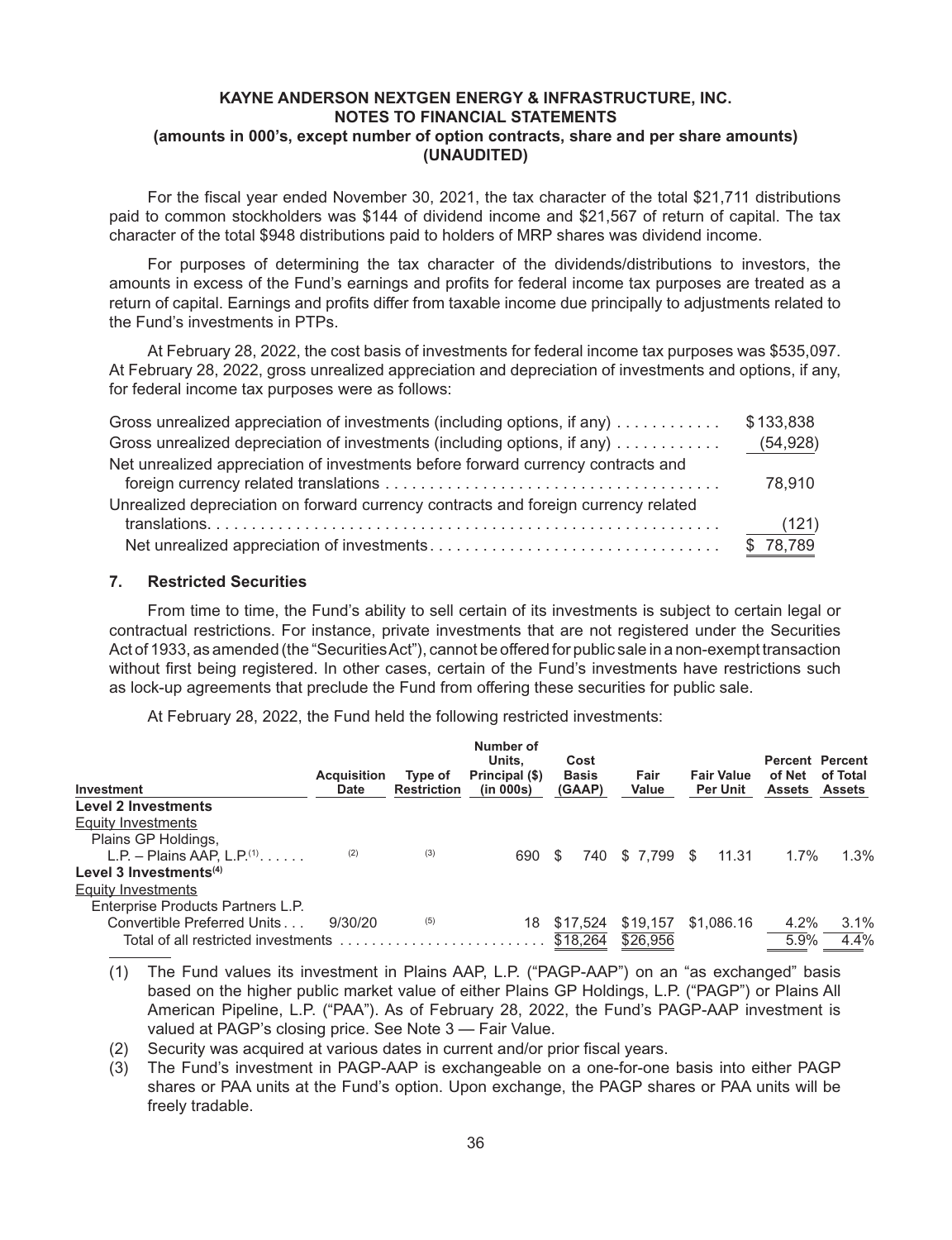- (4) Securities are valued using inputs reflecting the Fund's own assumptions as more fully described in Note 2 — Significant Accounting Policies and Note 3 — Fair Value.
- (5) Unregistered or restricted security of a publicly-traded company.

#### **8. Derivative Financial Instruments**

As required by the Derivatives and Hedging Topic of the FASB Accounting Standards Codification (ASC 815), the following are the derivative instruments and hedging activities of the Fund. See Note 2 — Significant Accounting Policies.

*Option Contracts* — Based on the notional amount, the Fund has written a monthly average of \$3,072 of call options during the three months ended February 28, 2022.

*Interest Rate Swap Contracts* — As of February 28, 2022, the Fund did not have any interest rate swap contracts outstanding.

*Forward Currency Contracts* — During the three months ended February 28, 2022, the Fund had average ending monthly forward currency contract values to buy and sell of \$71,539 and \$71,897, respectively.

The following table sets forth the fair value of the Fund's derivative instruments on the Statement of Assets and Liabilities:

| Derivatives Not Accounted for<br>as Hedging Instruments | <b>Statement of Assets and Liabilities</b><br>Location | <b>Fair Value as of</b><br><b>February 28, 2022</b> |  |
|---------------------------------------------------------|--------------------------------------------------------|-----------------------------------------------------|--|
| Forward currency contracts                              | Forward currency contracts                             | \$127                                               |  |
| Forward currency contracts                              | Forward currency contracts                             | (244)                                               |  |

The following table sets forth the effect of the Fund's derivative instruments on the Statement of Operations:

|                                                                             | <b>For the Three Months Ended</b><br><b>February 28, 2022</b>                                    |                                                                                                      |  |
|-----------------------------------------------------------------------------|--------------------------------------------------------------------------------------------------|------------------------------------------------------------------------------------------------------|--|
| <b>Location of Gains/(Losses)</b><br>on Derivatives Recognized<br>in Income | <b>Net Realized</b><br>Gains/(Losses) on<br><b>Derivatives</b><br>Recognized in<br><b>Income</b> | Change in<br><b>Unrealized</b><br>Gains/(Losses)<br>on Derivatives<br>Recognized in<br><b>Income</b> |  |
| Forward currency contracts<br>Options                                       | $s-$<br>58                                                                                       | \$281<br>\$281                                                                                       |  |
|                                                                             | Forward currency contracts<br>Call options written                                               | \$58                                                                                                 |  |

#### **9. Investment Transactions**

For the three months ended February 28, 2022, the Fund purchased and sold securities in the amounts of \$15,173 and \$20,605 (excluding short-term investments and forward currency contracts).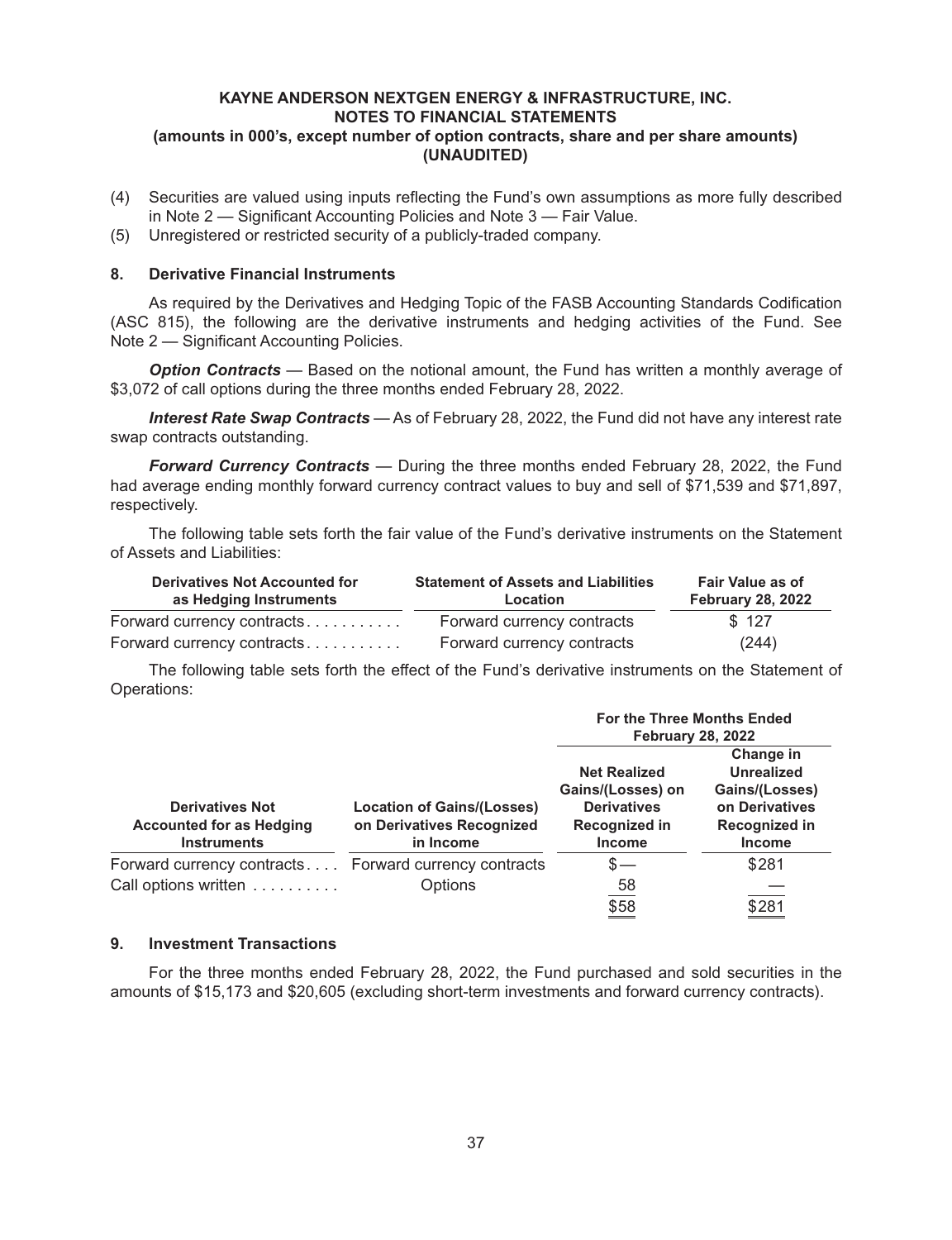#### **10. Credit Facilities**

As of February 28, 2022, the Fund had a \$50,000 unsecured revolving credit facility (the "Credit Facility") that matures on February 24, 2023. The interest rate on outstanding borrowings under the Credit Facility may vary between the secured overnight financing rate ("SOFR") plus 1.40% and SOFR plus 2.25%, depending on the Fund's asset coverage ratios. The Fund pays a fee of 0.20% per annum on any unused amounts of the Credit Facility.

For the three months ended February 28, 2022, the average amount outstanding under the Credit Facility was \$34,755 with a weighted average rate of 1.44%. As of February 28, 2022, the Fund had \$35,000 outstanding under the Credit Facility at an interest rate of 1.55%.

As of February 28, 2022, the Fund had a \$20,000 unsecured revolving credit facility ("Bank Facility") that matures on August 6, 2024. Borrowings under the Bank Facility will bear interest at a rate of 1-month LIBOR plus 1.35%. The Fund will pay a commitment fee of 0.20% per annum on any unused amounts of the Bank Facility. As of February 28, 2022, the Fund did not have any borrowings under the Bank Facility.

As of February 28, 2022, the Fund was in compliance with all financial and operational covenants required by the Credit Facility and Bank Facility. See Financial Highlights for the Fund's asset coverage ratios under the 1940 Act.

#### **11. Notes**

At February 28, 2022, the Fund had \$80,091 aggregate principal amount of Notes outstanding. During the three months ended February 28, 2022, the Fund redeemed \$4,424 of Notes.

The table below sets forth a summary of the redemptions and key terms of each series of Notes outstanding at February 28, 2022.

| <b>Series</b> | Principal<br>Outstanding,<br><b>November 30, 2021</b> | <b>Principal</b><br><b>Redeemed</b> | Principal<br>Outstanding,<br>February 28,<br>2022 | <b>Unamortized</b><br><b>Issuance</b><br>Costs | <b>Estimated</b><br><b>Fair Value</b><br>February 28,<br>2022 | <b>Fixed</b><br><b>Interest</b><br>Rate | <b>Maturity</b> |
|---------------|-------------------------------------------------------|-------------------------------------|---------------------------------------------------|------------------------------------------------|---------------------------------------------------------------|-----------------------------------------|-----------------|
| С             | \$4.424                                               | \$(4,424)                           |                                                   |                                                |                                                               | 4.00%                                   | 3/22/22         |
| D             | 40.000                                                |                                     | 40,000                                            | 77                                             | 41.000                                                        | 3.34%                                   | 5/1/23          |
| н             | 21.856                                                |                                     | 21.856                                            | 46                                             | 22,200                                                        | 3.72%                                   | 8/8/23          |
|               | 18.235                                                |                                     | 18,235                                            | 66                                             | 18.700                                                        | 3.82%                                   | 8/8/25          |
|               | \$84,515                                              | \$(4, 424)                          | \$80,091                                          | \$189                                          | \$81,900                                                      |                                         |                 |

Holders of the Series C and D Notes are entitled to receive cash interest payments semi-annually (on March 3 and September 3) at the fixed rate. Holders of the Series H and I Notes are entitled to receive cash interest payments semi-annually (on February 13 and August 13) at the fixed rate. As of February 28, 2022, the weighted average interest rate on the outstanding Notes was 3.55%.

As of February 28, 2022, each series of Notes was rated "AAA" by KBRA. In the event the credit rating on any series of Notes falls below "A-", the interest rate on such series will increase by 1% during the period of time such series is rated below "A-". The Fund is required to maintain a current rating from one rating agency with respect to each series of Notes and is prohibited from having any rating of less than investment grade ("BBB-") with respect to each series of Notes.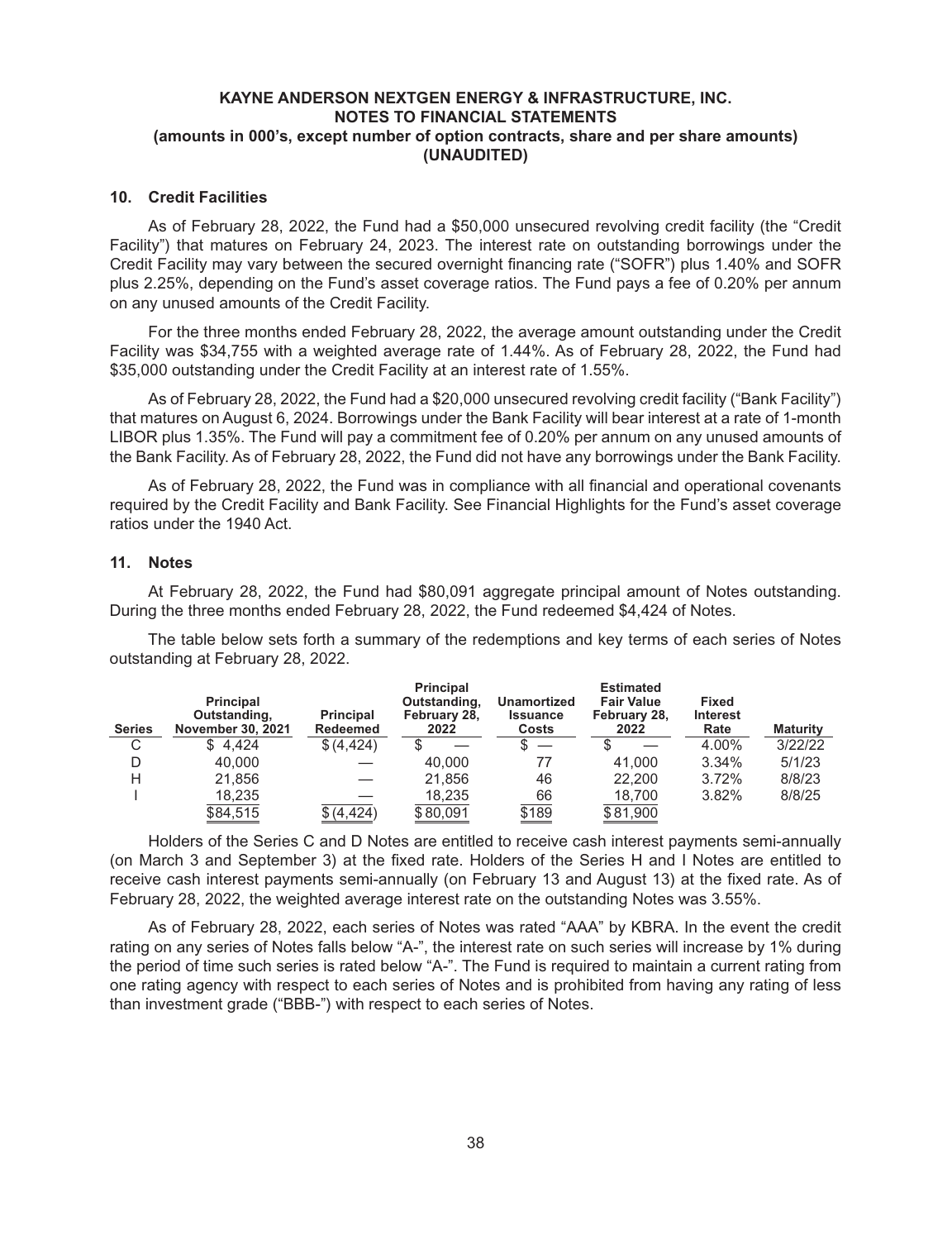The Notes were issued in private placement offerings to institutional investors and are not listed on any exchange or automated quotation system. The Notes contain various covenants related to other indebtedness, liens and limits on the Fund's overall leverage. Under the 1940 Act and the terms of the Notes, the Fund may not declare dividends or make other distributions on shares of its common stock or make purchases of such shares if, at any time of the declaration, distribution or purchase, asset coverage with respect to senior securities representing indebtedness (including the Notes) would be less than 300%.

The Notes are redeemable in certain circumstances at the option of the Fund. The Notes are also subject to a mandatory redemption to the extent needed to satisfy certain requirements if the Fund fails to meet an asset coverage ratio required by law and is not able to cure the coverage deficiency by the applicable deadline.

The Notes are unsecured obligations of the Fund and, upon liquidation, dissolution or winding up of the Fund, will rank: (1) senior to all of the Fund's outstanding preferred shares; (2) senior to all of the Fund's outstanding common shares; (3) on a parity with any unsecured creditors of the Fund and any unsecured senior securities representing indebtedness of the Fund; and (4) junior to any secured creditors of the Fund.

At February 28, 2022, the Fund was in compliance with all covenants under the Notes agreements.

#### **12. Preferred Stock**

At February 28, 2022, the Fund had 1,659,657 shares of MRP Shares outstanding, with a total liquidation value of \$41,491 (\$25.00 per share). The table below sets forth the key terms of each series of MRP Shares outstanding at February 28, 2022.

| <b>Series</b> | Liquidation<br>Value<br>February 28,<br>2022 | <b>Unamortized</b><br><b>Issuance</b><br><b>Costs</b> | <b>Estimated</b><br><b>Fair Value</b><br>February 28,<br>2022 | Rate                    | <b>Mandatory</b><br><b>Redemption</b><br><b>Date</b> |
|---------------|----------------------------------------------|-------------------------------------------------------|---------------------------------------------------------------|-------------------------|------------------------------------------------------|
| Н             | \$9,491                                      | \$101                                                 | \$9,600                                                       | 4.07%                   | 12/1/24                                              |
|               | 20,000                                       | 307                                                   | 19,800                                                        | 3-month LIBOR + 175 bps | 6/1/26                                               |
| J             | 12,000                                       | 218                                                   | 11,400                                                        | $2.44\%$                | 9/1/26                                               |
|               | \$41,491                                     | \$626                                                 | \$40,800                                                      |                         |                                                      |

Holders of the MRP Shares are entitled to receive cumulative cash dividend payments on the first business day following each quarterly period (February 28, May 31, August 31 and November 30).

As of February 28, 2022, each series of MRP Shares was rated "A+" by KBRA.

The dividend rate on the Fund's MRP Shares can increase further if the credit rating is downgraded below "A" (as determined by the lowest credit rating assigned). Further, the annual dividend rate for all series of MRP Shares will increase by 4.0% if no ratings are maintained, and the annual dividend rate will increase by 5.0% if the Fund fails to make a dividend or certain other payments.

The MRP Shares rank senior to all of the Fund's outstanding common shares and on parity with any other preferred stock. The MRP Shares are redeemable in certain circumstances at the option of the Fund and are also subject to a mandatory redemption if the Fund fails to meet a total leverage (debt and preferred stock) asset coverage ratio of 225%.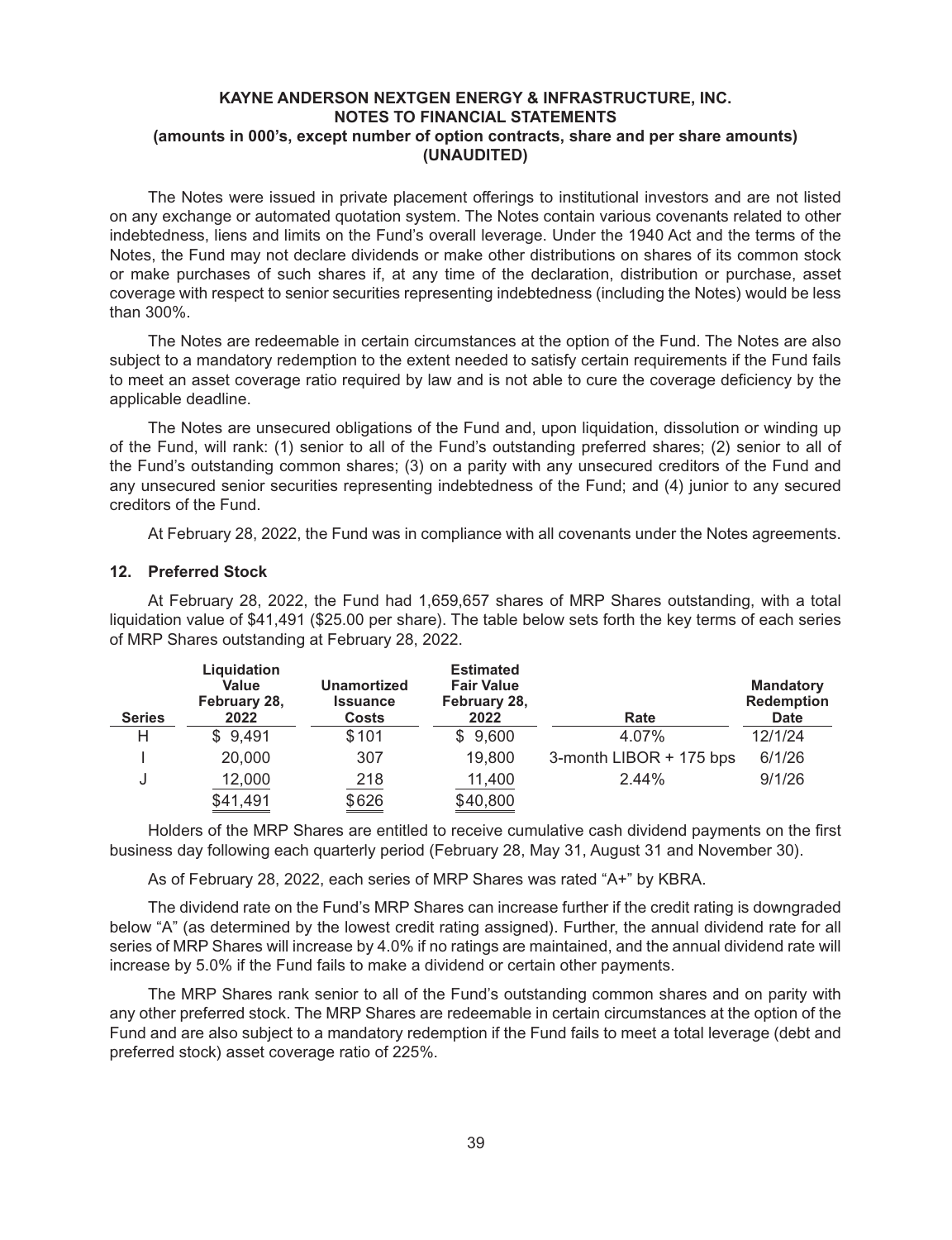Under the terms of the MRP Shares, the Fund may not declare dividends or make other distributions on shares of its common stock or make purchases of such shares if, at any time of the declaration, distribution or purchase, asset coverage with respect to total leverage would be less than 225%.

The holders of the MRP Shares have one vote per share and will vote together with the holders of common stock as a single class except on matters affecting only the holders of MRP Shares or the holders of common stock. The holders of the MRP Shares, voting separately as a single class, have the right to elect at least two directors of the Fund.

At February 28, 2022, the Fund was in compliance with the asset coverage requirements of its MRP Shares.

#### **13. Common Stock**

At February 28, 2022, the Fund had 198,340,343 shares of common stock authorized and 47,197,462 shares outstanding. As of February 28, 2022, KAFA owned 4,000 shares of the Fund. During the three months ended February 28, 2022 and fiscal year ended November 30, 2021, there were no common stock transactions.

#### **14. Subsequent Events**

On March 30, 2022, the Fund declared a quarterly distribution of \$0.16 per common share for the first quarter. The total distribution of \$7,552 was paid April 19, 2022. Of this total, pursuant to the Fund's dividend reinvestment plan, \$346 was reinvested into the Fund through open market purchases of common stock.

On April 27, 2022, the Fund announced the appointment of Caroline Winn as an Independent Director, meaning a Director who is not an "interested person" of the Fund, as that term is defined under the 1940 Act.

Caroline Winn is the chief executive officer for San Diego Gas & Electric (SDG&E), one of Sempra's (NYSE: SRE) regulated California utilities. Ms. Winn's 30-plus year career in the utility space enabled a broad set of leadership roles. She is recognized for demonstrating bold thinking, large strategic business transformation, mobilizing and driving organizations to achieve mission critical outcomes. Ms. Winn demonstrates a passion for organizational and talent development and recognizes people and relationships as drivers to achieve exceptional business success. An experienced executive and board member, her collaborative, resilient, and transparent leadership style has earned high praise from the industry, regulators, and government officials. Ms. Winn also currently serves on the board of directors of SDG&E and leads SDG&E's Women's Leadership Group. In addition, Ms. Winn is a director and member of the audit committee of the board of the Monarch School for underserved youth and serves on the director's council of the Scripps Institution of Oceanography. Ms. Winn holds a bachelor's degree in electrical engineering from California State University Sacramento and is a registered professional engineer in the State of California.

The Fund has performed an evaluation of subsequent events through the date the financial statements were issued and has determined that no additional items require recognition or disclosure.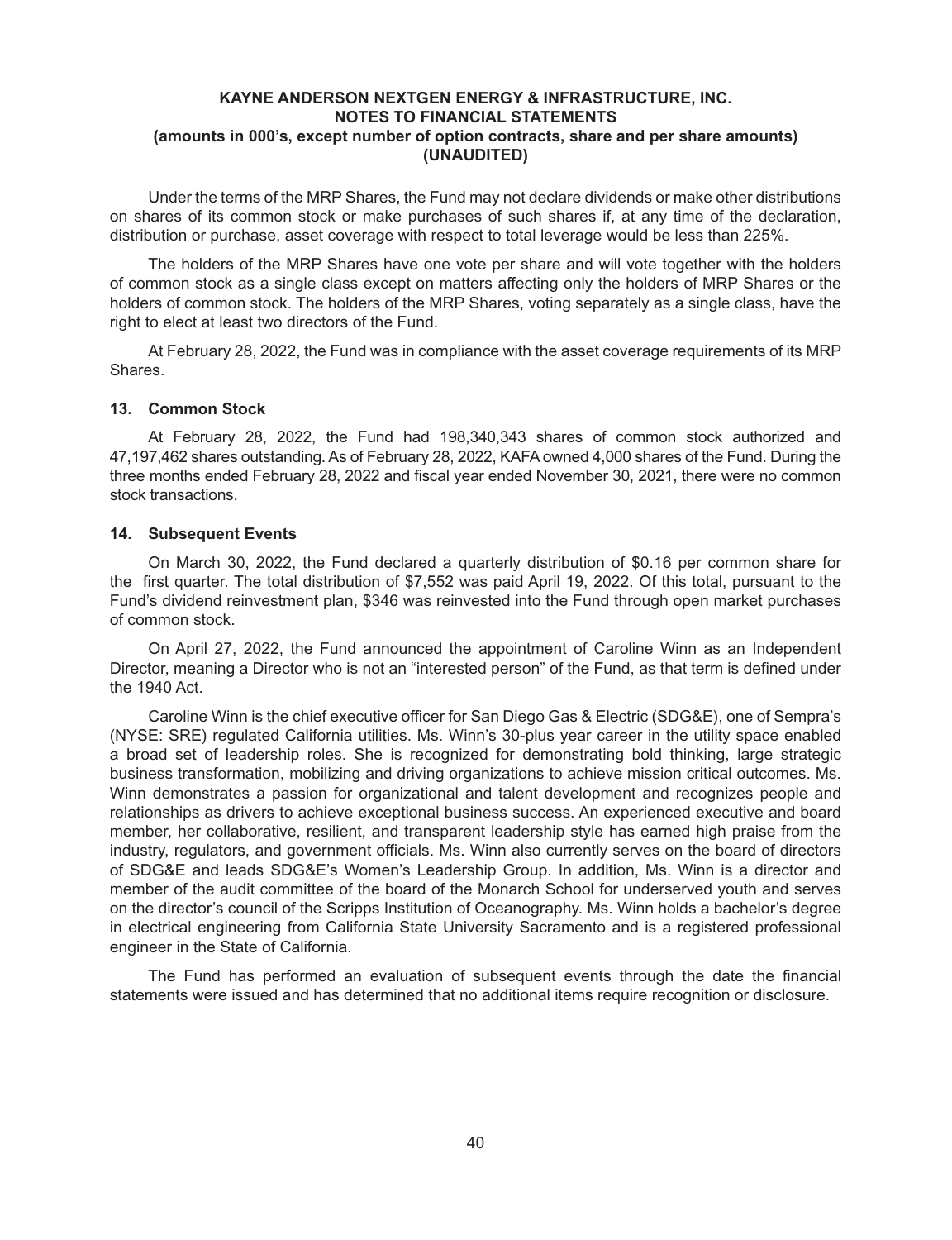#### **KAYNE ANDERSON NEXTGEN ENERGY & INFRASTRUCTURE, INC. GLOSSARY OF KEY TERMS (UNAUDITED)**

This glossary contains definitions of certain key terms, as they are used in our investment policies and as described in this report. These definitions may not correspond to standard sector definitions.

*"Energy Assets"* means Energy Infrastructure Assets and other assets that are used in the energy sector, including assets used in exploring, developing, producing, generating, transporting, transmitting, storing, gathering, processing, fractionating, refining, distributing, mining or marketing of natural gas, natural gas liquids, crude oil, refined products, coal, electricity or water.

*"Energy Companies"*  means companies that own and/or operate Energy Assets or provide energy-related services. For purposes of this definition, this includes companies that (i) derive at least 50% of their revenues or operating income from operating Energy Assets or providing services for the operation of such assets or (ii) have Energy Assets that represent the majority of their assets.

*"Energy Infrastructure Assets"* means (a) Midstream Assets, (b) Renewable Infrastructure Assets and (c) Utility Assets.

*"Energy Infrastructure Companies"* consists of (a) Midstream Companies, (b) Renewable Infrastructure Companies and (c) Utility Companies.

*"Energy Transition"* is used to describe the energy sector's transition to a more sustainable mix of lower carbon and renewable energy sources that results in reduced emissions of carbon dioxide and other greenhouse gases over the next 20 to 30 years.

*"Infrastructure Assets"* consists of (i) Energy Infrastructure Assets, (ii) assets used to provide communications services, including cable television, satellite, microwave, radio, telephone and other communications media or (iii) assets used to provide transportation services, including toll roads, airports, railroads or marine ports or (iv) assets used to provide water services, including water treatment, storage and transportation.

*"Infrastructure Companies*" consists of (a) Energy Infrastructure Companies and (b) other companies that own and operate Infrastructure Assets. For the purposes of this definition, this includes companies that (i) derive at least 50% of their revenues or operating income from operating Infrastructure Assets or providing services for the operation of such assets or (ii) have Infrastructure Assets that represent the majority of their assets.

*"Qualified Publicly Traded Partnerships"* or "PTPs" means limited partnerships and limited liability companies that are publicly traded and are treated as partnerships for federal income tax purposes.

*"Midstream Assets"* means assets used in energy logistics, including, but not limited to, assets used in transporting, storing, gathering, processing, fractionating, distributing, or marketing of natural gas, natural gas liquids, crude oil, refined products or water produced in conjunction with such activities.

*"Midstream Companies"* means companies that own and operate Midstream Assets. Such companies may be structured as PTPs or taxed as corporations. For purposes of this definition, this includes companies that (i) derive at least 50% of their revenue or operating income from operating Midstream Assets or providing services for the operation of such assets or (ii) have Midstream Assets that represent the majority of their assets.

*"Natural Gas & LNG Infrastructure Companies"* means Midstream Companies that primarily own and/or operate Midstream Assets related to natural gas or liquefied natural gas.

*"NextGen Companies"* are Energy Companies and Infrastructure Companies that are meaningfully participating in, or benefitting from, the Energy Transition based on our Advisor's assessment of each company's business.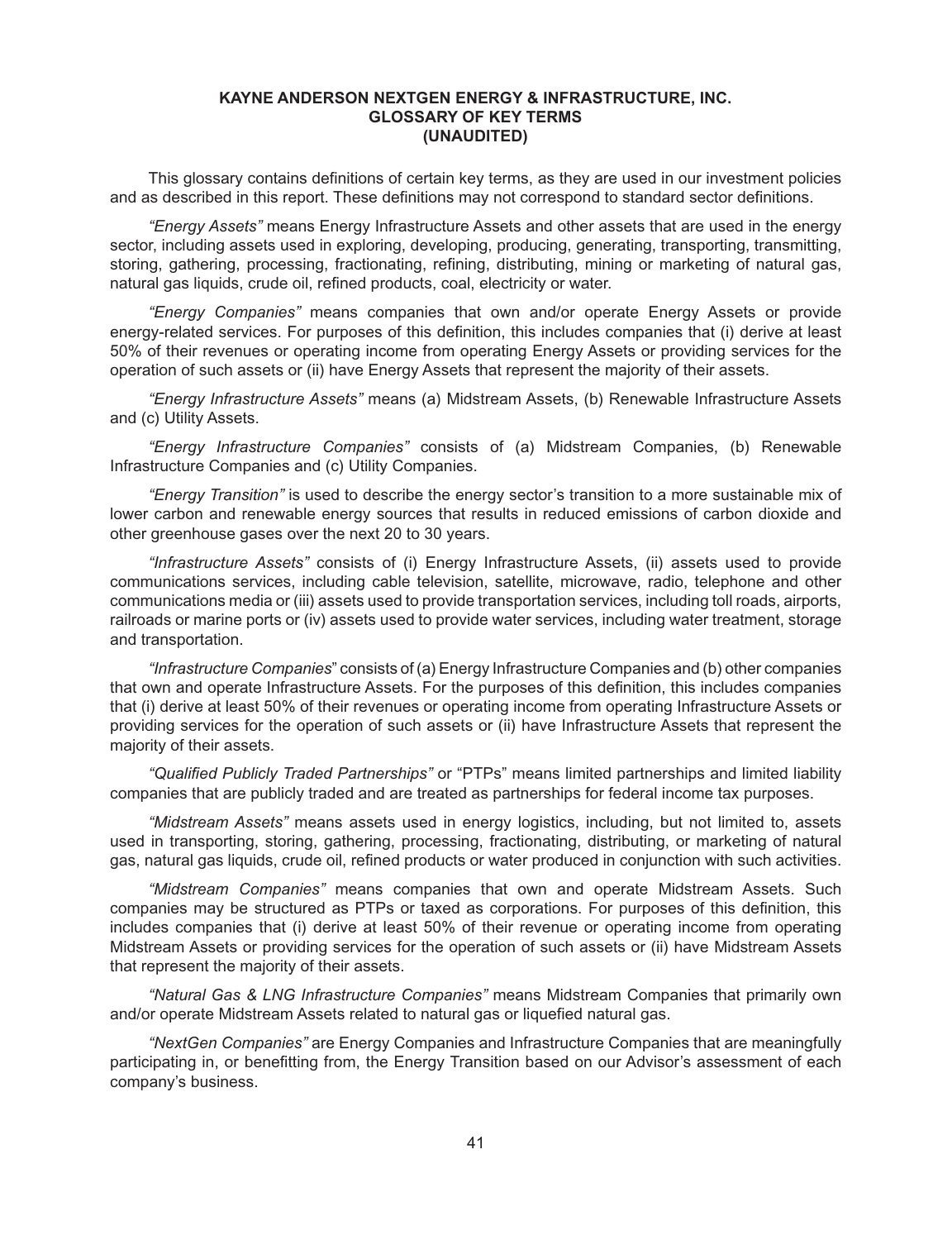#### **KAYNE ANDERSON NEXTGEN ENERGY & INFRASTRUCTURE, INC. GLOSSARY OF KEY TERMS (UNAUDITED)**

*"Other Energy Companies"* means Energy Companies, excluding Energy Infrastructure Companies.

*"Renewable Infrastructure Assets"* means assets used in the generation, production, distribution, transportation, transmission, storage and marketing of energy including, but not limited to, electricity or steam from renewable sources such as solar, wind, flowing water (hydroelectric power), geothermal, biomass and hydrogen.

*"Renewable Infrastructure Companies"* means companies that own and/or operate Renewable Infrastructure Assets. Such companies may be structured as PTPs or taxed as corporations. For purposes of this definition, this includes companies that (i) derive at least 50% of their revenues or operating income from operating Renewable Infrastructure Assets or providing services for the operation of such assets or (ii) have Renewable Infrastructure Assets that represent the majority of their assets.

*"Utility Assets"* means assets, other than Renewable Infrastructure Assets, that are used in the generation, production, distribution, transportation, transmission, storage and marketing of energy, including, but not limited to, electricity, natural gas and steam.

*"Utility Companies"* means companies that own and/or operate Utility Assets. For purposes of this definition, this includes companies that (i) derive at least 50% of their revenues or operating income from operating Utility Assets or providing services for the operation of such assets or (ii) have Utility Assets that represent the majority of their assets.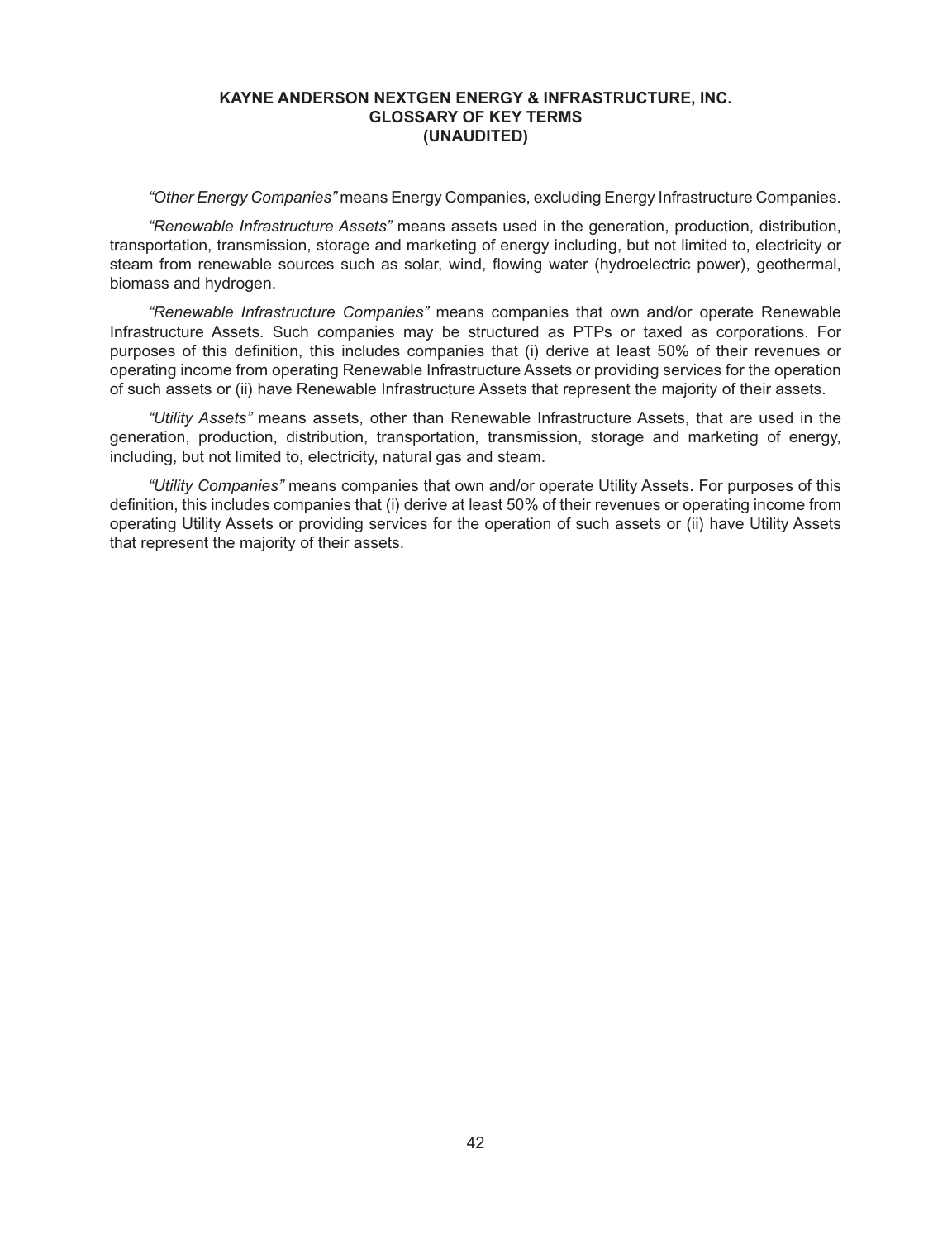# **KAYNE ANDERSON NEXTGEN ENERGY & INFRASTRUCTURE, INC. ADDITIONAL INFORMATION (UNAUDITED)**

# **REPURCHASE DISCLOSURE**

Notice is hereby given in accordance with Section 23(c) of the 1940 Act, that the Fund may from time to time purchase shares of its common and preferred stock and its Notes in the open market or in privately negotiated transactions.